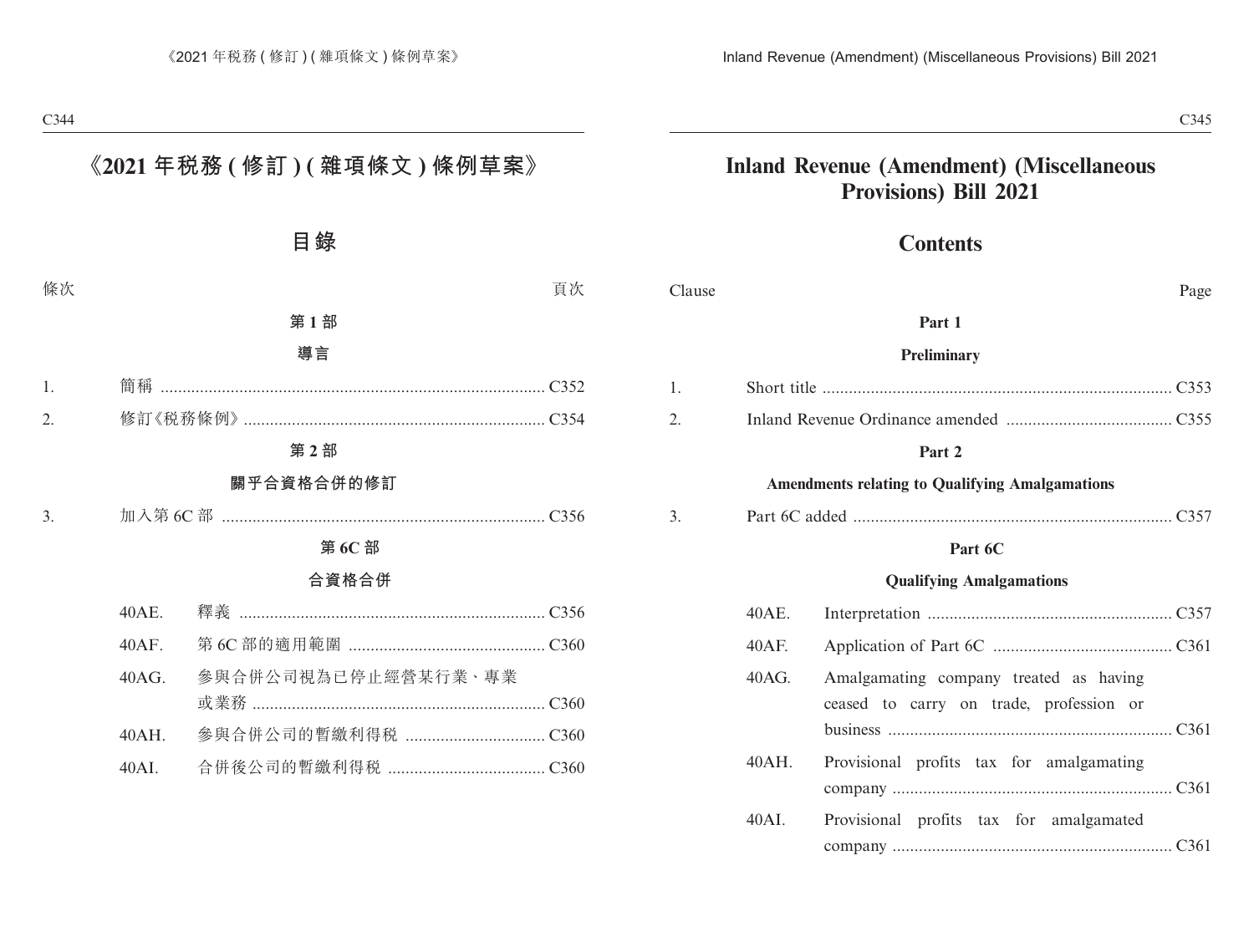|        |              |                                             | C347 |
|--------|--------------|---------------------------------------------|------|
| Clause |              |                                             | Page |
|        | $40AJ$ .     | Obligations and liabilities of amalgamating |      |
|        | 40AK.        | and privileges of<br>Rights,<br>powers      |      |
|        | 40AL.        | Returns for profits tax for amalgamating    |      |
|        | 40AM.        |                                             |      |
| 4.     |              |                                             |      |
|        | Schedule 17J | Qualifying Amalgamations-Special            |      |
|        |              | $\sim$ $\sim$                               |      |

#### **Part 3**

### **Amendments relating to Specified Assets**

| . |
|---|
|---|

### **Part 6D**

### **Specified Assets**

| 40AN. |                                               |
|-------|-----------------------------------------------|
| 40AO. |                                               |
| 40AP. |                                               |
| 40AQ. |                                               |
| 40AR. | Non-application of certain provisions because |
| 40AS. |                                               |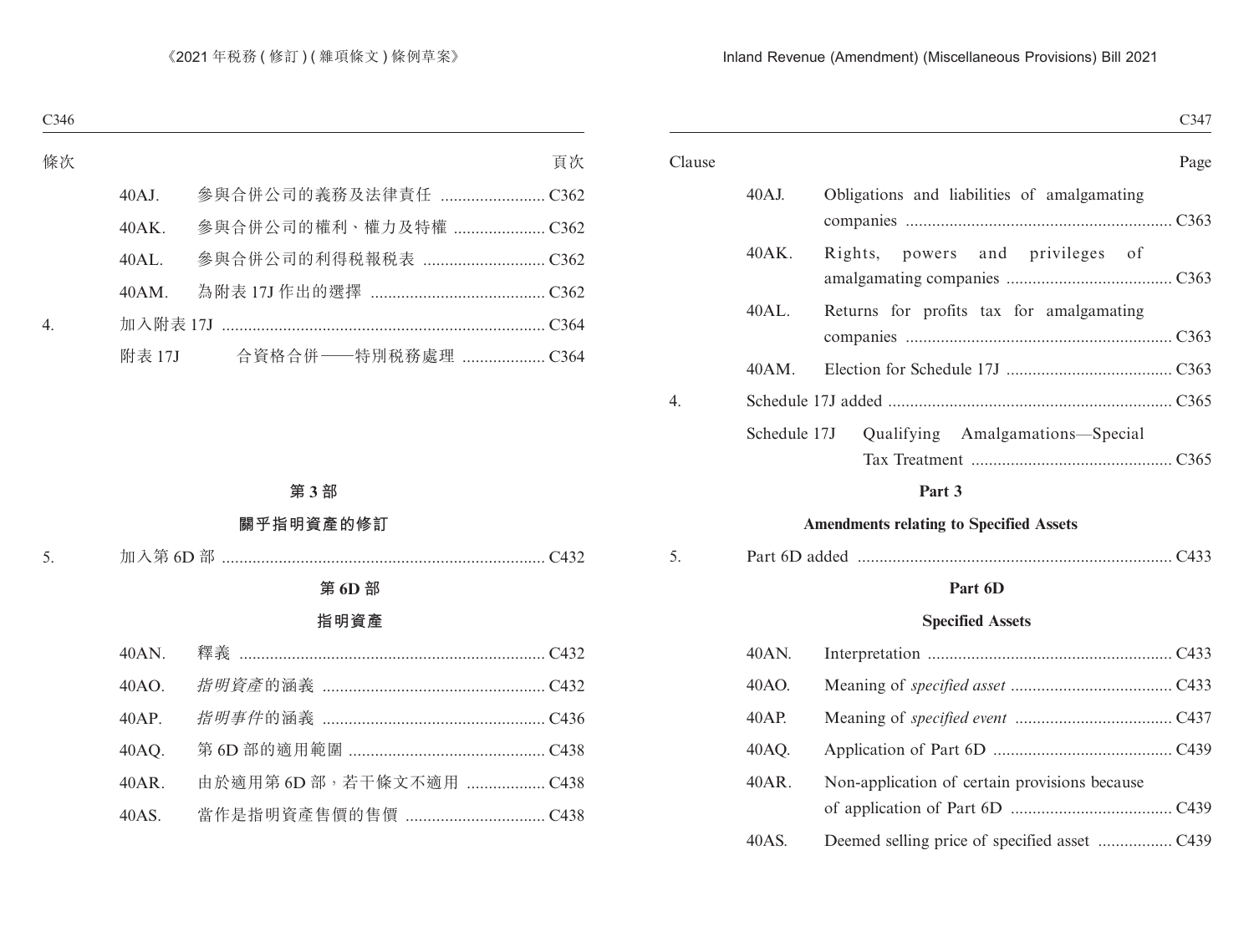|        |        | C349                                                                                           |
|--------|--------|------------------------------------------------------------------------------------------------|
| Clause |        | Page                                                                                           |
|        | 40AT.  |                                                                                                |
|        | 40AU.  |                                                                                                |
|        |        | Part 4                                                                                         |
|        |        | Amendments relating to Furnishing of Returns                                                   |
| 6.     |        |                                                                                                |
| 7.     |        | Section 51AA amended (form and manner of furnishing                                            |
| 8.     |        |                                                                                                |
|        | 51AAB. | Commissioner may require certain returns to                                                    |
|        | 51AAC. | Return disregarded if requirement not                                                          |
|        | 51AAD. | Service provider to be engaged to furnish                                                      |
| 9.     |        | Section 51A amended (power to require statement of                                             |
| 10.    |        |                                                                                                |
| 11.    |        | Section 80 amended (penalties for failure to make                                              |
| 12.    |        |                                                                                                |
|        | 80K.   | Offences of service provider in relation to<br>furnishing of returns under section 51(1)  C455 |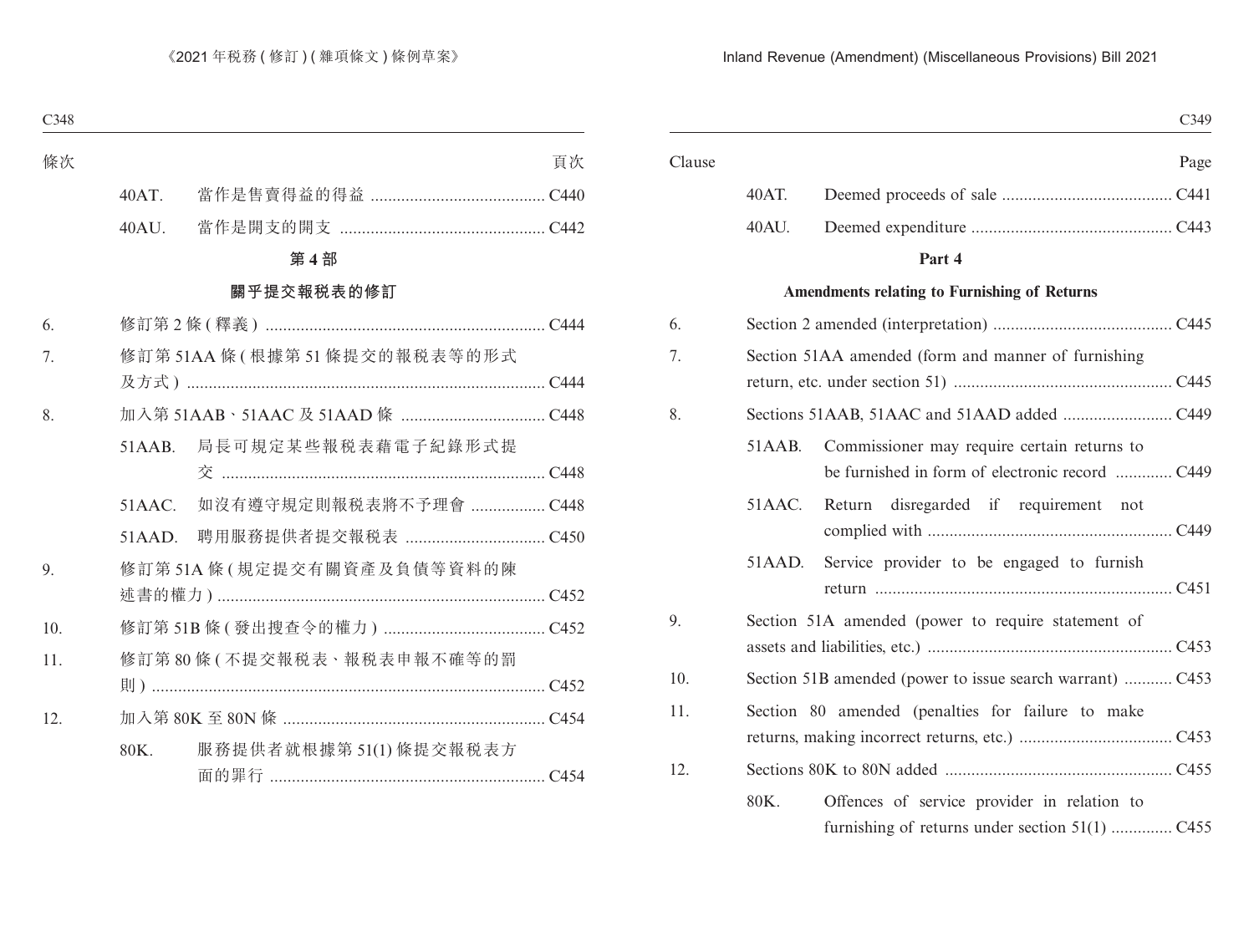| Section 82A amended (additional tax in certain cases)  C459 |
|-------------------------------------------------------------|
|                                                             |
|                                                             |
|                                                             |
| Page                                                        |
|                                                             |

| $14_{\ldots}$ | Section 16 amended (ascertainment of chargeable    |  |
|---------------|----------------------------------------------------|--|
|               |                                                    |  |
| 15.           | Section 50AA amended (general provisions on relief |  |
|               |                                                    |  |

### **Part 6**

### **Related Amendments**

| 16. | Section 38 amended (balancing allowances and charges,       |
|-----|-------------------------------------------------------------|
| 17. | Section 39D amended (balancing allowances and charges       |
| 18. | Section 80 amended (penalties for failure to make           |
| 19. | Section 82A amended (additional tax in certain cases)  C475 |
| 20. | Schedule 45 amended (deduction of R&D expenditures)  C477   |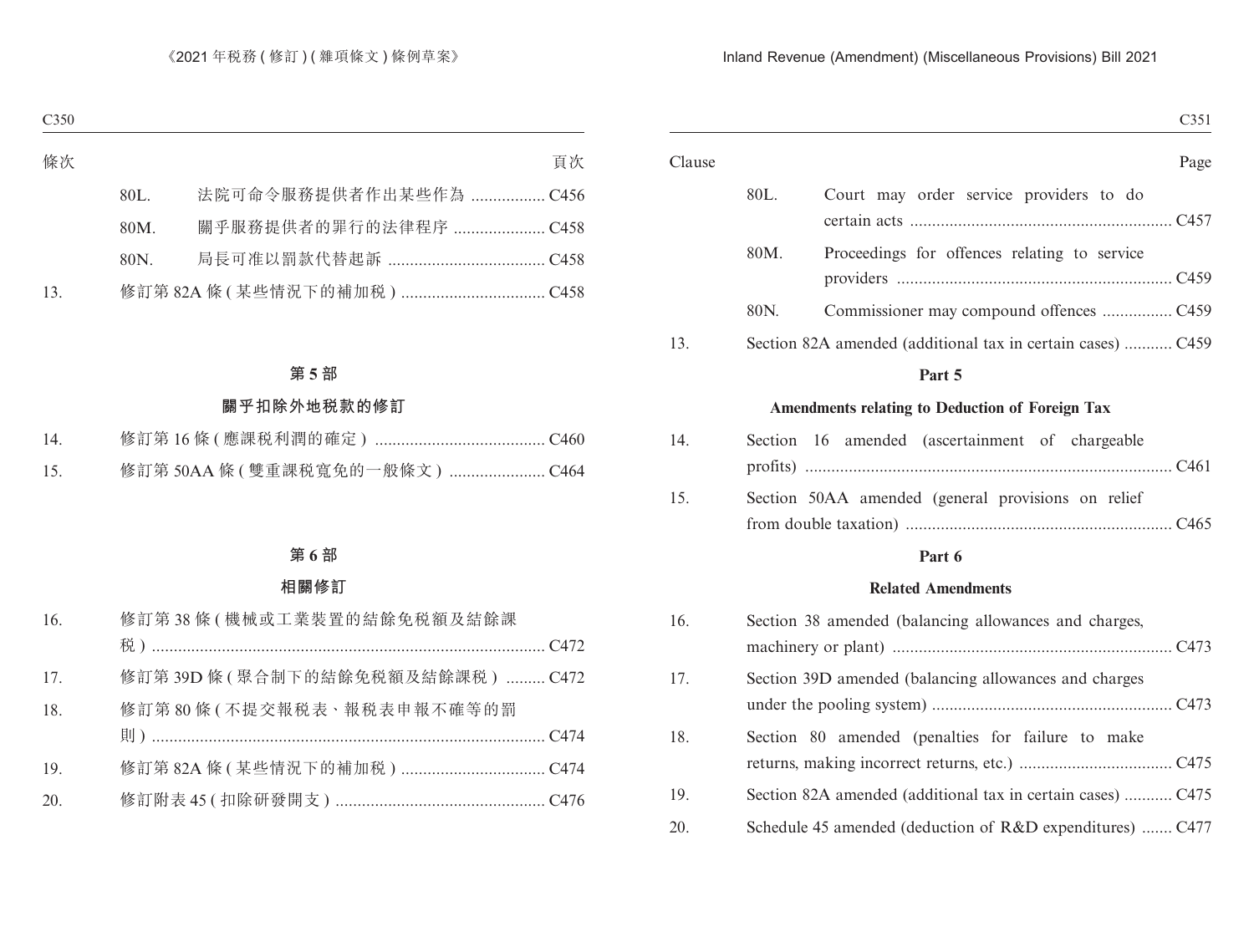| Part.       |             |
|-------------|-------------|
| Clause<br>. | C353<br>www |

# A BILL

## To

Amend the Inland Revenue Ordinance to provide for tax treatment in relation to the amalgamation of companies under Division 3 of Part 13 of the Companies Ordinance and tax treatment in relation to the transfer or succession of certain capital assets; to enhance the mechanism for furnishing returns required under the Inland Revenue Ordinance; to enhance the current provisions for deduction of foreign tax paid in respect of certain income, profits or gains; and to provide for related matters.

Enacted by the Legislative Council.

### **Part 1**

### **Preliminary**

### **1. Short title**

This Ordinance may be cited as the Inland Revenue (Amendment) (Miscellaneous Provisions) Ordinance 2021.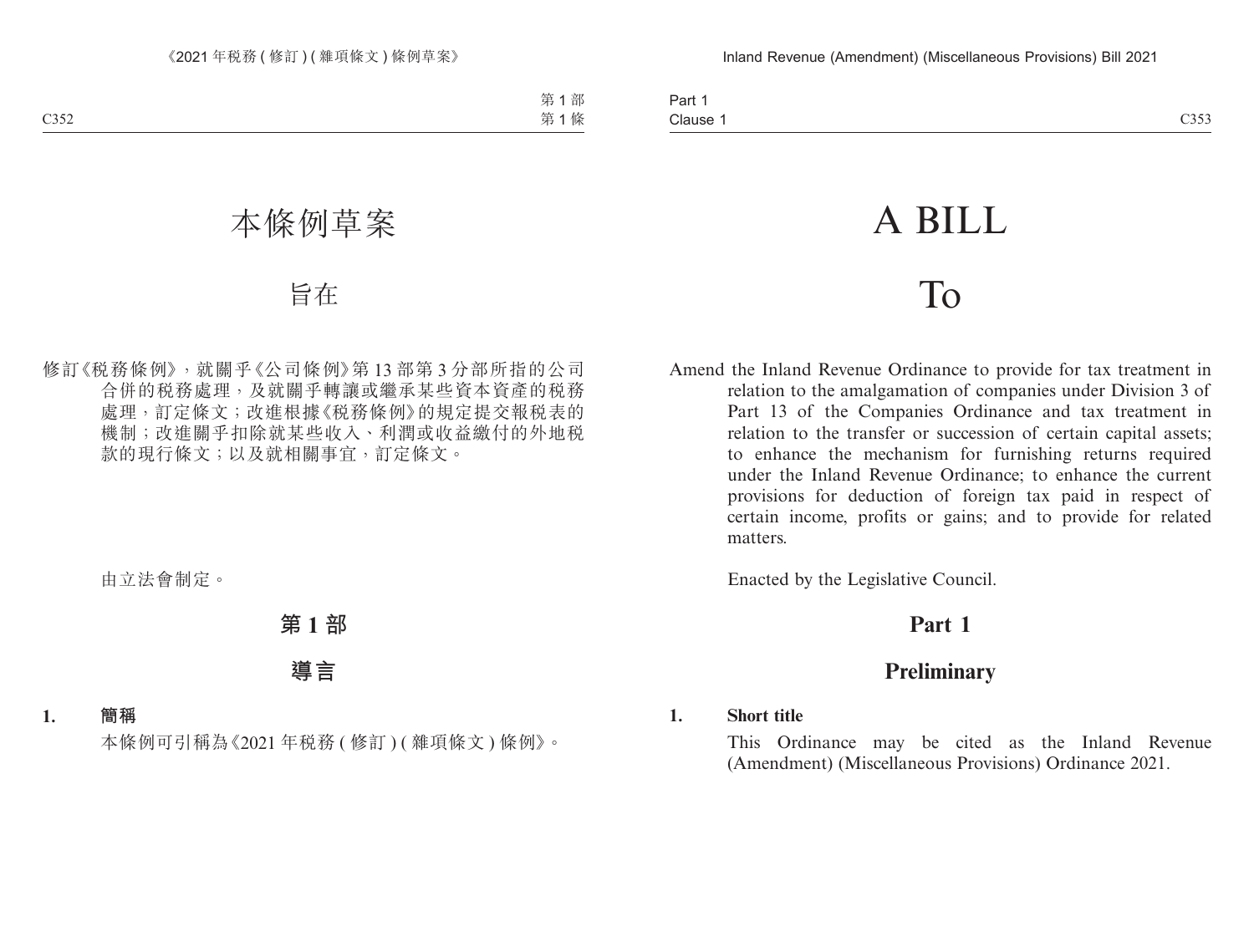| Clause                   | $\sim \sim \sim \sim$ |
|--------------------------|-----------------------|
| $\overline{\phantom{0}}$ | $\sim$                |
|                          | $\sim\!\sim\!\sim$    |

### **2. Inland Revenue Ordinance amended**

The Inland Revenue Ordinance (Cap. 112) is amended as set out in Parts 2 to 6.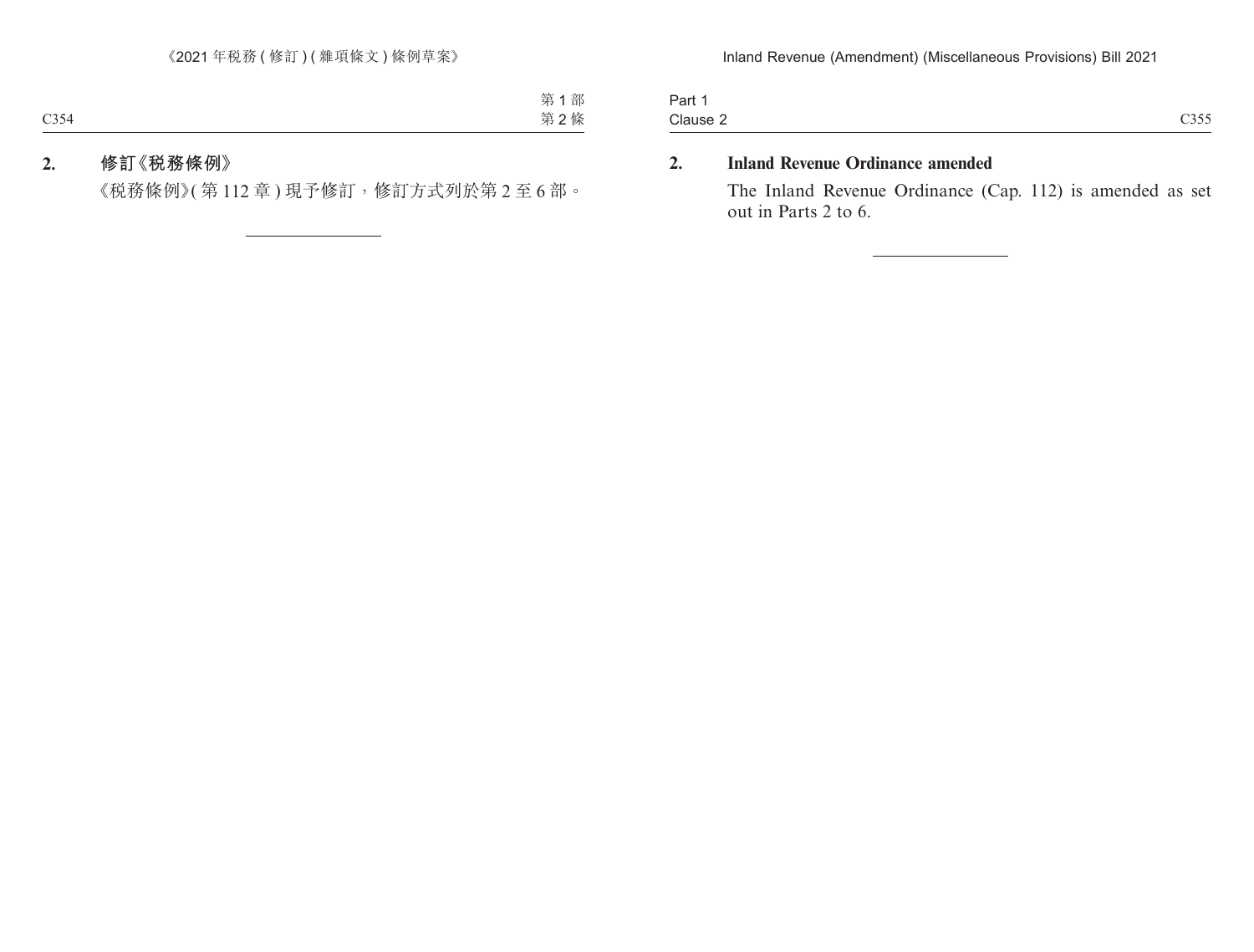Part 2 Clause 3 Clause 3  $C357$ 

### **Part 2**

### **Amendments relating to Qualifying Amalgamations**

**3. Part 6C added**

The Ordinance—

**Add**

### "**Part 6C**

### **Qualifying Amalgamations**

### **40AE. Interpretation**

In this Part—

*amalgamated company* (合併後公司) means—

(a) a company—

- (i) that amalgamates with one or more of its wholly owned subsidiaries under section 680 of the Companies Ordinance; and
- (ii) the shares of which are not cancelled on the amalgamation; or
- (b) a wholly owned subsidiary of a body corporate—
	- (i) that amalgamates with one or more of the other wholly owned subsidiaries of the body corporate under section 681 of the Companies Ordinance; and
	- (ii) the shares of which are not cancelled on the amalgamation;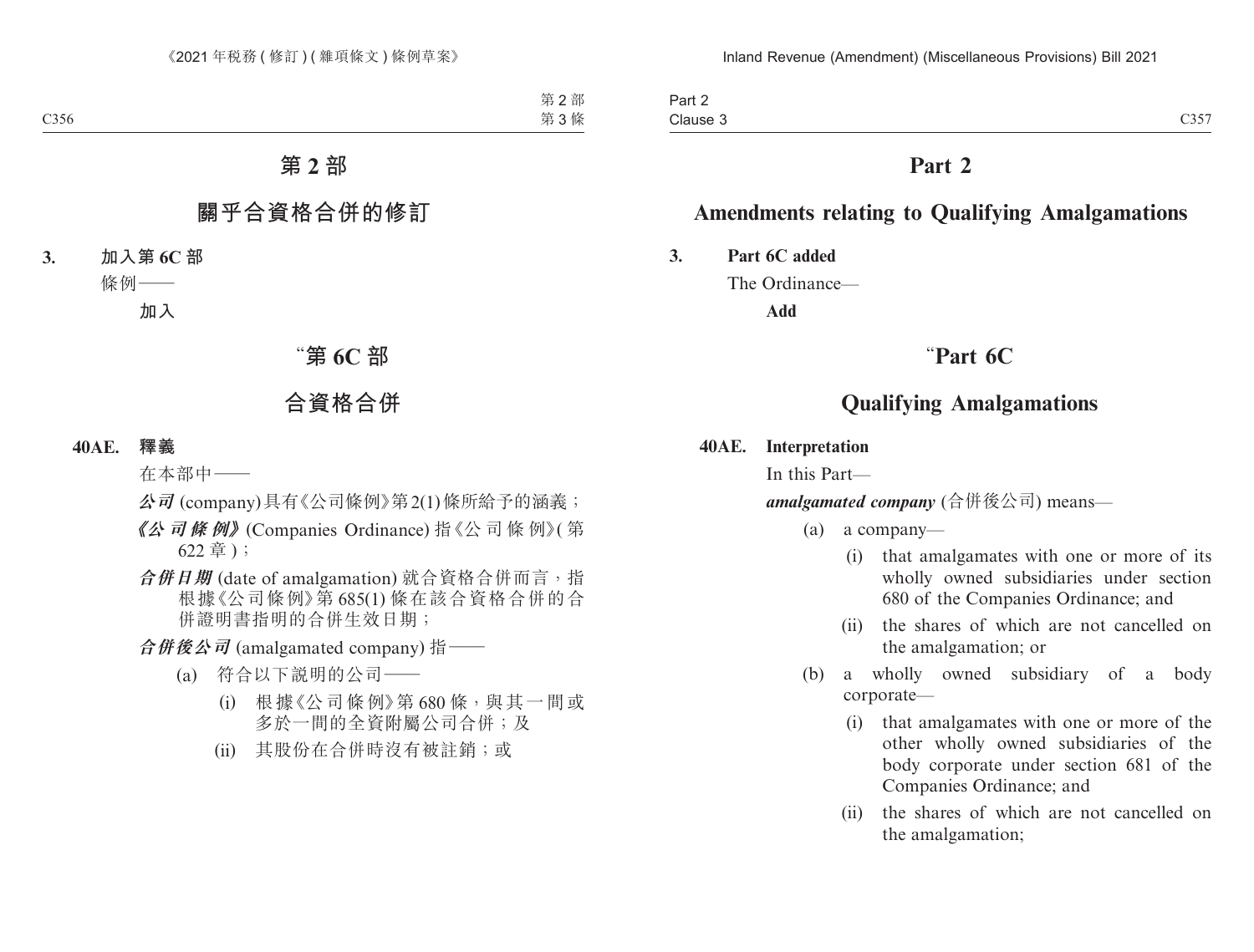| $\overline{\phantom{0}}$<br>Part ∠ |                      |
|------------------------------------|----------------------|
| Clause 3                           | 0250<br><u>しょう ノ</u> |

*amalgamating company* (參與合併公司) means a company—

- (a) that is amalgamated in a qualifying amalgamation; and
- (b) the shares of which are cancelled on the amalgamation;
- *body corporate* (法人團體) has the meaning given by section 2(1) of the Companies Ordinance;
- *Companies Ordinance* (《公司條例》) means the Companies Ordinance (Cap. 622);
- *company*  $(  $\triangle \overline{\mathbb{a}}$  ) has the meaning given by section 2(1) of$ the Companies Ordinance;
- *date of amalgamation* (合併日期), in relation to a qualifying amalgamation, means the effective date of the amalgamation specified in the certificate of amalgamation for the qualifying amalgamation under section 685(1) of the Companies Ordinance;
- *qualifying amalgamation* (合資格合併) means an amalgamation of companies—
	- (a) under section 680 or 681 of the Companies Ordinance; and
	- (b) for which a certificate of amalgamation has been issued by the Registrar of Companies under section 684(3) of the Companies Ordinance;
- *year of cessation* (停業年度), in relation to an amalgamating company in a qualifying amalgamation, means the year of assessment in which the amalgamating company is treated as having ceased to carry on its trade, profession or business under section 40AG.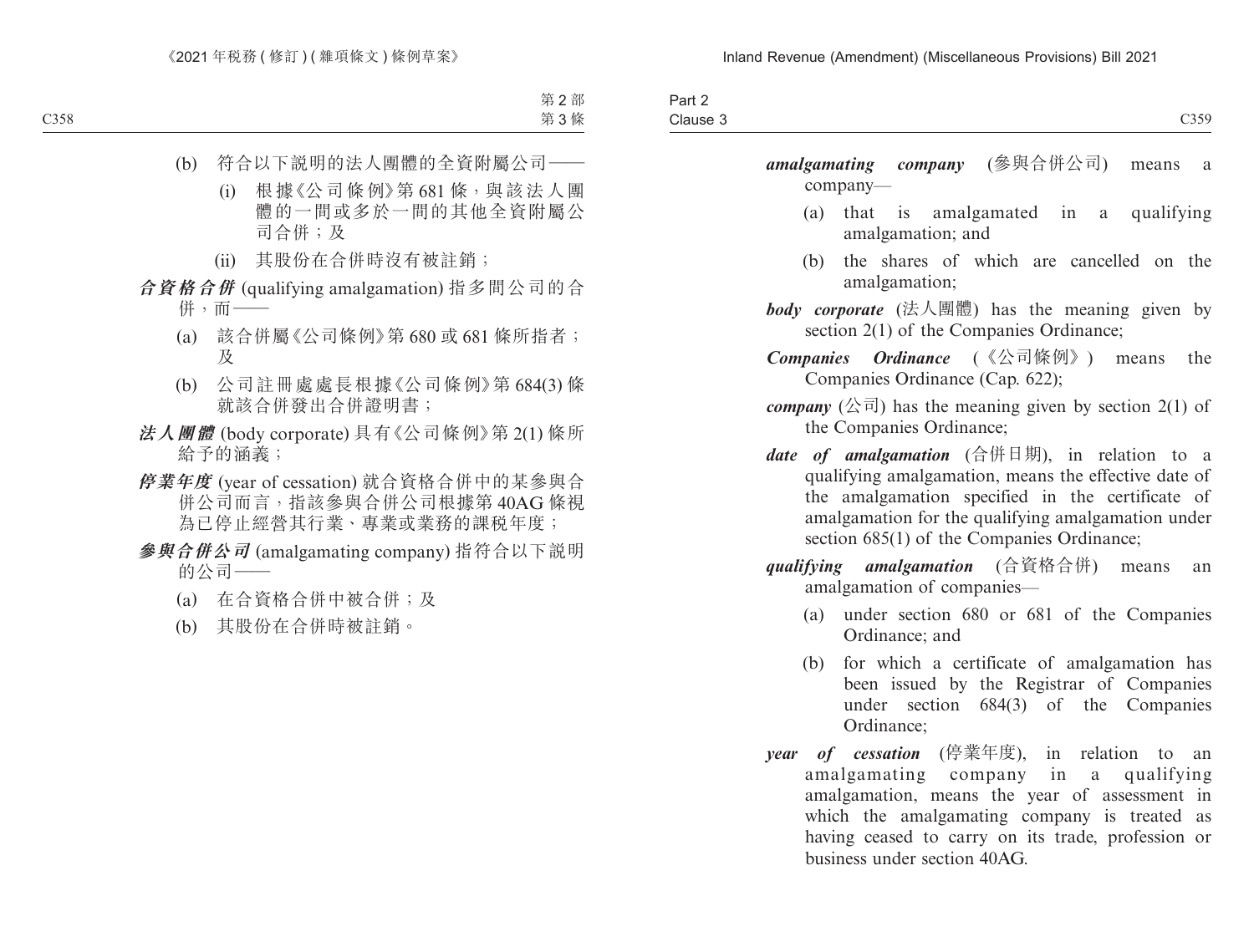| Part 2   |      |
|----------|------|
| Clause 3 | C361 |

### **40AF. Application of Part 6C**

This Part applies in relation to a qualifying amalgamation that takes effect on or after the date of commencement of the Inland Revenue (Amendment) (Miscellaneous Provisions) Ordinance 2021 ( of 2021).

### **40AG. Amalgamating company treated as having ceased to carry on trade, profession or business**

For the purposes of this Ordinance, an amalgamating company in a qualifying amalgamation is treated as having ceased to carry on its trade, profession or business on the day immediately before the date of amalgamation.

### **40AH. Provisional profits tax for amalgamating company**

Despite section 63H(1), an assessor may, having taken section 40AG into account, estimate the amount of provisional profits tax payable by an amalgamating company in a qualifying amalgamation for its year of cessation.

### **40AI. Provisional profits tax for amalgamated company**

Despite section 63H(1), an assessor may estimate the amount of provisional profits tax payable by the amalgamated company in a qualifying amalgamation—

- (a) for the year of assessment the basis period for which the date of amalgamation falls in; and
- (b) for the succeeding year of assessment,

taking into account the succession of any trade, profession or business from any amalgamating company in the qualifying amalgamation.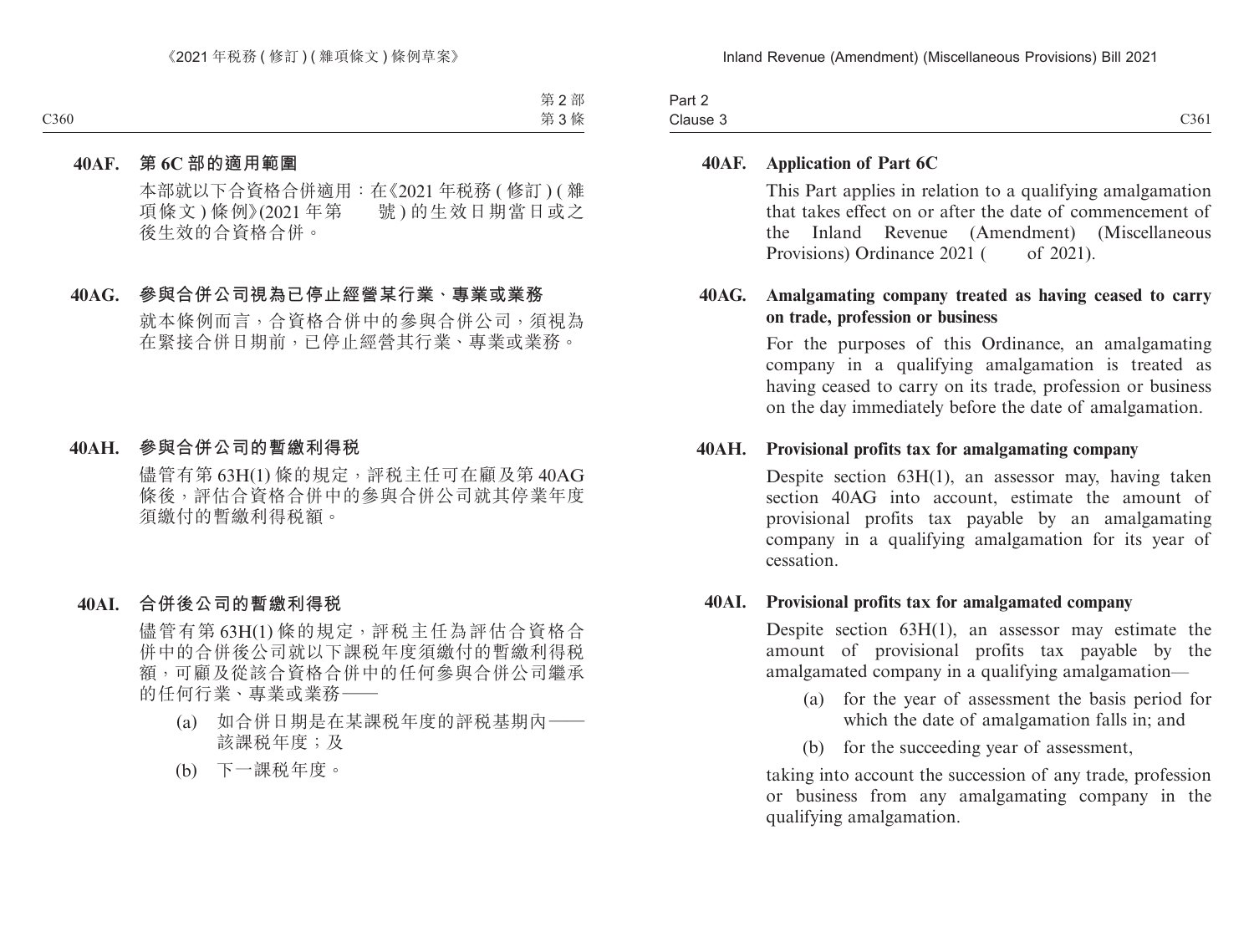| $\overline{\phantom{0}}$<br>$\overline{\phantom{a}}$<br>Part 2 |      |
|----------------------------------------------------------------|------|
| Clause 3                                                       | C363 |

### **40AJ. Obligations and liabilities of amalgamating companies**

The amalgamated company in a qualifying amalgamation must comply with all obligations, and meet all liabilities, of each of the amalgamating companies under this Ordinance, for the year of cessation of the amalgamating companies and all preceding years of assessment.

### **40AK. Rights, powers and privileges of amalgamating companies**

The amalgamated company in a qualifying amalgamation is entitled to all rights, powers and privileges of each of the amalgamating companies under this Ordinance, for the year of cessation of the amalgamating companies and all preceding years of assessment.

#### **40AL. Returns for profits tax for amalgamating companies**

Without limiting sections 40AJ and 40AK, the amalgamated company in a qualifying amalgamation must furnish a return for profits tax for each of the amalgamating companies for its year of cessation.

#### **40AM. Election for Schedule 17J**

- (1) The amalgamated company in a qualifying amalgamation may, within 1 month after the date of amalgamation (or any further period that the Commissioner may allow), elect for Schedule 17J to apply to the amalgamated company and each amalgamating company in the qualifying amalgamation.
- (2) If an election under subsection (1) is made, it must be made by the amalgamated company by notice in writing to the Commissioner.
- (3) An election made under subsection (1) is irrevocable.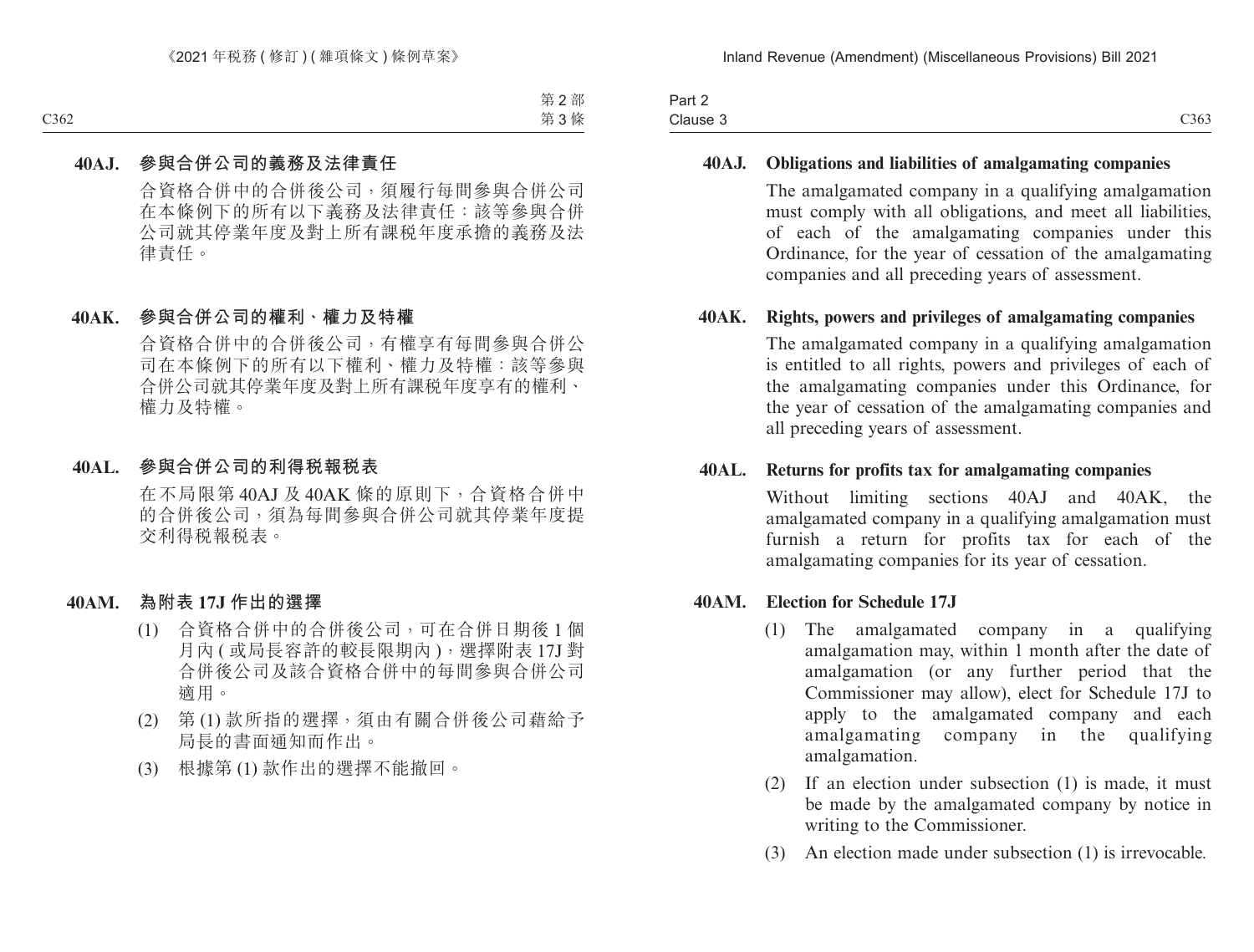| Part 2   |                              |
|----------|------------------------------|
| Clause 4 | $\sim$ $\sim$ $\sim$<br>C365 |

- (4) If the condition specified in subsection (5) is met, the requirement under section 51(6) is regarded as having been complied with in respect of each amalgamating company in the qualifying amalgamation.
- (5) The condition is that the amalgamated company has given the notice under subsection (2) within 1 month after the date of amalgamation.".

### **4. Schedule 17J added**

After Schedule 17I—

**Add**

### "**Schedule 17J**

[s. 40AM]

### **Qualifying Amalgamations—Special Tax Treatment**

#### **1. Interpretation**

(1) In this Schedule—

- *commercial building or structure* (商業建築物或構築物) has the meaning given by section 40(1);
- *industrial building or structure* (工業建築物或構築物) has the meaning given by section  $40(1)$ ;
- *R&D activity* (研發活動)—see section 2 of Schedule 45;
- *R&D expenditure* (研發開支)—see section 6 of Schedule 45;

*specified event* (指明事件)—see section 40AP;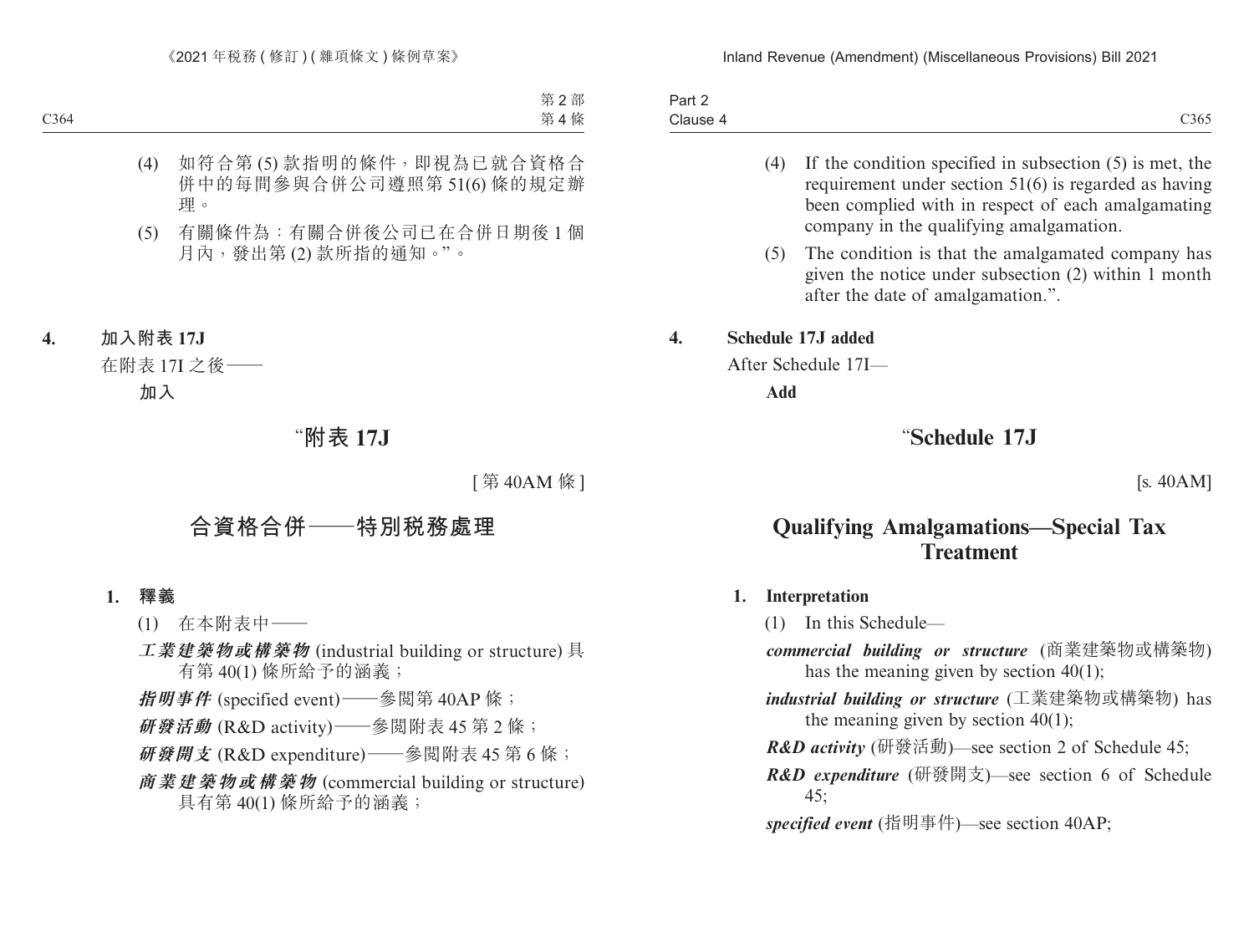| _<br>Part ∠ |                                  |
|-------------|----------------------------------|
| Clause 4    | $\sim$ $\sim$ $\sim$<br>$C_{50}$ |

*trading stock* (營業存貨), in relation to a trade or business, means anything that is— (a) held for sale in the ordinary course of the trade or business; (b) in the production process for the sale; or (c) in the form of materials or supplies to be consumed in the production process or rendering of services. (2) The following expressions have the same meaning in this Schedule as in section 40AE— (a) amalgamated company; (b) amalgamating company; (c) body corporate; (d) company; (e) date of amalgamation; (f) qualifying amalgamation; (g) year of cessation. **2. Application of Schedule 17J** This Schedule applies in relation to a qualifying amalgamation— (a) that takes effect on or after the date of

- commencement of the Inland Revenue (Amendment) (Miscellaneous Provisions) Ordinance 2021 ( of 2021); and
- (b) for which an election has been made under section  $40AM(1)$ .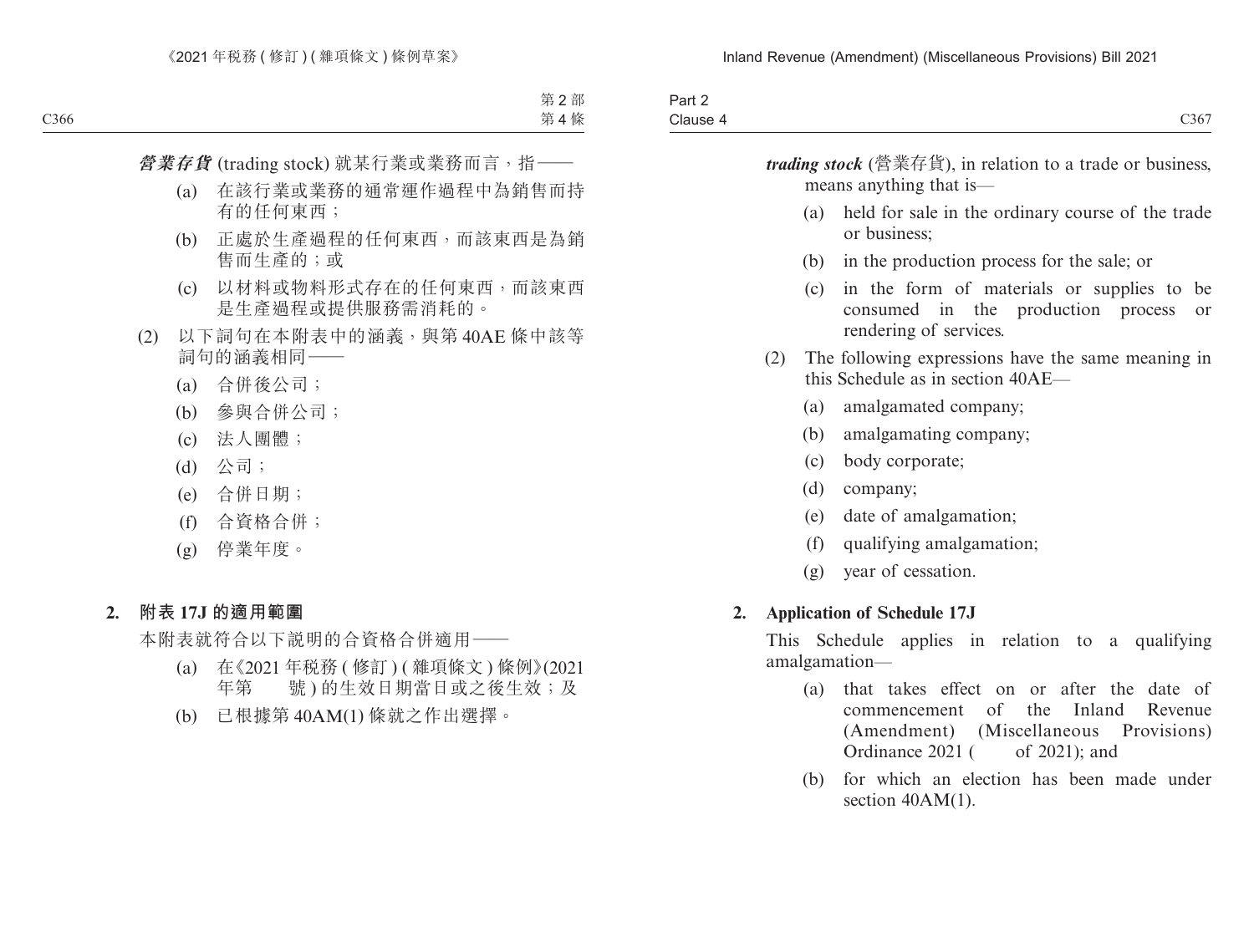| -<br>3 <sub>cm</sub><br>ail Z |                                                             |
|-------------------------------|-------------------------------------------------------------|
| Clause                        | $\sim$ $\sim$ $\sim$<br>.<br>$\sim$ $\sim$ $\sim$<br>$\sim$ |

### **3. Succession of business and asset etc.**

- (1) Despite section 40AG, the trade, profession or business carried on by each amalgamating company in a qualifying amalgamation in Hong Kong immediately before the date of amalgamation is, unless the Commissioner is notified otherwise, treated as being carried on by the amalgamated company in Hong Kong beginning on the date of amalgamation.
- (2) If the amalgamated company succeeds to any asset (excluding any trading stock) of an amalgamating company on the amalgamation—
	- (a) subject to section 4 of this Schedule, any asset on revenue account of the amalgamating company is treated as an asset on revenue account of the amalgamated company; and
	- (b) subject to section 5 of this Schedule, any asset on capital account of the amalgamating company is treated as an asset on capital account of the amalgamated company.
- (3) In relation to each asset referred to in subsection (2), the amalgamated company is treated as—
	- (a) having acquired the asset—
		- (i) on the date on which the amalgamating company acquired the asset; and
		- (ii) for an amount that was incurred by the amalgamating company for acquiring the asset; and
	- (b) having been charged to tax on all such profits, or allowed all such deductions, in connection with the asset, as charged on, or allowed to, the amalgamating company.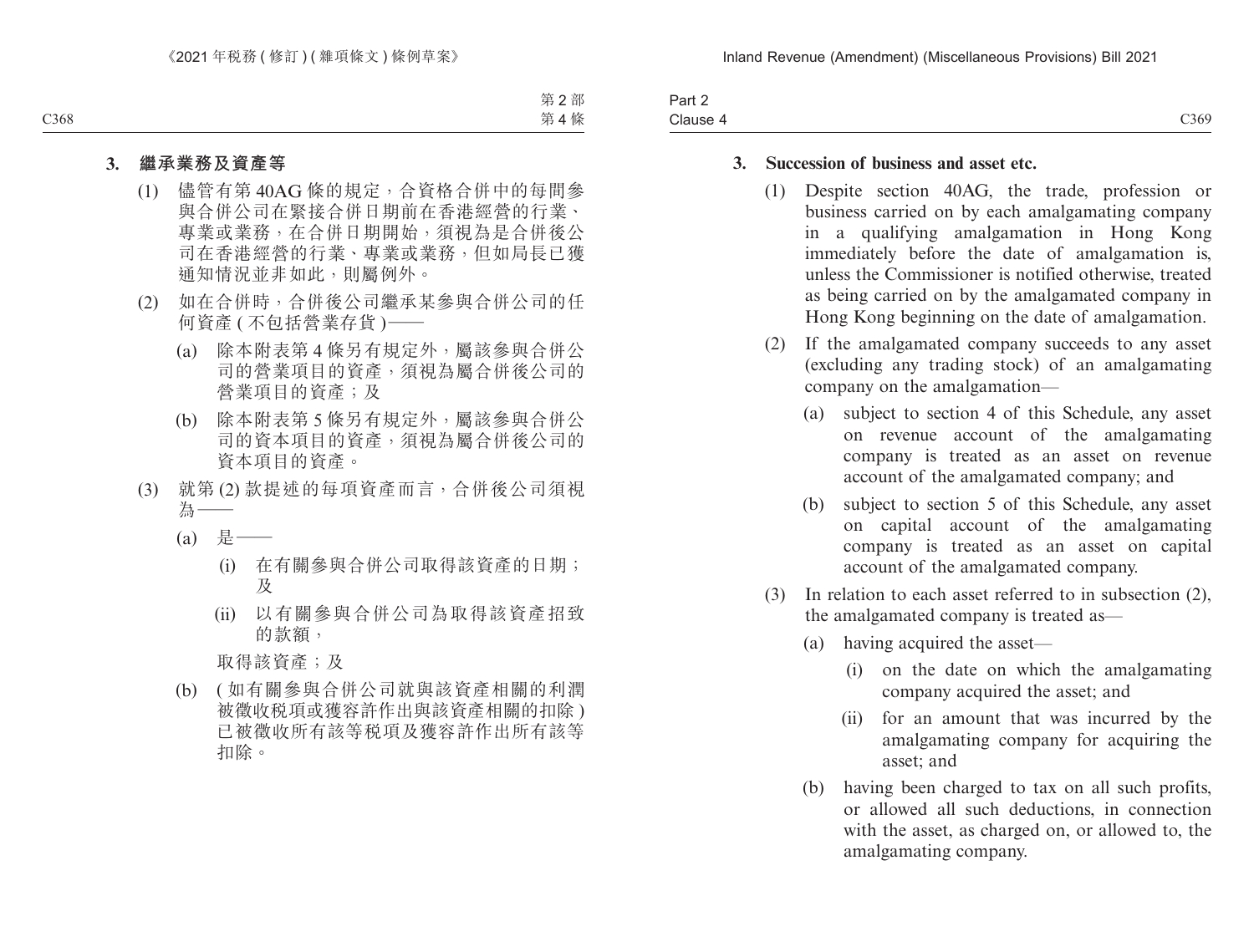| $\overline{\phantom{a}}$<br>Part 2 |                                              |
|------------------------------------|----------------------------------------------|
| Clause 4                           | $\bigcap \bigcap \overline{\bigcap}$<br>C3/I |

### **4. Reclassification of asset from revenue account to capital account on amalgamation**

- (1) This section applies if any asset on revenue account of an amalgamating company in a qualifying amalgamation becomes an asset on capital account of the amalgamated company on the amalgamation.
- (2) The amalgamating company is deemed to have sold the asset to the amalgamated company immediately before the date of amalgamation for a consideration equal to the amount that the asset would have been realized had it been sold in the open market on the date of amalgamation.
- (3) The amalgamated company is deemed to have purchased the asset from the amalgamating company immediately before the date of amalgamation for a consideration equal to the amount referred to in subsection (2).
- (4) Any profit arising from the deemed sale under subsection (2) is to be brought into account for the purpose of computing the chargeable profits of the amalgamating company for its year of cessation.

### **5. Reclassification of asset from capital account to revenue account on amalgamation**

- (1) This section applies if any asset on capital account of an amalgamating company in a qualifying amalgamation becomes an asset on revenue account of the amalgamated company on the amalgamation.
- (2) The amount that the amalgamated company would have incurred, had the asset been purchased in the open market on the date of amalgamation, is taken as the cost of the asset to the amalgamated company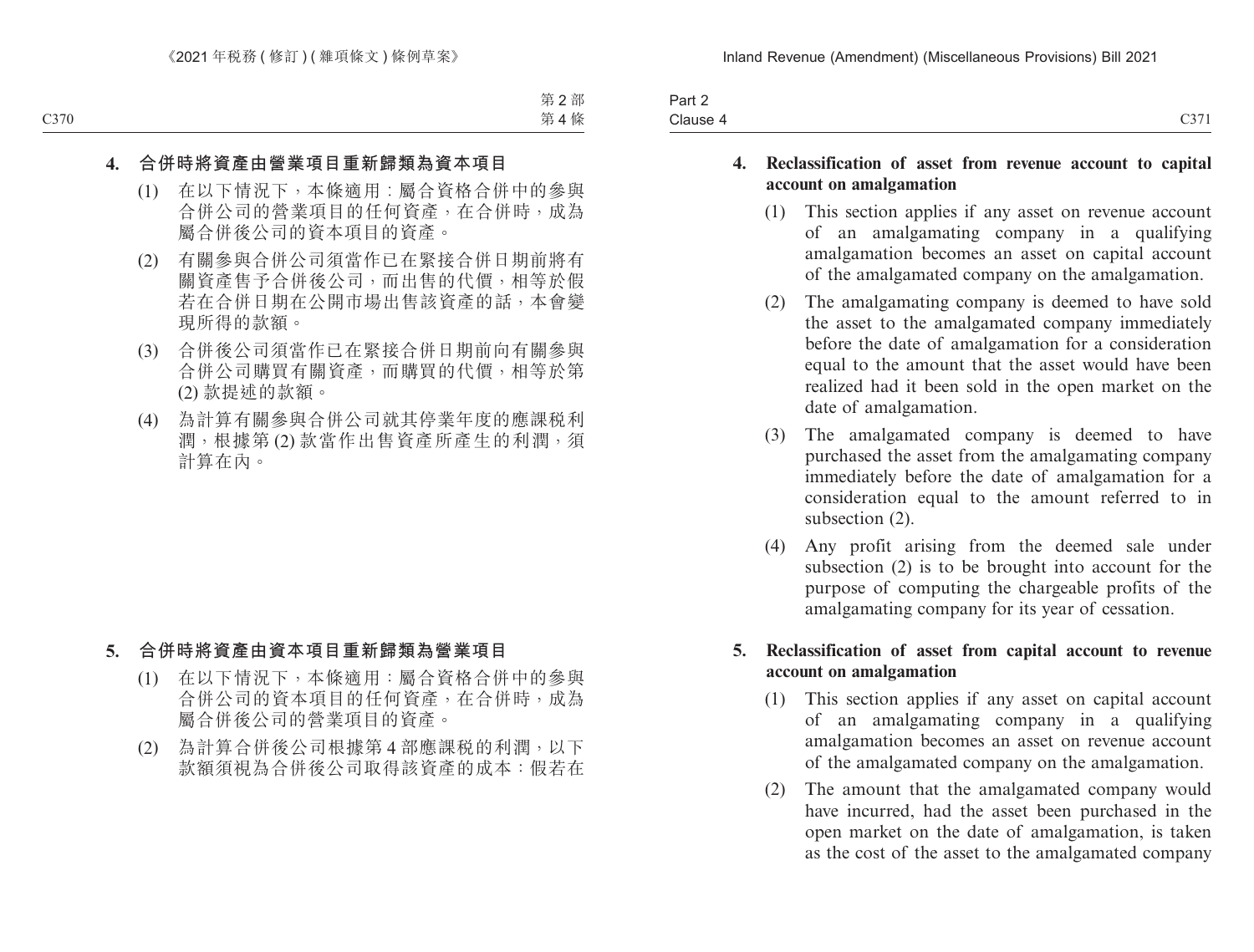| $\overline{\phantom{0}}$<br>Part 2 |                                        |
|------------------------------------|----------------------------------------|
| Clause 4                           | $\sim$ $\sim$ $\sim$<br>$\cup$ , , , , |

for the purpose of computing the profits of the amalgamated company chargeable to tax under Part 4.

(3) The amalgamating company is deemed to have sold the asset to the amalgamated company immediately before the date of amalgamation for a consideration equal to the amount referred to in subsection (2).

### **6. Succession of trading stock**

- (1) This section applies if—
	- (a) the amalgamated company in a qualifying amalgamation succeeds to any trading stock of a trade or business carried on by an amalgamating company in Hong Kong on the amalgamation; and
	- (b) the amalgamated company uses the trading stock as its trading stock for carrying on a trade or business in Hong Kong.
- (2) Section 15C does not apply to the amalgamating company.
- (3) Subject to section 7 of this Schedule, if the trading stock is accounted for in the financial account of the amalgamated company at a value equal to the carrying amount of the trading stock of the amalgamating company immediately before the date of amalgamation, the amalgamated company is deemed to have purchased the trading stock on the amalgamation for a consideration equal to that value.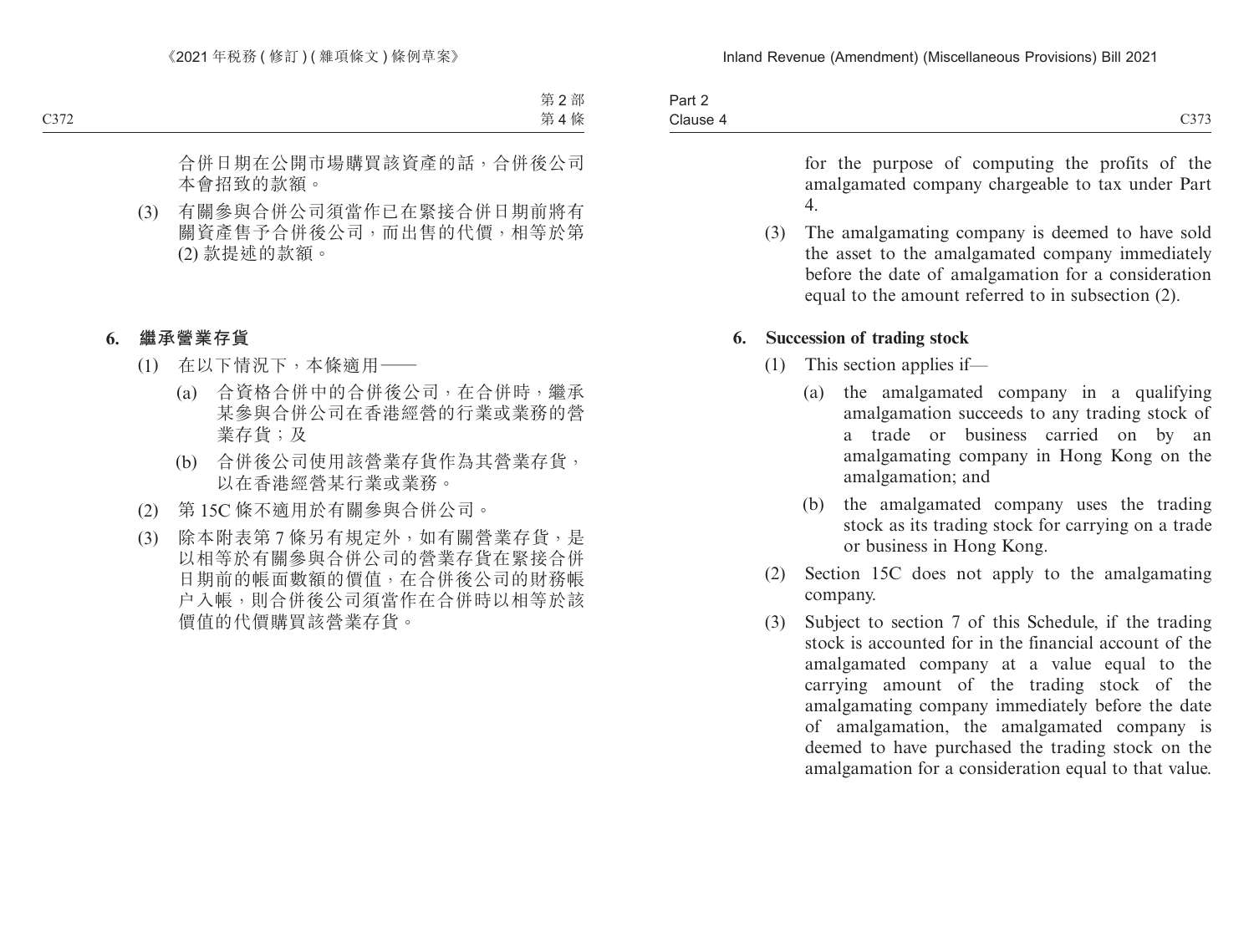| $\sim$<br>$\overline{\phantom{a}}$<br>າ~~+<br>ail 4 |                                                                   |
|-----------------------------------------------------|-------------------------------------------------------------------|
| Clause 4                                            | $\sim$ $\sim$ $\sim$ $\sim$<br>$\overline{\phantom{a}}$<br>$\sim$ |

- (4) Also, subject to section 7 of this Schedule, any unrealized gain or loss in respect of the trading stock that has not been brought into account in ascertaining the chargeable profits of the amalgamating company—
	- (a) is treated as an unrealized gain or loss of the amalgamated company in respect of the trading stock; and
	- (b) is to be brought into account in ascertaining the chargeable profits of the amalgamated company—
		- (i) when it is realized; or
		- (ii) in accordance with the tax treatment applicable to the amalgamated company.

### **7. Trading stock accounted for in financial account of amalgamated company at different value**

- (1) This section applies if the trading stock mentioned in section 6 of this Schedule is accounted for in the financial account of the amalgamated company at a value other than the carrying amount of the trading stock of the amalgamating company immediately before the date of amalgamation.
- (2) The amalgamating company is deemed to have sold the trading stock to the amalgamated company immediately before the date of amalgamation for a consideration equal to the value as reflected in the financial account of the amalgamated company on the date of amalgamation.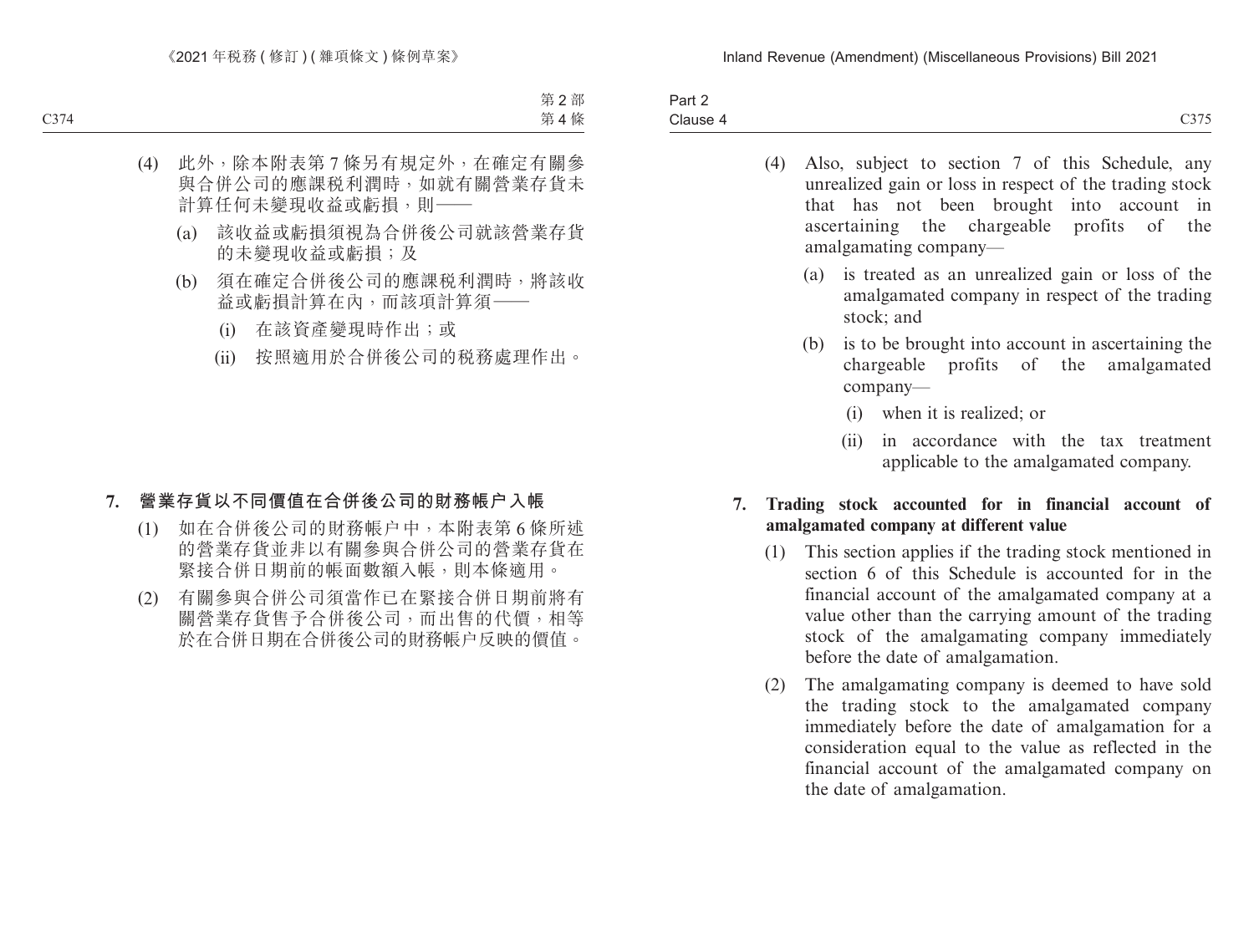Part 2 Clause 4 Clause 4  $C377$ 

- (3) The amalgamated company is deemed to have purchased the trading stock from the amalgamating company immediately before the date of amalgamation for a consideration equal to the value as reflected in the financial account of the amalgamated company on the date of amalgamation.
- (4) Any profit arising from the deemed sale under subsection (2) is to be brought into account for the purpose of computing the chargeable profits of the amalgamating company for its year of cessation.

### **8. Amalgamating company's trading stock not used by amalgamated company as trading stock**

- (1) This section applies if—
	- (a) the amalgamated company in a qualifying amalgamation succeeds to any trading stock of a trade or business carried on by an amalgamating company in Hong Kong (*relevant stock*) on the amalgamation; and
	- (b) the amalgamated company does not use the relevant stock as its trading stock for carrying on a trade or business in Hong Kong.
- (2) Section 15C applies to the amalgamating company.
- (3) The relevant stock is to be valued in accordance with section 15C(b) for the purpose of computing the profits of the amalgamating company chargeable to tax under Part 4 for its year of cessation.
- (4) The amalgamated company is deemed to have purchased the relevant stock for a consideration equal to the value referred to in subsection (3).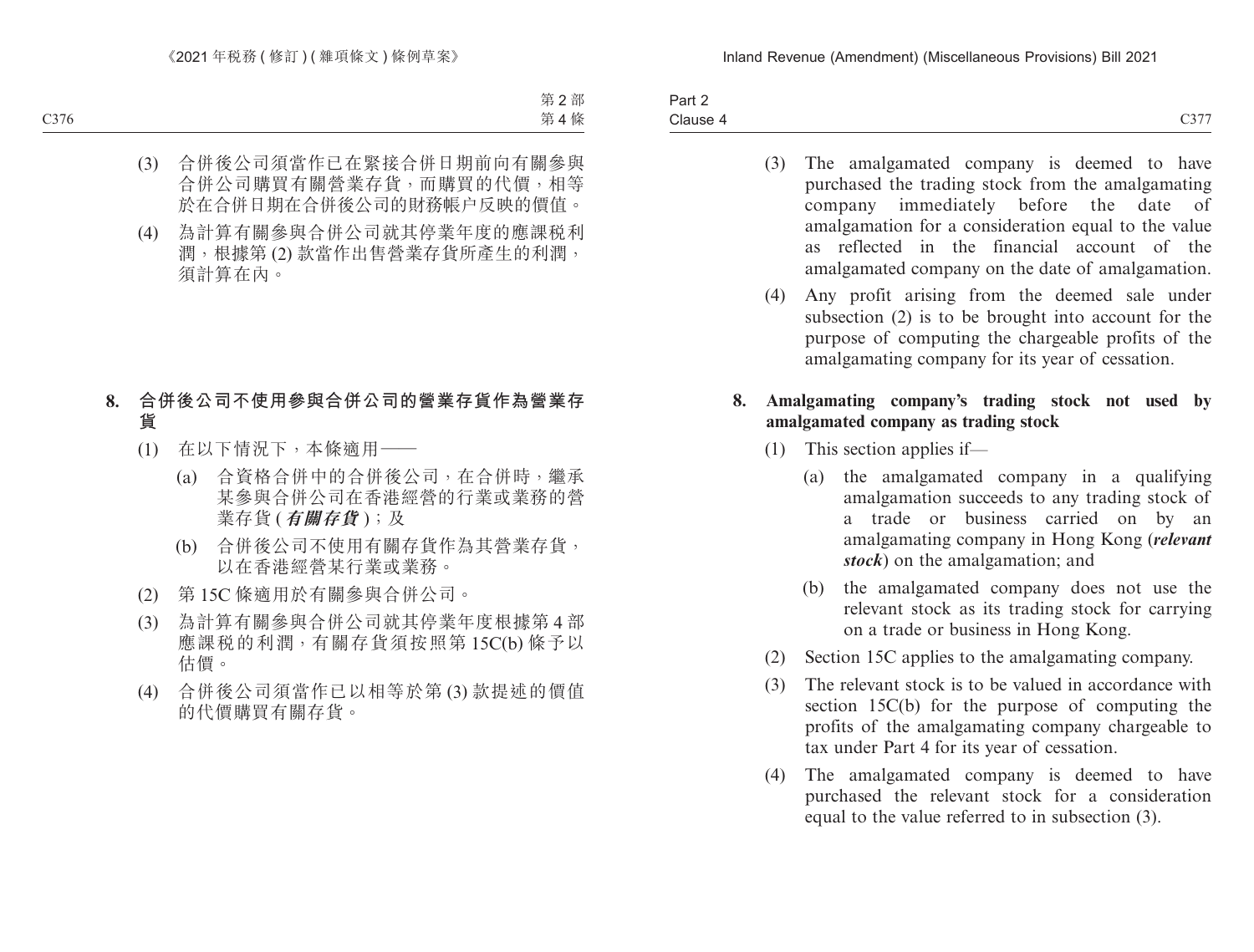| $\sim$<br>Part 2 |      |
|------------------|------|
| Clause 4         | C379 |

### **9. Effect of cancellation of shares of amalgamating company**

- (1) This section applies if in a qualifying amalgamation, an amalgamating company (*first company*) holds shares of another amalgamating company (*second company*).
- (2) The first company is deemed to have sold the shares of the second company immediately before the date of amalgamation for an amount equal to the cost incurred by the first company for acquiring the shares.
- $(3)$  If—
	- (a) the first company has borrowed money to acquire shares of the second company; and
	- (b) the liability arising from the money borrowed is transferred to, and becomes the liability of, the amalgamated company,

subject to subsection (4), no deduction is to be allowed for any interest or other borrowing costs incurred by the amalgamated company on or after the date of amalgamation on the liability (*incurred costs*).

- (4) The incurred costs are allowable for deduction—
	- (a) if the shares of the second company are held by the first company on revenue account; and
	- (b) to the extent that they are incurred in the production of profits for which the amalgamated company is chargeable to tax under Part 4.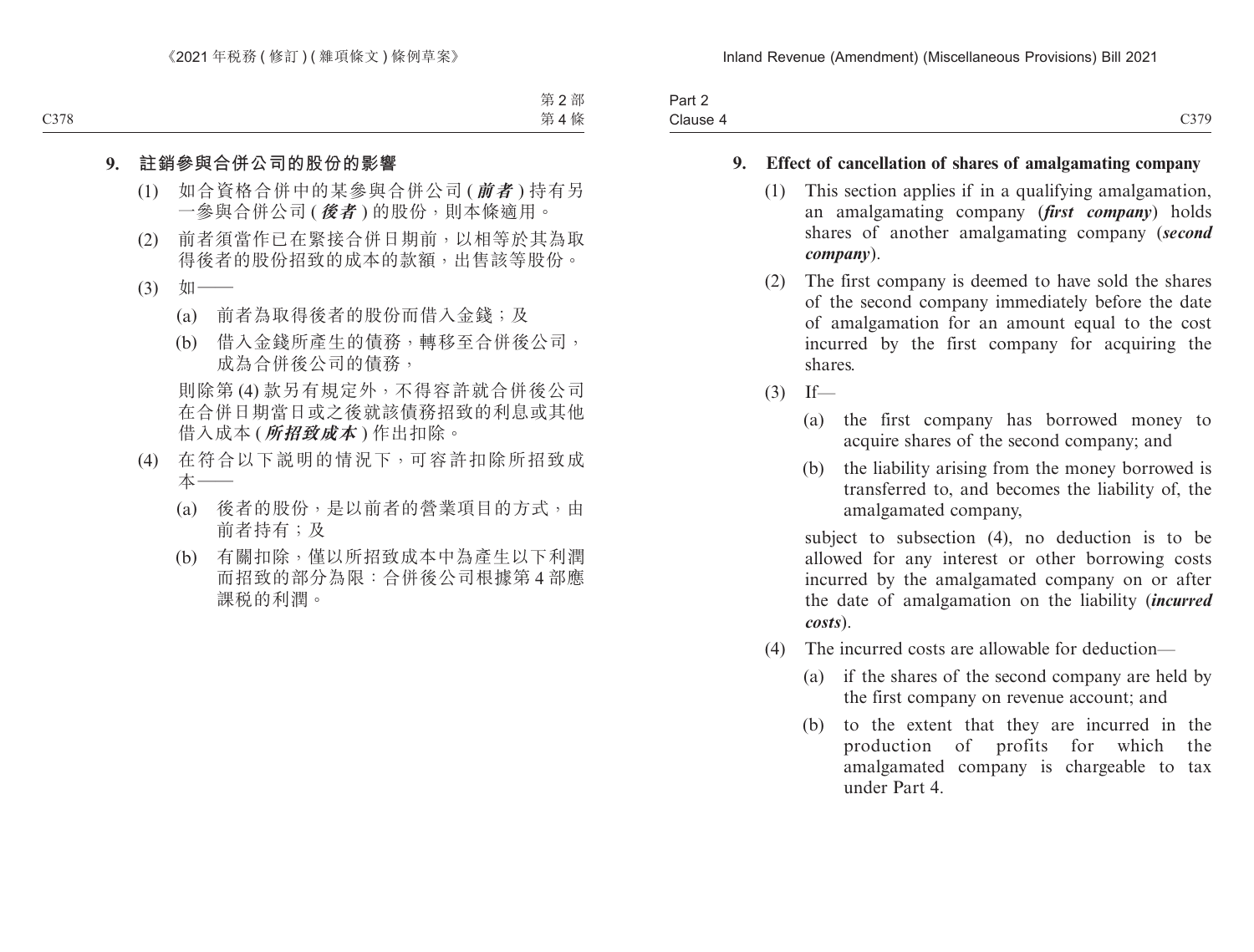| Part 2   |      |
|----------|------|
| Clause 4 | C381 |

### **10. Succession of machinery or plant, or rights or entitlement to rights, related to R&D activities**

- (1) This section applies if—
	- (a) the amalgamated company in a qualifying amalgamation succeeds to—
		- (i) any machinery or plant used for; or
		- (ii) any rights or entitlement to any rights generated from,

R&D activities of an amalgamating company on the amalgamation; and

- (b) a deduction for the related R&D expenditure has been allowed to the amalgamating company under section 16B(2).
- (2) Section 16B(5) does not apply to the amalgamating company because of the succession.
- (3) If a situation mentioned in section 16(1) or 17(1) of Schedule 45 arises, or a specified event occurs, in respect of the machinery or plant, or the rights or entitlement to the rights, on or after the date of amalgamation, section 16B(5) applies to the amalgamated company as it would have applied to the amalgamating company had the circumstances specified in subsection (4) occurred.
- (4) The circumstances are—
	- (a) that the amalgamating company had continued to own the machinery or plant, or the rights or entitlement to the rights; and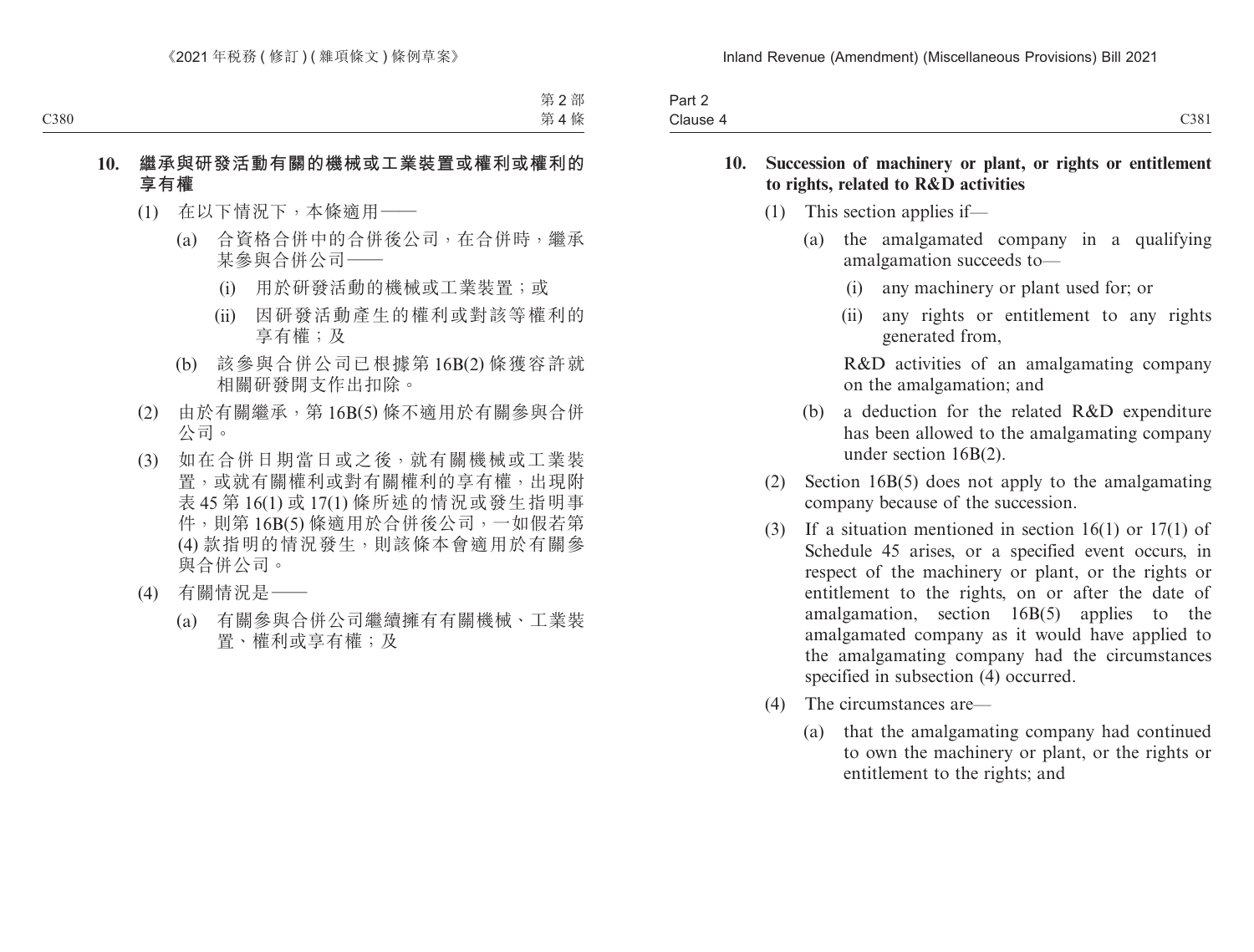| Part 2   |      |
|----------|------|
| Clause 4 | C383 |

(b) that the amalgamating company had done all such things in connection with owning the machinery or plant, or the rights or entitlement to the rights, as were done by the amalgamated company.

### **11. Succession of patent rights etc.**

- (1) This section applies if—
	- (a) the amalgamated company in a qualifying amalgamation succeeds to any patent rights (as defined by section  $16E(4)$ , or rights to any know-how (as defined by that section), of an amalgamating company on the amalgamation; and
	- (b) a deduction for the capital expenditure incurred on the purchase of the rights has been allowed to the amalgamating company under section 16E(1).
- (2) Section 16E(3) does not apply to the amalgamating company because of the succession.
- (3) If a situation mentioned in section 16E(3) arises, or a specified event occurs, in respect of the rights on or after the date of amalgamation, that section applies to the amalgamated company as it would have applied to the amalgamating company had the circumstances specified in subsection (4) occurred.
- (4) The circumstances are—
	- (a) that the amalgamating company had continued to own the rights; and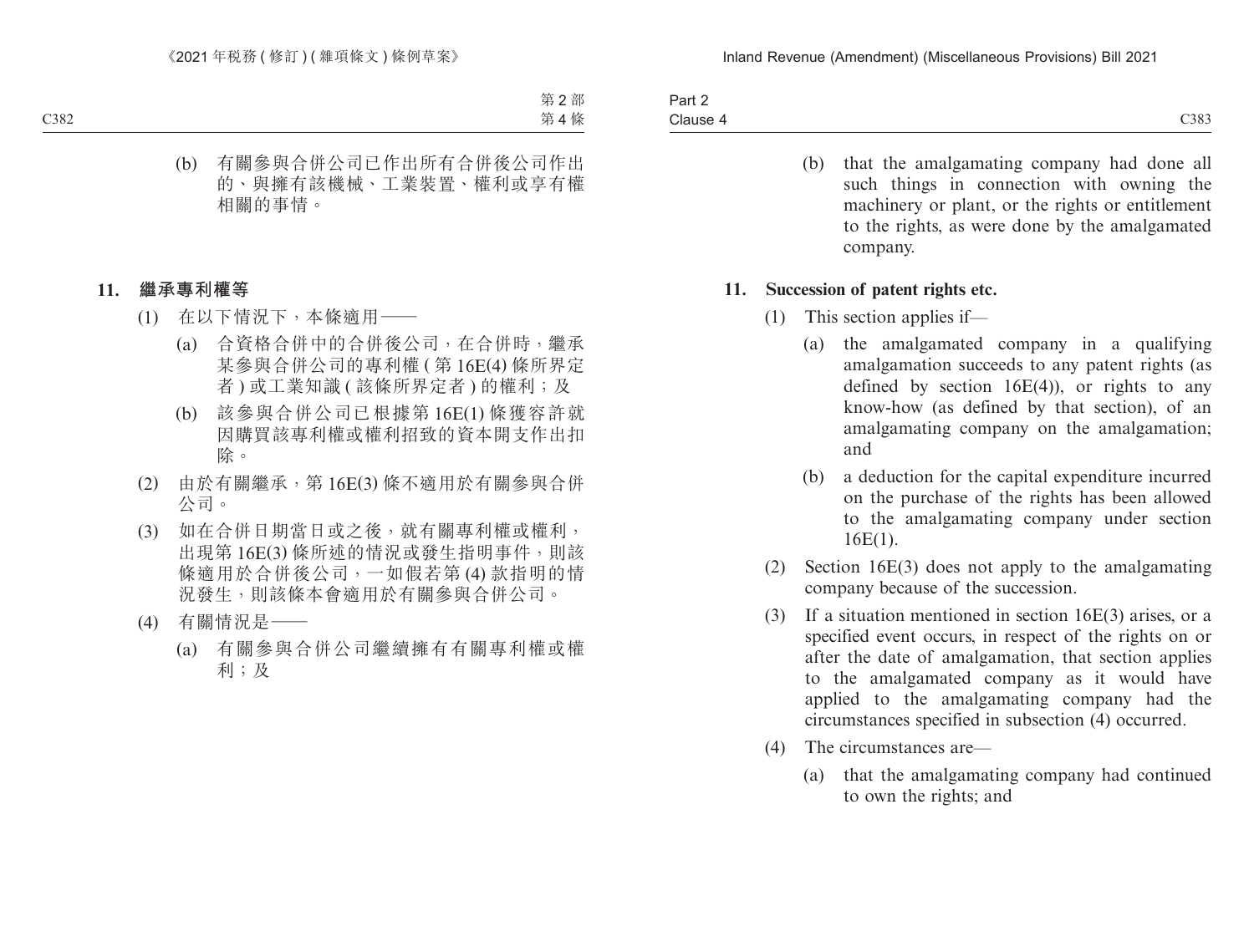| Part 2   |      |
|----------|------|
| Clause 4 | C385 |

(b) that the amalgamating company had done all such things in connection with owning the rights as were done by the amalgamated company.

### **12. Succession of specified intellectual property rights**

- (1) This section applies if the amalgamated company in a qualifying amalgamation succeeds to any specified intellectual property rights (as defined by section 16EA(11)) of an amalgamating company on the amalgamation.
- (2) Subject to subsection (4), any balance of deduction allowable under section 16EA(2) in respect of the rights is to be allowed to the amalgamated company for a year of assessment as it would have been allowed to the amalgamating company for that year of assessment had the circumstances specified in subsection (3) occurred.
- (3) The circumstances specified for the purposes of subsection (2) are—
	- (a) that the amalgamating company had continued to own the rights; and
	- (b) that the amalgamating company had done all such things in connection with owning the rights as were done by the amalgamated company.
- (4) If the amalgamating company is eligible to claim a deduction under section 16EA(2) for its year of cessation, no deduction under that section is to be allowed to the amalgamated company for the same year of assessment.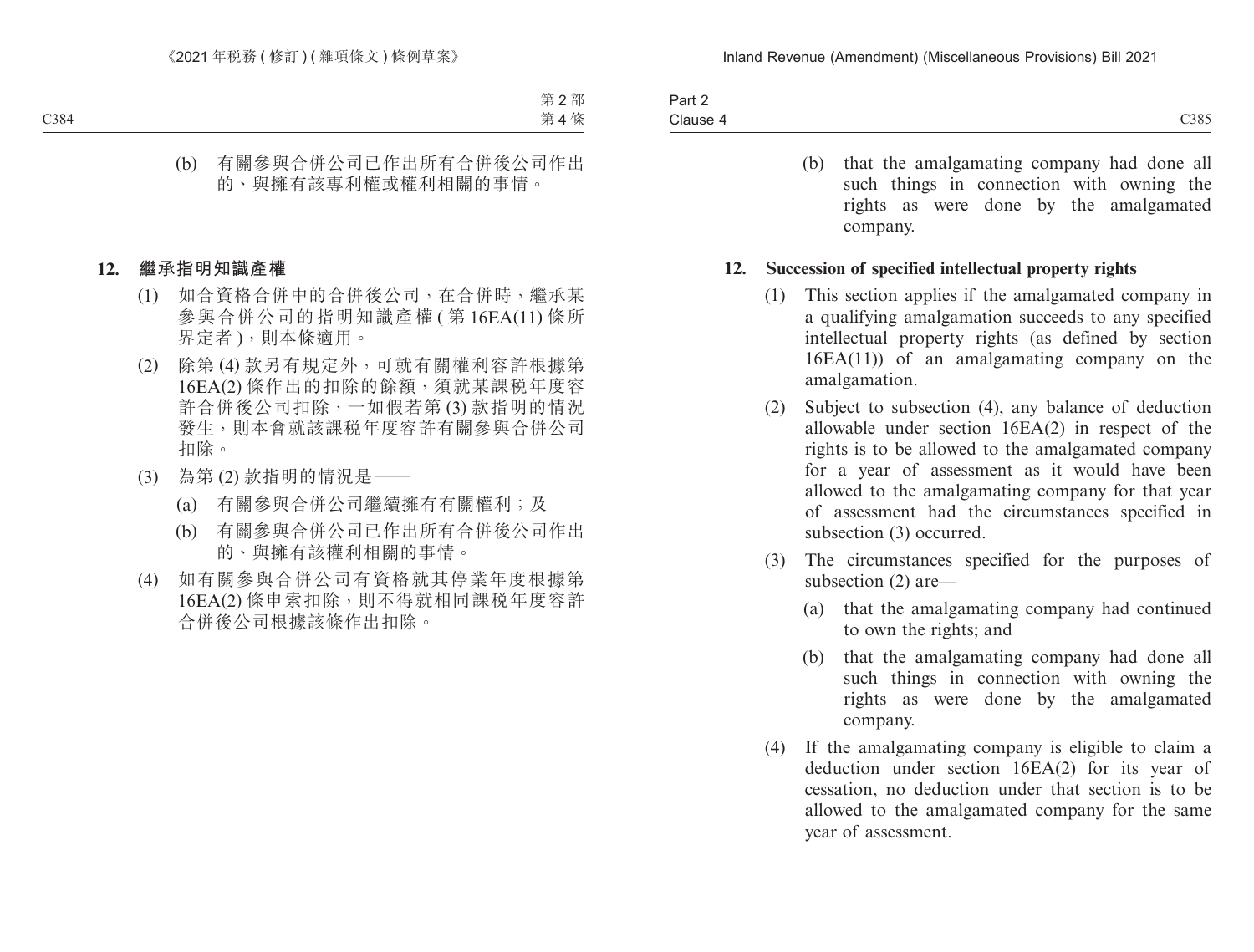| 3 <sub>0</sub><br>ail Z |                     |
|-------------------------|---------------------|
| -<br>Clause             | 0.227<br>$\cup$ 38/ |
|                         |                     |

- (5) Section 16EB(2) does not apply to the amalgamating company because of the succession.
- (6) If a situation mentioned in section 16EB(2) arises, or a specified event occurs, in respect of the rights on or after the date of amalgamation, that section applies to the amalgamated company as it would have applied to the amalgamating company had the circumstances specified in subsection (7) occurred.
- (7) The circumstances specified for the purposes of subsection (6) are—
	- (a) that the amalgamating company had continued to own the rights; and
	- (b) that the amalgamating company had done all such things in connection with owning the rights as were done by the amalgamated company.
- (8) However, if any deduction under subsection (2) has been allowed to the amalgamated company, the circumstances specified in subsection (7) for the purposes of subsection (6) would then be—
	- (a) that the amalgamating company had continued to own the rights;
	- (b) that the amalgamating company had done all such things in connection with owning the rights as were done by the amalgamated company; and
	- (c) that the amalgamating company had continued to be allowed all such deductions in connection with owning the rights as were allowed to the amalgamated company.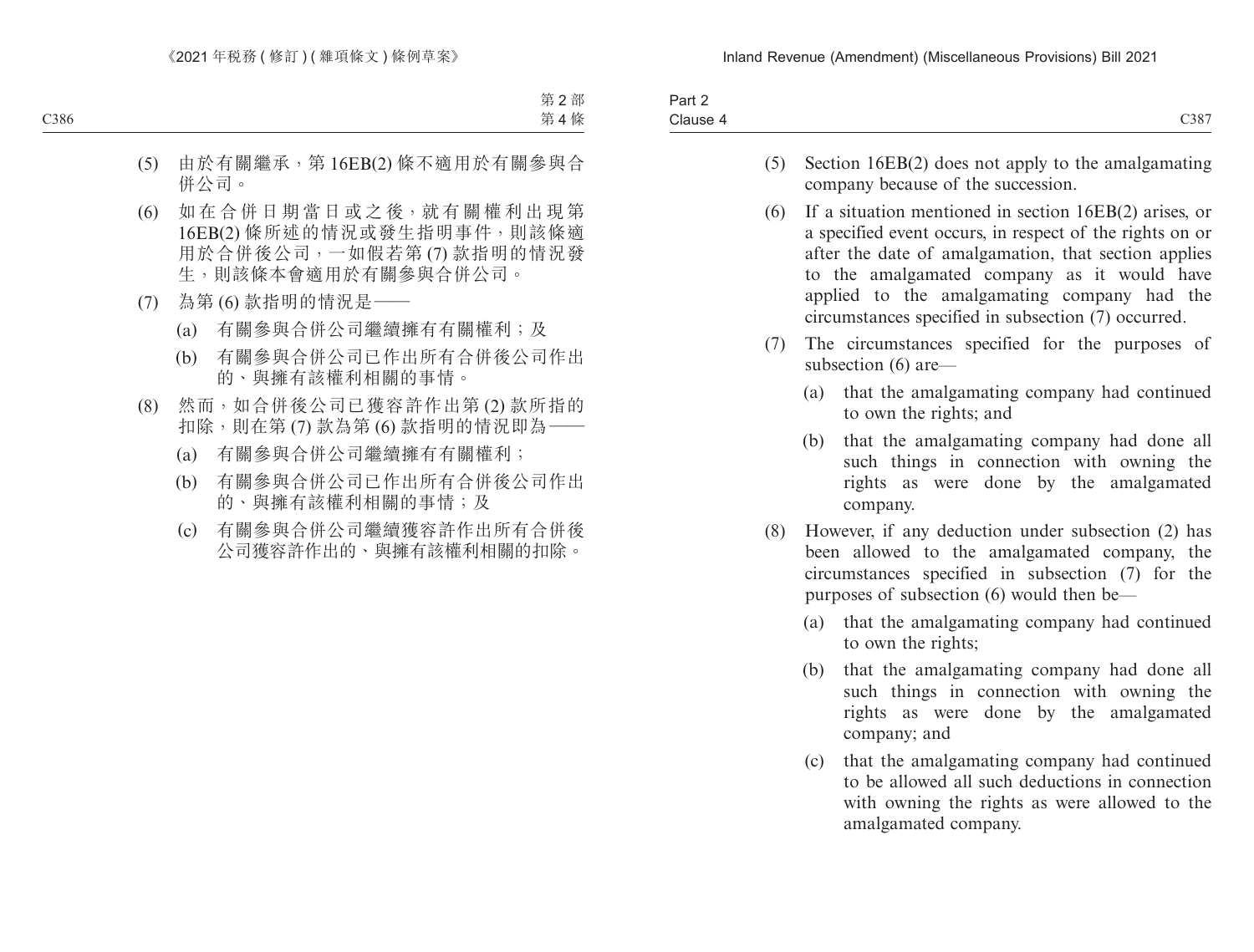| سہ د<br>Fail 4 |      |
|----------------|------|
| Clause 4<br>.  | C389 |

#### **13. Succession of refurbished buildings or structures**

- (1) This section applies if—
	- (a) the amalgamated company in a qualifying amalgamation succeeds to an amalgamating company's interest in any renovation or refurbishment of a building or structure (as defined by section 16F(5)) on the amalgamation; and
	- (b) a deduction for the capital expenditure incurred on the renovation or refurbishment has been allowed to the amalgamating company under section  $16F(1)$ .
- (2) Subject to subsection (4), any balance of deduction allowable under section 16F(1) in respect of the expenditure is to be allowed to the amalgamated company.
- (3) However, no deduction is to be allowed to the amalgamated company for a year of assessment unless the deduction would have been allowed to the amalgamating company for that year of assessment but for the amalgamation.
- (4) If the amalgamating company is eligible to claim a deduction under section 16F(1) for its year of cessation, no deduction under that section is to be allowed to the amalgamated company for the same year of assessment.

#### **14. Succession of prescribed fixed assets**

(1) This section applies if—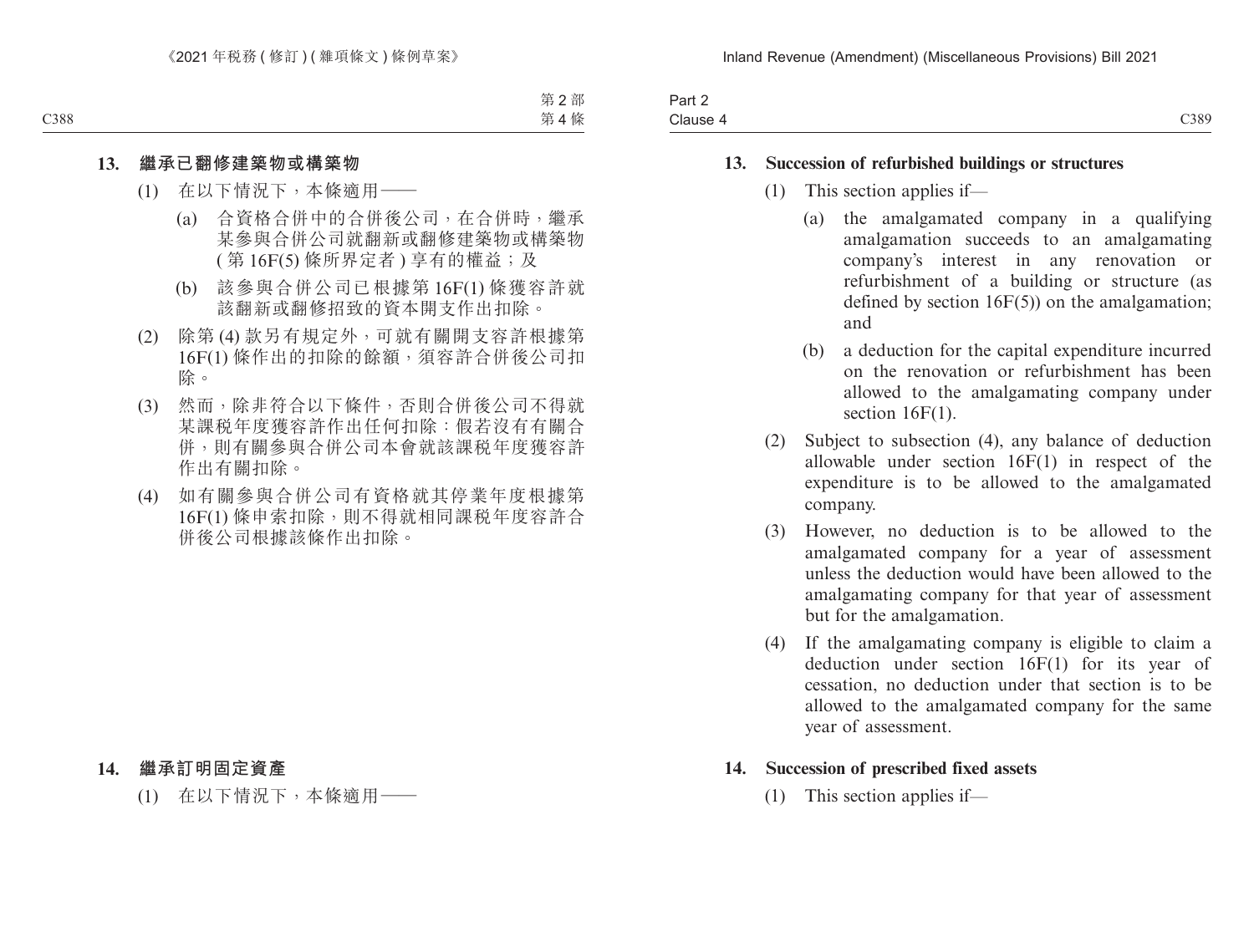| -<br>Part 2 |               |
|-------------|---------------|
| Clause 4    | C30<br>$\cup$ |

- (a) the amalgamated company in a qualifying amalgamation succeeds to any prescribed fixed assets (as defined by section  $16G(6)$ ) of an amalgamating company on the amalgamation; and
- (b) a deduction for the specified capital expenditure (as defined by section  $16G(6)$ ) incurred on the provision of the assets has been allowed to the amalgamating company under section 16G(1).
- (2) Section 16G(3) does not apply to the amalgamating company because of the succession.
- (3) If a situation mentioned in section 16G(3) arises, or a specified event occurs, in respect of the assets on or after the date of amalgamation, that section applies to the amalgamated company as it would have applied to the amalgamating company had the circumstances specified in subsection (4) occurred.
- (4) The circumstances are—
	- (a) that the amalgamating company had continued to own the assets; and
	- (b) that the amalgamating company had done all such things in connection with owning the assets as were done by the amalgamated company.

#### **15. Succession of environmental protection facilities**

- (1) This section applies if—
	- (a) the amalgamated company in a qualifying amalgamation succeeds to any environmental protection facilities (as defined by section 16H(1)) of an amalgamating company on the amalgamation; and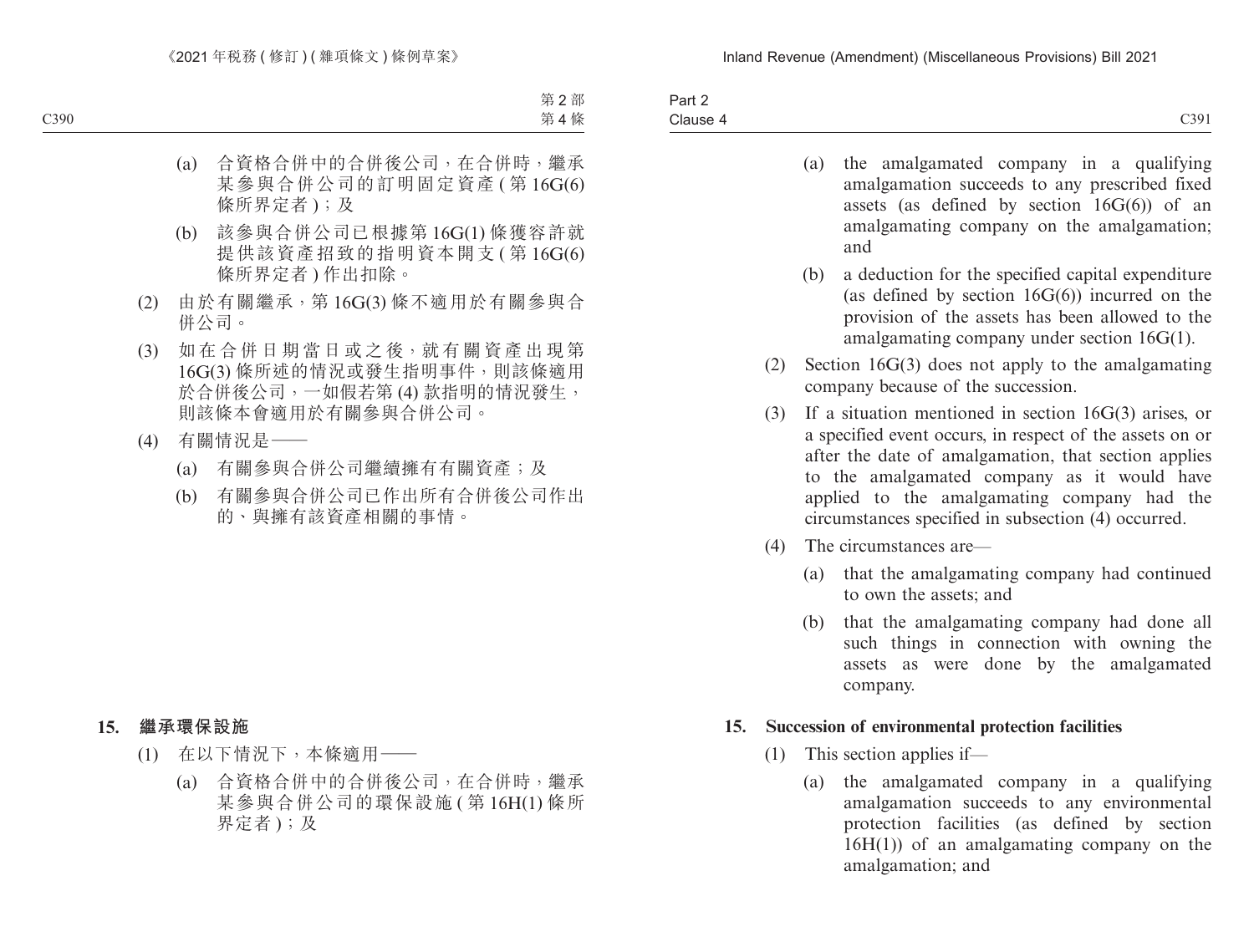| $\sim$ $\sim$<br>Part 2 |      |
|-------------------------|------|
| Clause 4                | C393 |

- (b) a deduction for the specified capital expenditure (as defined by section  $16H(1)$ ) in relation to the facilities has been allowed to the amalgamating company under section  $16I(2)$ ,  $(3)$ ,  $(3A)$ ,  $(3B)$  or  $(4)$ .
- (2) Section 16J(2), (2A), (3), (3A), (5), (5A) and (5B) does not apply to the amalgamating company because of the succession.
- (3) If a situation mentioned in section 16J(2), (2A), (3),  $(3A)$ ,  $(5)$ ,  $(5A)$  or  $(5B)$  arises, or a specified event occurs, in respect of the facilities on or after the date of amalgamation, section 16J applies to the amalgamated company as it would have applied to the amalgamating company had the circumstances specified in subsection (4) occurred.
- (4) The circumstances are—
	- (a) that the amalgamating company had continued to own the facilities; and
	- (b) that the amalgamating company had done all such things in connection with owning the facilities as were done by the amalgamated company.

### **16. Succession of commercial or industrial buildings or structures—initial and annual allowances**

- (1) This section applies if—
	- (a) the amalgamated company in a qualifying amalgamation succeeds to an amalgamating company's interest in any commercial building or structure, or in any industrial building or structure, on the amalgamation; and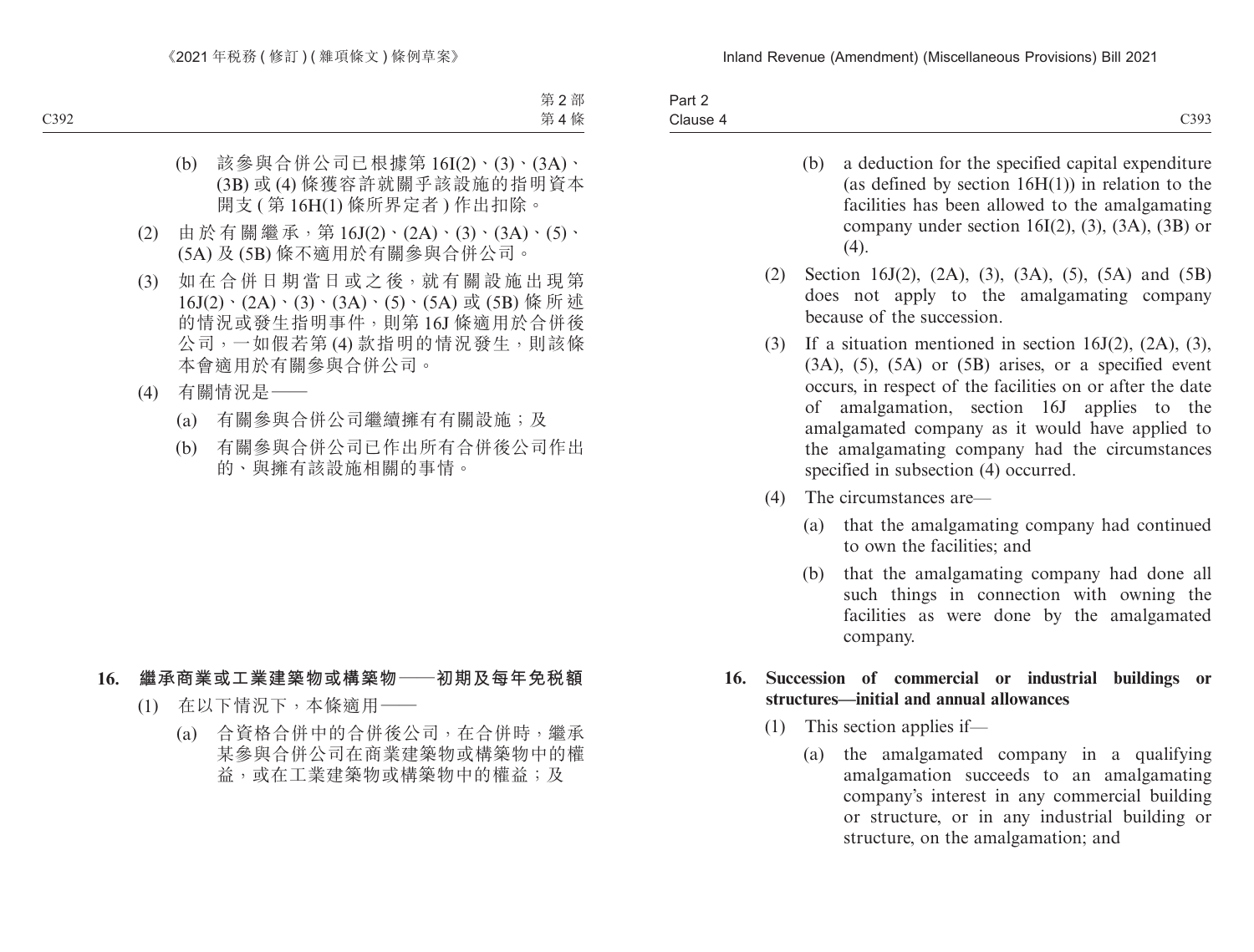| Part 2   |      |
|----------|------|
|          | C395 |
| Clause 4 | しょノン |

- (b) the interest is the relevant interest (as defined by section 40(1)) in relation to the capital expenditure (as defined by that section) incurred on the construction of the building or structure.
- $(2)$  If—
	- (a) an initial allowance has been made to the amalgamating company in relation to the capital expenditure incurred on the construction of the building or structure under section 34(1); and
	- (b) the building or structure has not been used before the date of amalgamation,

paragraph (b) of the proviso to section 34(1) does not apply to the amalgamating company because of the succession.

- (3) If the building or structure has not been used before the date of amalgamation, and when it first comes to be used, it is not an industrial building or structure—
	- (a) paragraph (b) of the proviso to section 34(1) does not apply in relation to the initial allowance made to the amalgamating company; and
	- (b) a sum equal to the amount of the initial allowance made to the amalgamating company is deemed to be a trading receipt—
		- (i) arising in, or derived from, Hong Kong of a trade, profession or business carried on by the amalgamated company in Hong Kong; and
		- (ii) accruing on the date of amalgamation.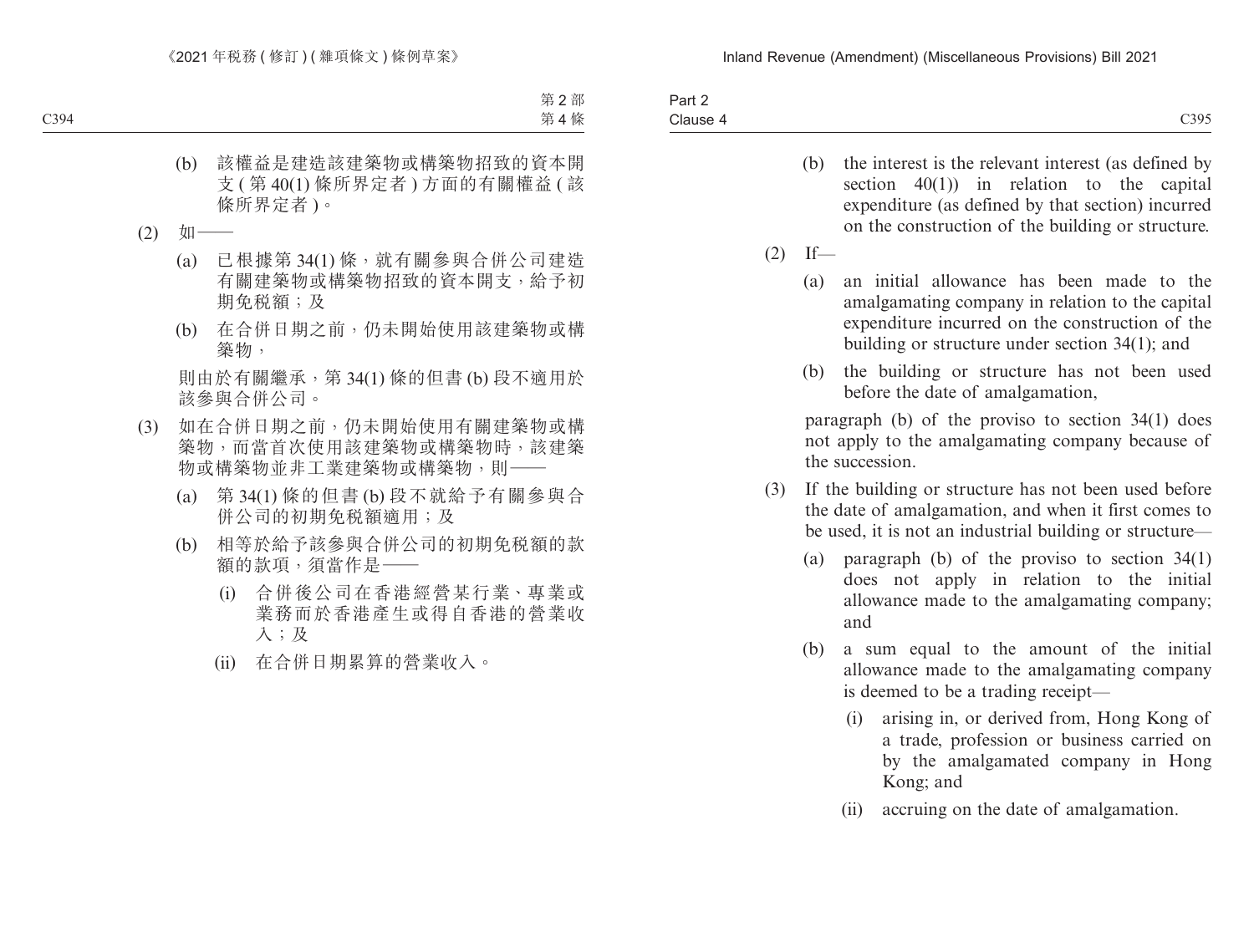| Part 2           |           |
|------------------|-----------|
| $\sim$<br>Clause | C397<br>. |

- (4) Despite section 34(1), no initial allowance is to be made to the amalgamated company because of the succession.
- (5) The annual allowances under section 33A or 34(2) are, subject to subsection (7), to be made to the amalgamated company for a year of assessment as they would have been made to the amalgamating company for that year of assessment had the circumstances specified in subsection (6) occurred.
- (6) The circumstances are—
	- (a) that the amalgamating company had continued to be entitled to the relevant interest in relation to the capital expenditure incurred on the construction of the building or structure; and
	- (b) that the amalgamating company had done all such things in connection with the entitlement to the relevant interest as were done by the amalgamated company.
- (7) If the amalgamating company is eligible to claim an annual allowance under section 33A or 34(2) for its year of cessation, no annual allowance under that section is to be made to the amalgamated company for the same year of assessment.

### **17. Succession of commercial or industrial buildings or structures—balancing allowances and charges**

- (1) This section applies if—
	- (a) the amalgamated company in a qualifying amalgamation succeeds to an amalgamating company's interest in any commercial building or structure, or in any industrial building or structure, on the amalgamation; and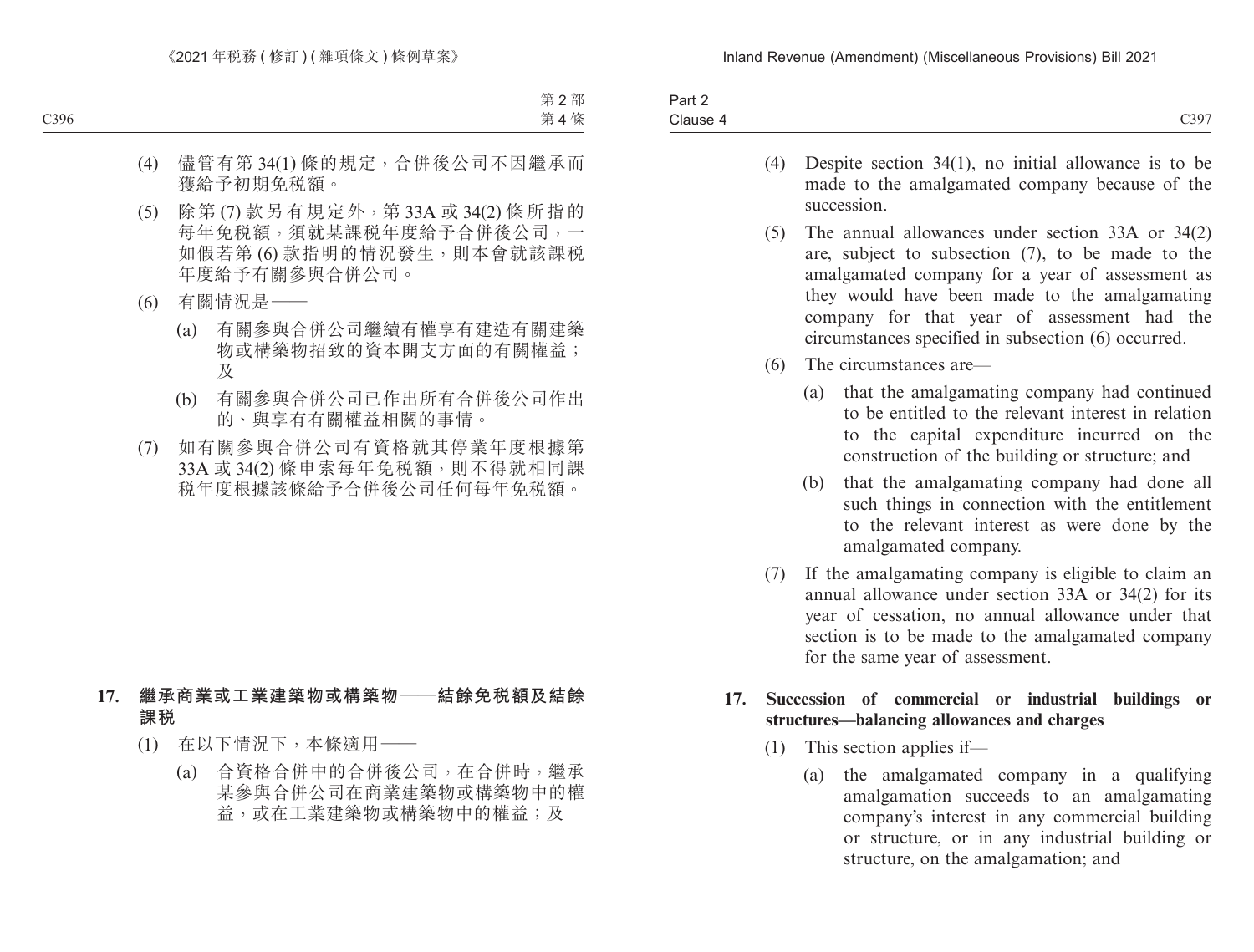| Part 2   |      |
|----------|------|
| Clause 4 | C399 |

- (b) the interest is the relevant interest (as defined by section 40(1)) in relation to the capital expenditure (as defined by that section) incurred on the construction of the building or structure.
- (2) Section 35 does not apply to the amalgamating company because of the succession.
- (3) If an event mentioned in section 35(1)(a) or a specified event occurs in respect of the relevant interest on or after the date of amalgamation, any balancing allowance or balancing charge under section 35 in respect of the relevant interest is to be made to the amalgamated company as it would have been made to the amalgamating company had the circumstances specified in subsection (4) occurred.
- (4) The circumstances specified for the purposes of subsection (3) are—
	- (a) that the amalgamating company had continued to be entitled to the relevant interest in relation to the capital expenditure incurred on the construction of the building or structure; and
	- (b) that the amalgamating company had done all such things in connection with the entitlement to the relevant interest as were done by the amalgamated company.
- (5) However, if any allowance under section 16(5) of this Schedule has been made to the amalgamated company, the circumstances specified in subsection (4) for the purposes of subsection (3) would then be—
	- (a) that the amalgamating company had continued to be entitled to the relevant interest in relation to the capital expenditure incurred on the construction of the building or structure;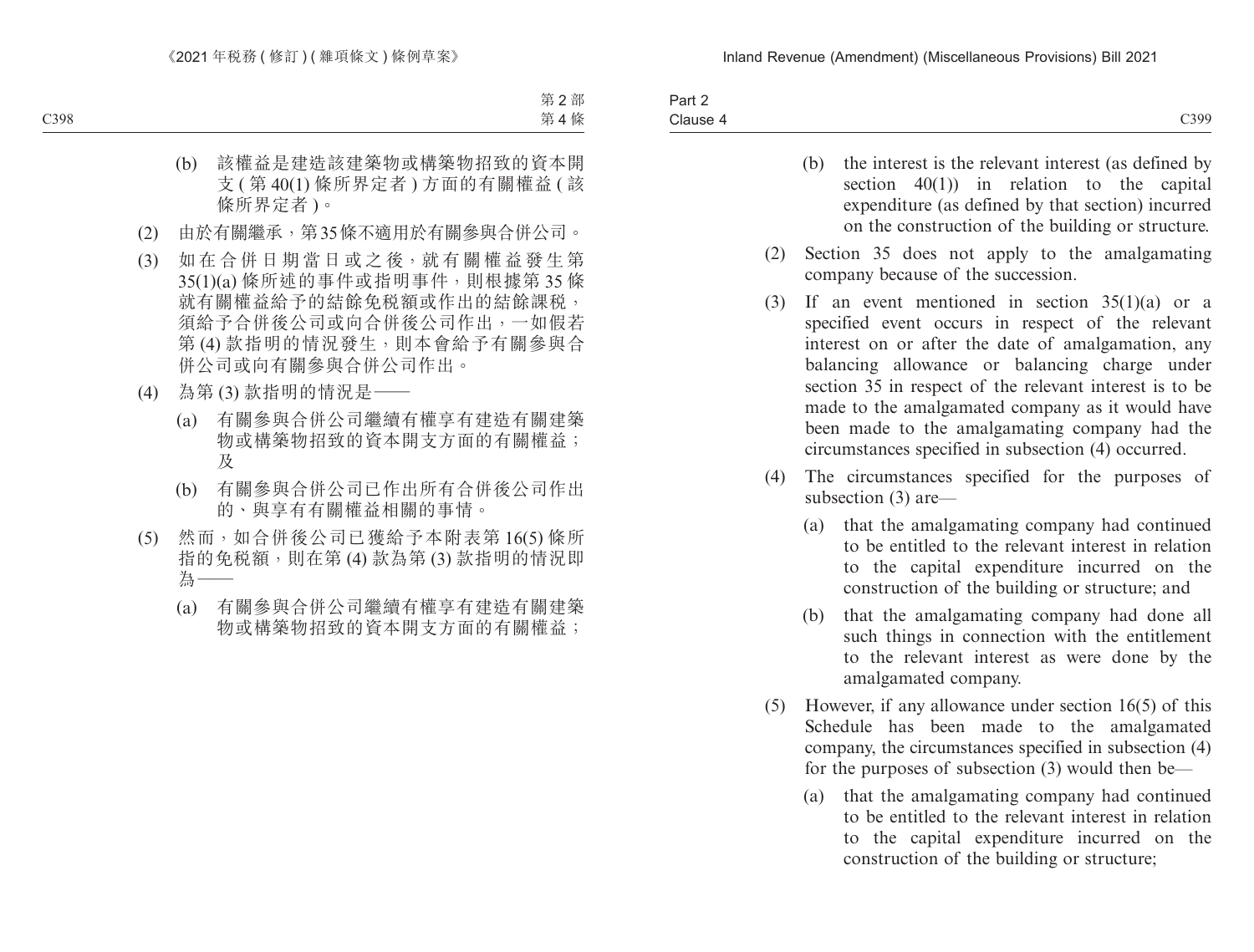| $\sim$<br><b>Dort</b><br><b>Fail</b> |      |
|--------------------------------------|------|
| - '<br>Clause 4                      | C401 |

- (b) that the amalgamating company had done all such things in connection with the entitlement to the relevant interest as were done by the amalgamated company; and
- (c) that the amalgamating company had continued to be made all such allowances in connection with the entitlement of the relevant interest as were made to the amalgamated company.

### **18. Succession of machinery or plant not related to R&D activities—annual allowances**

- (1) This section applies if the amalgamated company in a qualifying amalgamation succeeds to any machinery or plant not related to R&D activities of an amalgamating company on the amalgamation.
- (2) Despite sections  $37(1)$ ,  $37A(1)$  and  $39B(1)$ , no initial allowance is to be made to the amalgamated company because of the succession.
- (3) Despite sections 37(4) and 39B(7), the annual allowances under section 37(2), 37A(2) or 39B(2) are, subject to subsection (6), to be made to the amalgamated company for a year of assessment as they would have been made to the amalgamating company for that year of assessment had the circumstances specified in subsection (4) occurred.
- (4) The circumstances specified for the purposes of subsection (3) are—
	- (a) that the amalgamating company had continued to own the machinery or plant; and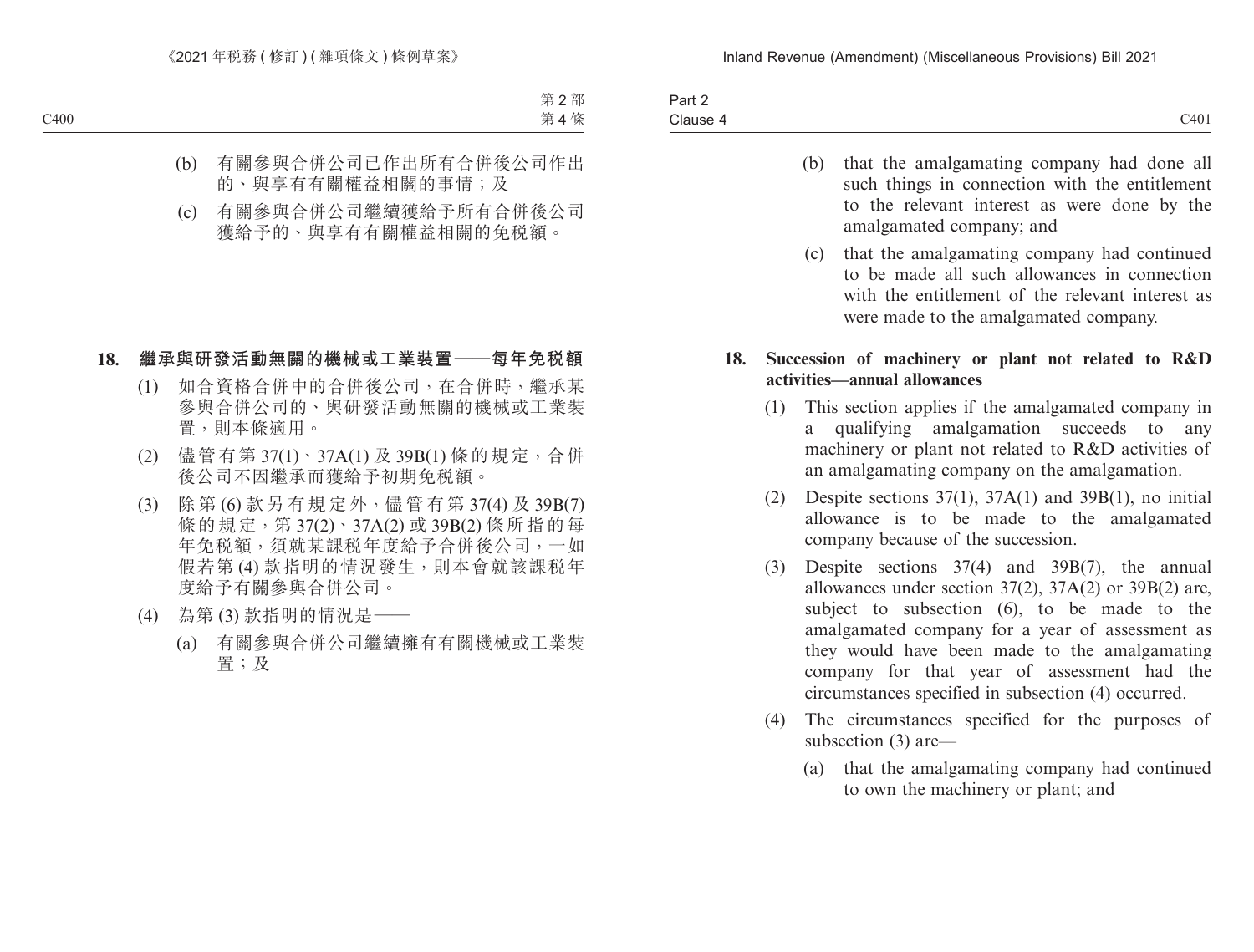| $\sim$<br>コヘけ<br><b>Fail</b> |      |
|------------------------------|------|
| $\sim$<br>Clause<br>$-$      | C403 |

- (b) that the amalgamating company had done all such things in connection with owning the machinery or plant as were done by the amalgamated company.
- (5) However, if any annual allowance in respect of the machinery or plant has been made to the amalgamated company for the previous years of assessment, the circumstances specified in subsection (4) for the purposes of subsection (3) would then be—
	- (a) that the amalgamating company had continued to own the machinery or plant;
	- (b) that the amalgamating company had done all such things in connection with owning the machinery or plant as were done by the amalgamated company; and
	- (c) that the amalgamating company had been made all such allowances in connection with owning the machinery or plant as were made to the amalgamated company for the previous years of assessment.
- (6) If the amalgamating company is eligible to claim an annual allowance under section 37(2), 37A(2) or 39B(2) for its year of cessation, no annual allowance under that section is to be made to the amalgamated company for the same year of assessment.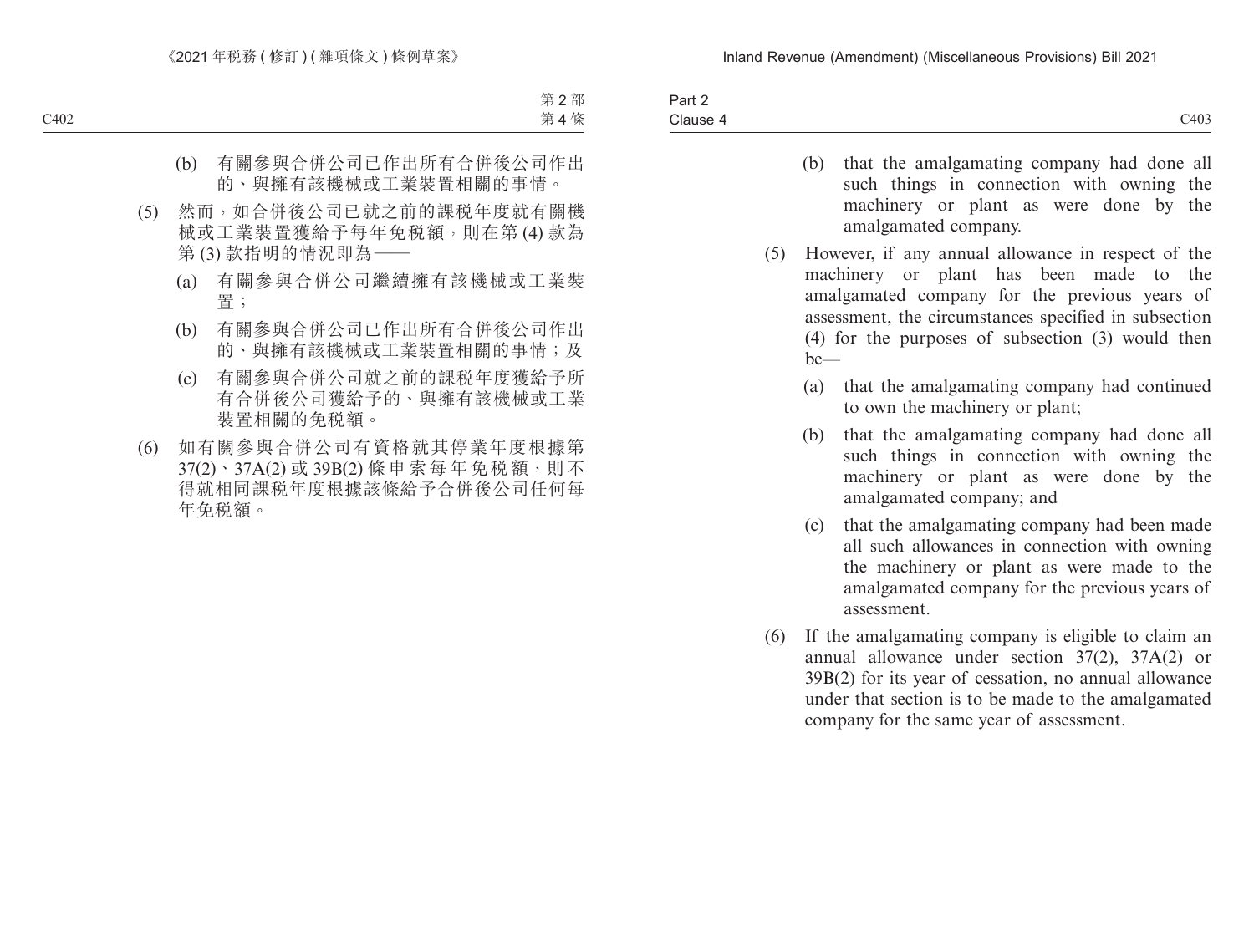| Part 2   |      |
|----------|------|
| Clause 4 | C405 |

### **19. Succession of machinery or plant not related to R&D activities—balancing allowances and charges**

- (1) This section applies if the amalgamated company in a qualifying amalgamation succeeds to any machinery or plant not related to R&D activities of an amalgamating company on the amalgamation.
- (2) Sections 38 and 39D do not apply to the amalgamating company because of the succession.
- (3) If an event mentioned in section 38(1) or a specified event occurs in respect of the machinery or plant on or after the date of amalgamation, section 38 applies to the amalgamated company as it would have applied to the amalgamating company had the circumstances specified in subsection (5) occurred.
- (4) If a situation mentioned in section 39D arises, or a specified event occurs, in respect of the machinery or plant on or after the date of amalgamation, that section applies to the amalgamated company as it would have applied to the amalgamating company had the circumstances specified in subsection (5) occurred.
- (5) The circumstances specified for the purposes of subsections (3) and (4) are—
	- (a) that the amalgamating company had continued to own the machinery or plant; and
	- (b) that the amalgamating company had done all such things in connection with owning the machinery or plant as were done by the amalgamated company.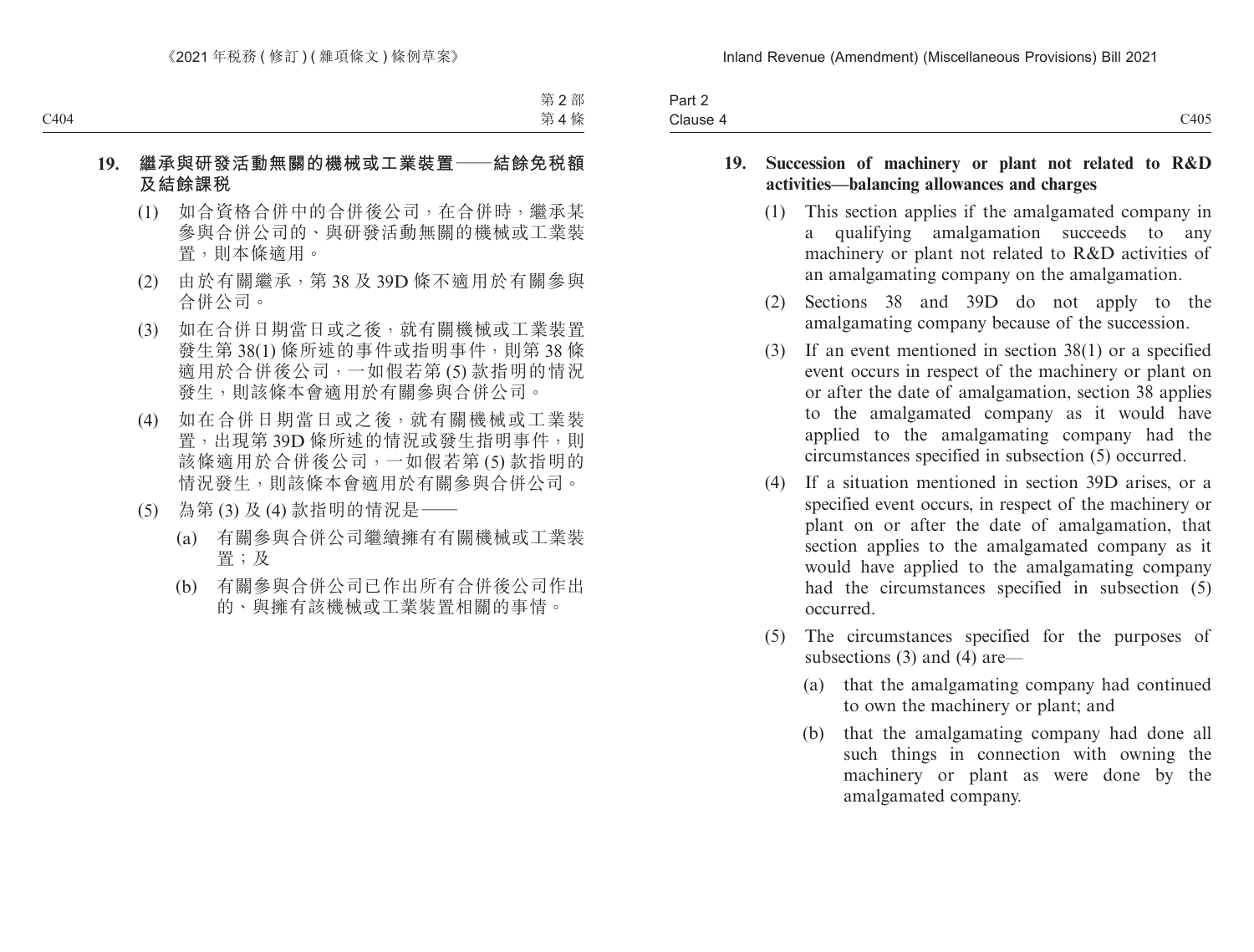| Part 2                               |      |
|--------------------------------------|------|
| $\overline{\phantom{0}}$<br>Clause 4 | C407 |

- (6) However, if any annual allowance in respect of the machinery or plant has been made to the amalgamated company, the circumstances specified in subsection (5) for the purposes of subsections (3) and (4) would then be—
	- (a) that the amalgamating company had continued to own the machinery or plant;
	- (b) that the amalgamating company had done all such things in connection with owning the machinery or plant as were done by the amalgamated company; and
	- (c) that the amalgamating company had continued to be made all such allowances in connection with owning the machinery or plant as were made to the amalgamated company.

### **20. Deduction of special payment under recognized retirement scheme**

- (1) This section applies if—
	- (a) an amalgamating company in a qualifying amalgamation has made a payment to a recognized retirement scheme; and
	- (b) a deduction in respect of the payment has been allowed to the amalgamating company under section 16A
- (2) Subject to subsection (4), any balance of deduction allowable under section 16A(1) in respect of the payment is to be allowed to the amalgamated company.
- (3) However, no deduction is to be allowed to the amalgamated company for a year of assessment unless the deduction would have been allowed to the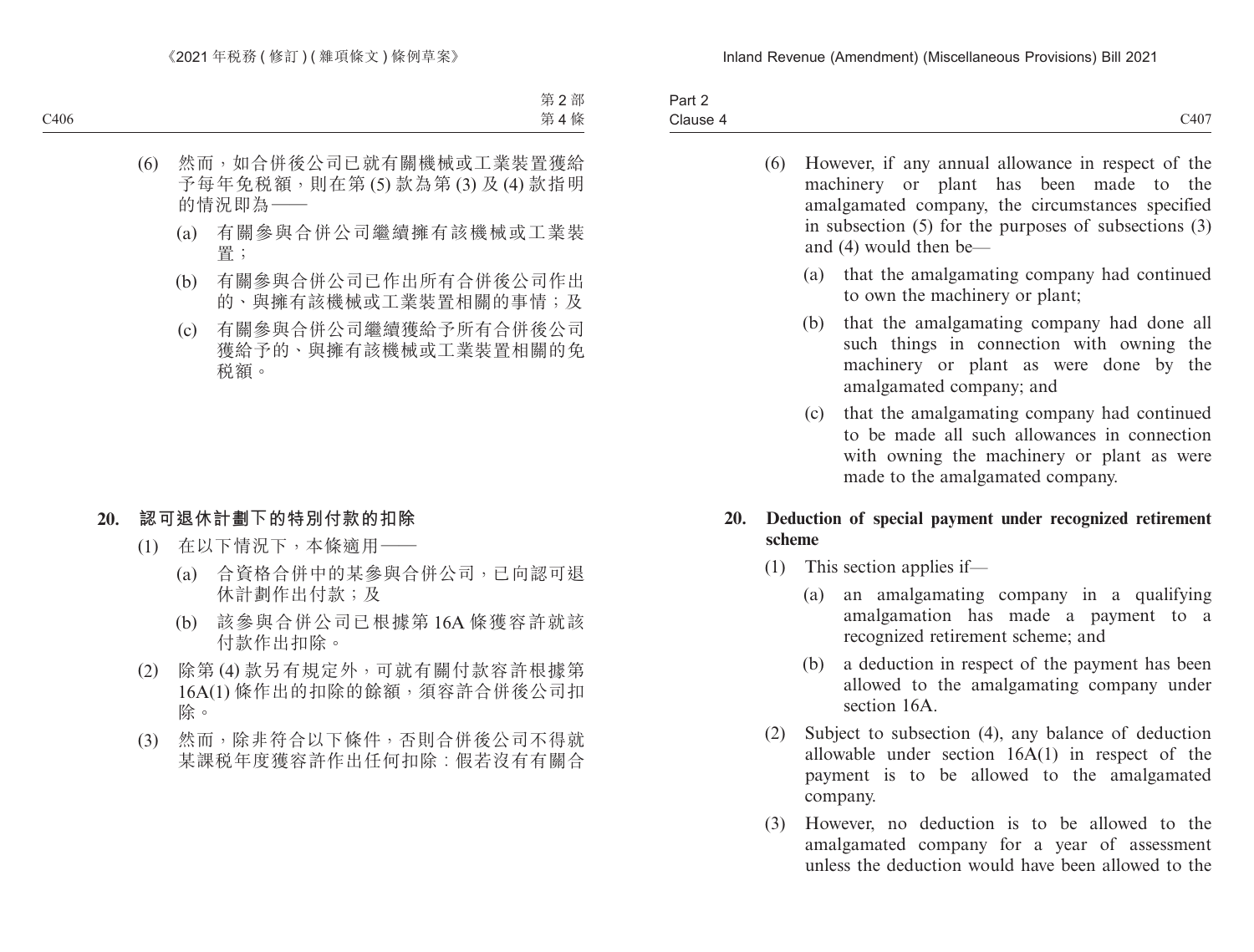| Part 2   |      |
|----------|------|
| Clause 4 | C409 |

amalgamating company for that year of assessment but for the amalgamation.

(4) If the amalgamating company is eligible to claim a deduction under section 16A(1) for its year of cessation, no deduction under that section is to be allowed to the amalgamated company for the same year of assessment.

### **21. Deduction for bad debts, impairment losses, expenditure or losses**

- (1) This section applies if at any time after a qualifying amalgamation, the amalgamated company—
	- (a) writes off as bad or doubtful the amount of a debt, or recognizes an impairment loss in respect of a credit-impaired debt, to which the amalgamated company succeeds from an amalgamating company on the amalgamation; or
	- (b) incurs an amount of expenditure or loss as a result of an act, or a failure to act, of an amalgamating company on the amalgamation.
- (2) A deduction is to be allowed to the amalgamated company for the amount of the debt, impairment loss, expenditure or loss (whichever is applicable) if—
	- (a) the amalgamating company would have been allowed the deduction but for the amalgamation; and
	- (b) the amalgamated company is not otherwise allowed the deduction.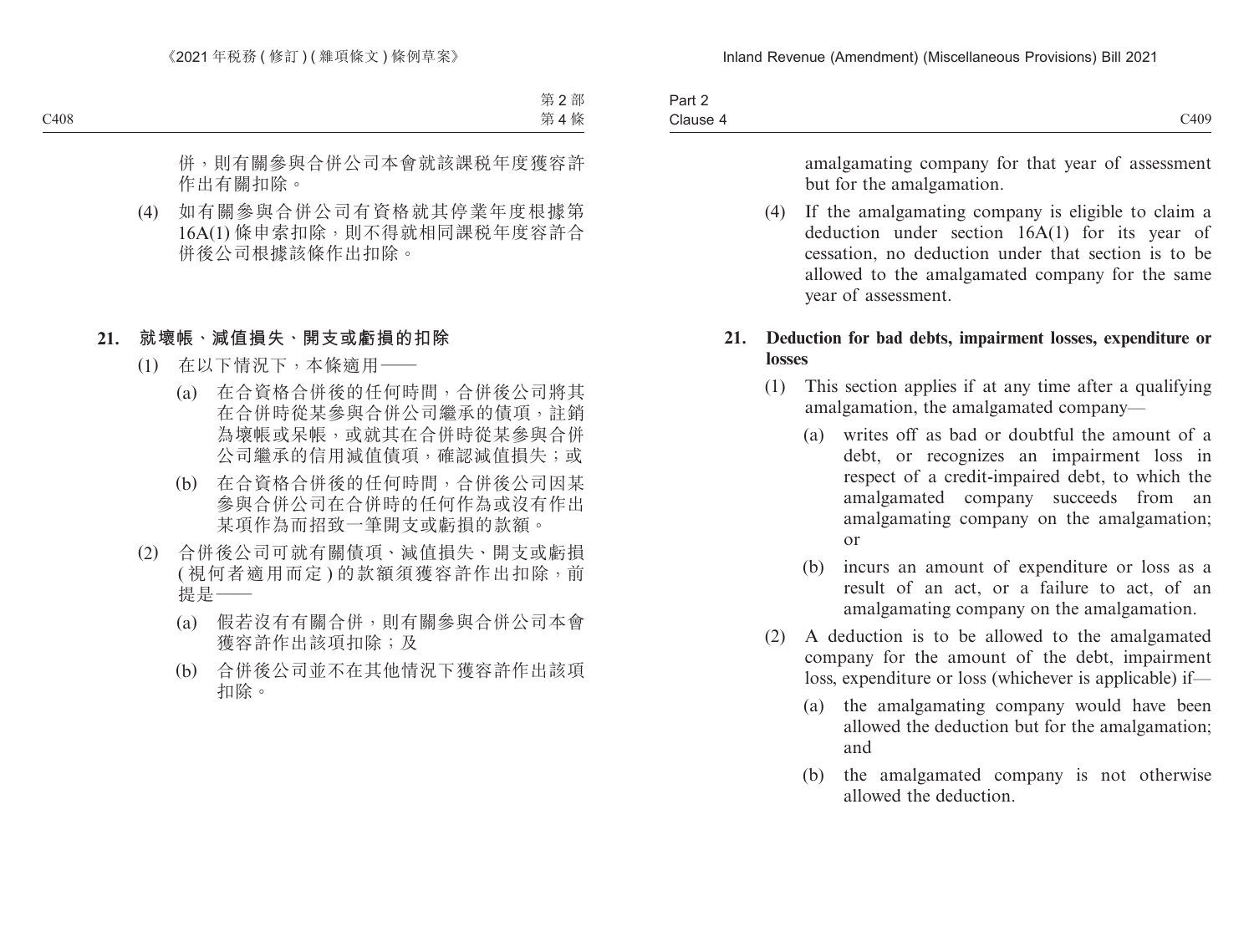| Part 2             |                                 |
|--------------------|---------------------------------|
| $\sim$<br>Clause 4 | $\neg$ 4.1.1<br>$\prime$ .<br>- |

### **22. Amount of debt recovered or impairment loss reversed treated as trading receipt**

- (1) This section applies if at any time after a qualifying amalgamation, the amalgamated company—
	- (a) recovers any amount of a debt; or
	- (b) reverses any amount of impairment loss of a debt,

that has been deducted under section  $16(1)(d)$  or 18K(3) in ascertaining the profits of an amalgamating company in the amalgamation chargeable to tax under Part 4.

- (2) The amount of a debt recovered, or the amount of impairment loss reversed, is, if the condition specified in subsection (3) is met, treated as a trading receipt—
	- (a) arising in, or derived from, Hong Kong of a trade, profession or business carried on by the amalgamated company in Hong Kong; and
	- (b) accruing on the date of recovery or reversal.
- (3) The condition is that the amount would have been treated as the amalgamating company's trading receipt chargeable to tax under Part 4 but for the amalgamation.

#### **23. Release of debt**

(1) This section applies if any amount of a debt owed by an amalgamating company in a qualifying amalgamation in the course of carrying on a trade, profession or business in Hong Kong before the date of amalgamation is released at any time on or after that date.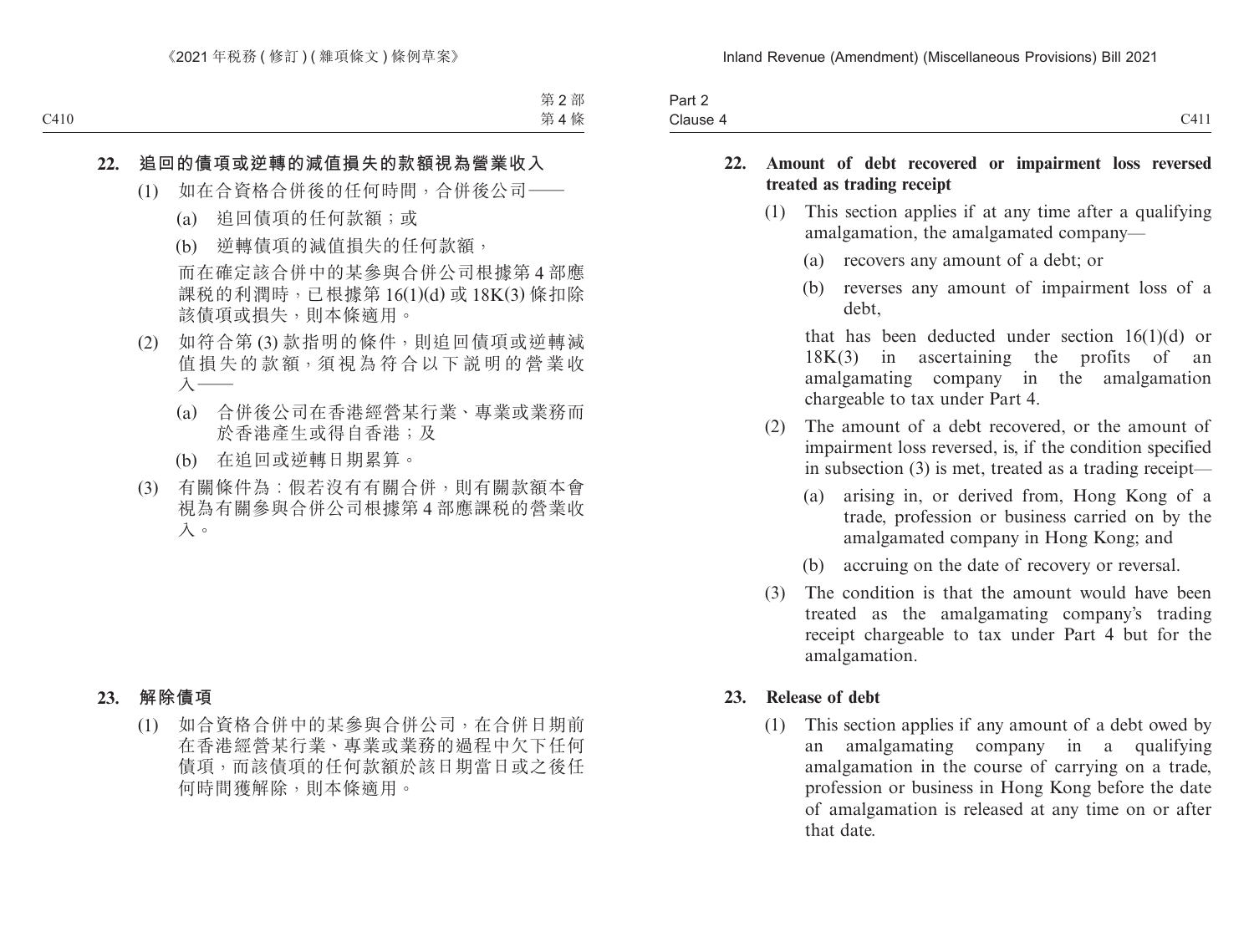| -<br>3 <sub>cm</sub><br>ail Z<br>$\cdots$ |                                  |
|-------------------------------------------|----------------------------------|
| Clause 4                                  | $\cdot$ $\cdot$ $\cdot$<br>- 115 |

- (2) The amount released is, if the condition specified in subsection (3) is met, deemed to be a trading receipt—
	- (a) arising in, or derived from, Hong Kong of a trade, profession or business carried on by the amalgamated company in Hong Kong; and
	- (b) accruing at the time when the release was effected.
- (3) The condition is that the amount would have been deemed to be the amalgamating company's trading receipt chargeable to tax under Part 4 but for the amalgamation.

### **24. Treatment of pre-amalgamation losses of amalgamating companies**

- (1) This section applies if an amalgamating company in a qualifying amalgamation has any pre-amalgamation loss.
- (2) Except as provided for in subsection (3), a preamalgamation loss of the amalgamating company cannot be—
	- (a) carried forward to the amalgamated company; or
	- (b) set off against the assessable profits of the amalgamated company.
- (3) Subject to subsections (4) and (5), sections 19C, 19CAB, 19CAC and 19CB apply in relation to any qualifying loss of the amalgamating company as if the amalgamated company were the amalgamating company for the purposes of—
	- (a) carrying forward the qualifying loss; and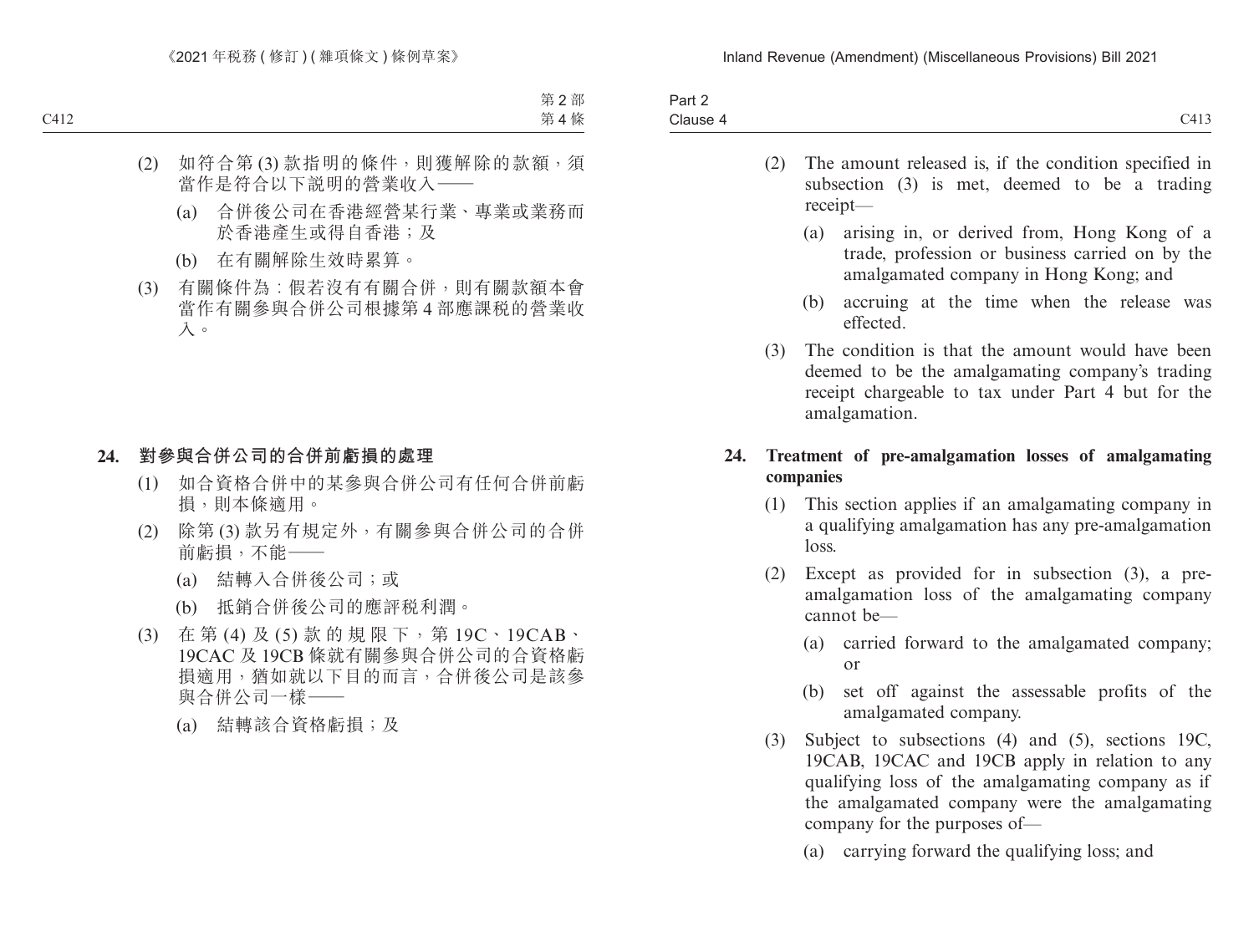| C415                                                                                                                                                          |     |     |
|---------------------------------------------------------------------------------------------------------------------------------------------------------------|-----|-----|
| setting off against the assessable profits of the<br>amalgamated company.                                                                                     | (b) |     |
| Any set off mentioned in subsection $(3)(b)$ can only<br>be made against-                                                                                     |     | (4) |
| the assessable profits of the amalgamated<br>company derived from the<br>same trade,<br>profession or business-                                               | (a) |     |
| that was carried on by the amalgamating<br>(i)<br>company immediately before the date of<br>amalgamation; and                                                 |     |     |
| that is succeeded by the amalgamated<br>(ii)<br>company; or                                                                                                   |     |     |
| the amalgamated company's share of assessable<br>profits of a partnership through succession to<br>the amalgamating company's interest in the<br>partnership. | (b) |     |
| However, no set off mentioned in subsection $(3)(b)$<br>can be made unless the amalgamated company<br>proves to the satisfaction of the Commissioner—         |     | (5) |
| that there are good commercial reasons for<br>carrying out the qualifying amalgamation; and                                                                   | (a) |     |
| that avoidance of tax is not the main purpose,<br>or one of the main purposes, of carrying out<br>the qualifying amalgamation.                                | (b) |     |
| In this section-                                                                                                                                              |     | (6) |
| <i>pre-amalgamation loss</i> (合併前虧損), in relation to an<br>amalgamating company in a<br>qualifying<br>amalgamation, means-                                    |     |     |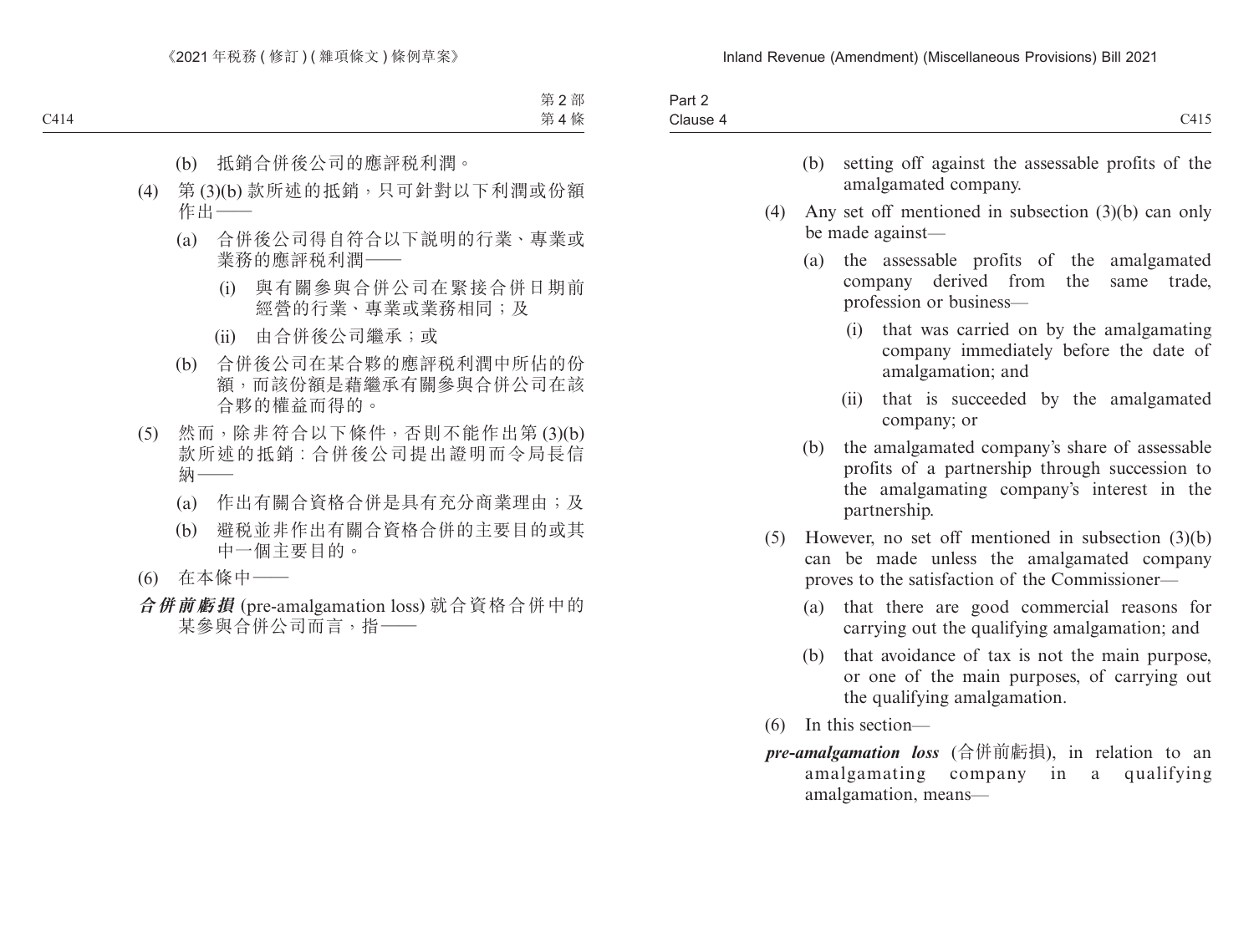| -<br>Clause 4<br><b>←</b> | Part ∠<br>$\sim$ |                                 |
|---------------------------|------------------|---------------------------------|
|                           |                  | 344 <del>5</del><br><u>- 11</u> |

- (a) any loss—
	- (i) that is sustained in a trade, profession or business carried on by the amalgamating company before the date of amalgamation; and
	- (ii) that is not set off under section 19C, 19CAB, 19CAC or 19CB; or
- (b) the amalgamating company's share of loss—
	- (i) that is incurred in a trade, profession or business carried on by the amalgamating company in a partnership with another person before the date of amalgamation; and
	- (ii) that is not set off under section 19C, 19CAB, 19CAC or 19CB;
- *qualifying loss* (合資格虧損), in relation to an amalgamating company and the amalgamated company in a qualifying amalgamation, means such part of a pre-amalgamation loss of the amalgamating company that was incurred at any time after the amalgamating company and the amalgamated company entered into a qualifying relationship.
- (7) For the purposes of the definition of *qualifying loss*  in subsection (6), 2 companies have a qualifying relationship if—
	- (a) one of the companies is a wholly owned subsidiary of the other company; or
	- (b) both companies are wholly owned subsidiaries of a body corporate.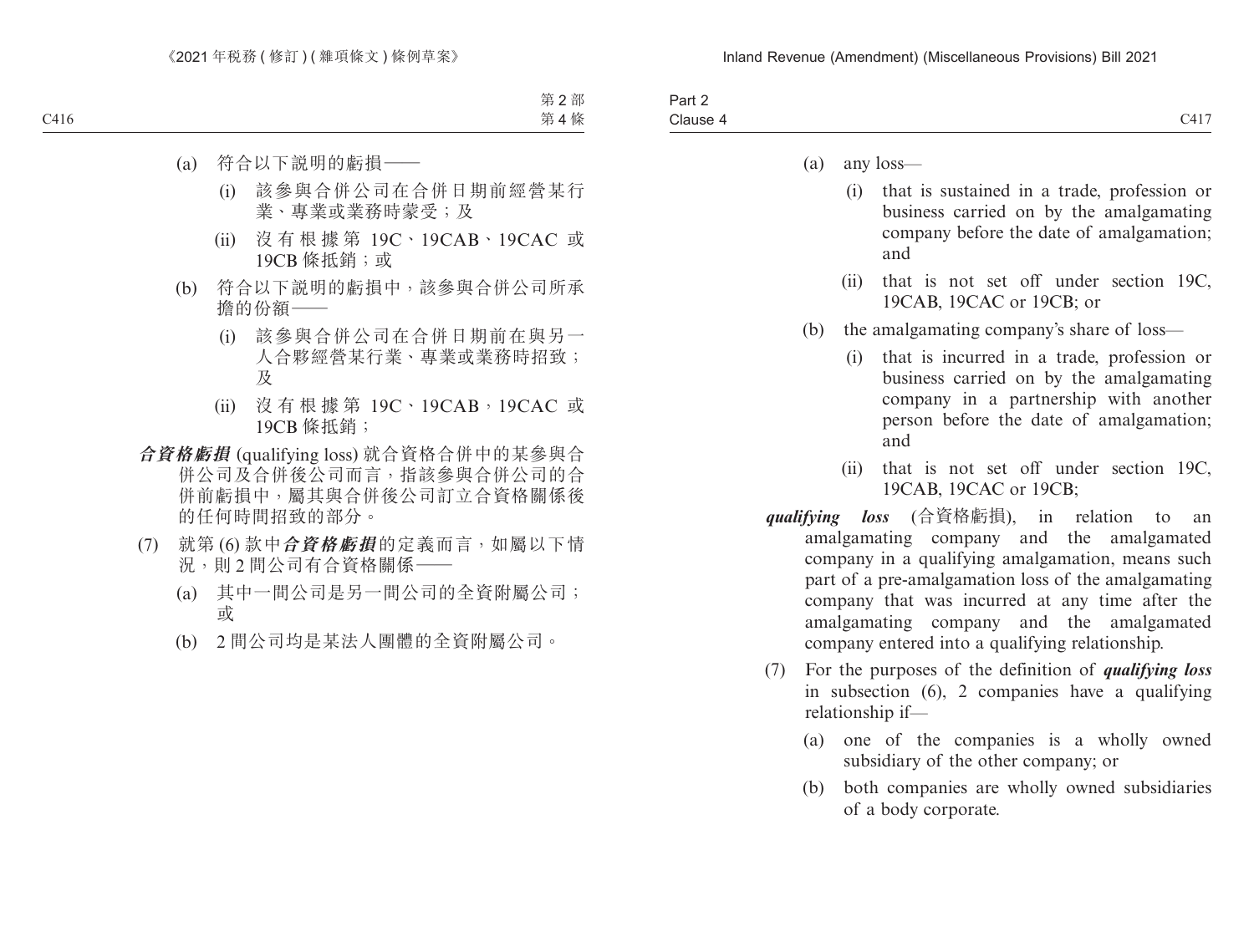| $\cdot$<br>Part 2 |                             |
|-------------------|-----------------------------|
| Clause 4          | $^{\circ}419$<br>$\sim$ 11/ |

### **25. Treatment of pre-amalgamation losses of amalgamated companies**

- (1) This section applies if the amalgamated company in a qualifying amalgamation has any pre-amalgamation loss.
- (2) Subject to subsections (3) and (4), sections 19C, 19CAB, 19CAC and 19CB apply in relation to a preamalgamation loss of the amalgamated company.
- (3) In relation to an amalgamating company in the qualifying amalgamation, except as provided for in subsection (4), a pre-amalgamation loss of the amalgamated company cannot be used to set off against—
	- (a) the assessable profits of the amalgamated company derived from the same trade, profession or business—
		- (i) that was carried on by the amalgamating company immediately before the date of amalgamation; and
		- (ii) that is succeeded by the amalgamated company; or
	- (b) the amalgamated company's share of assessable profits of a partnership through succession to the amalgamating company's interest in the partnership.
- (4) Subsection (3) does not apply to the qualifying loss of the amalgamated company if all of the following conditions are met—
	- (a) the trade continuation condition specified in section 26(1) of this Schedule;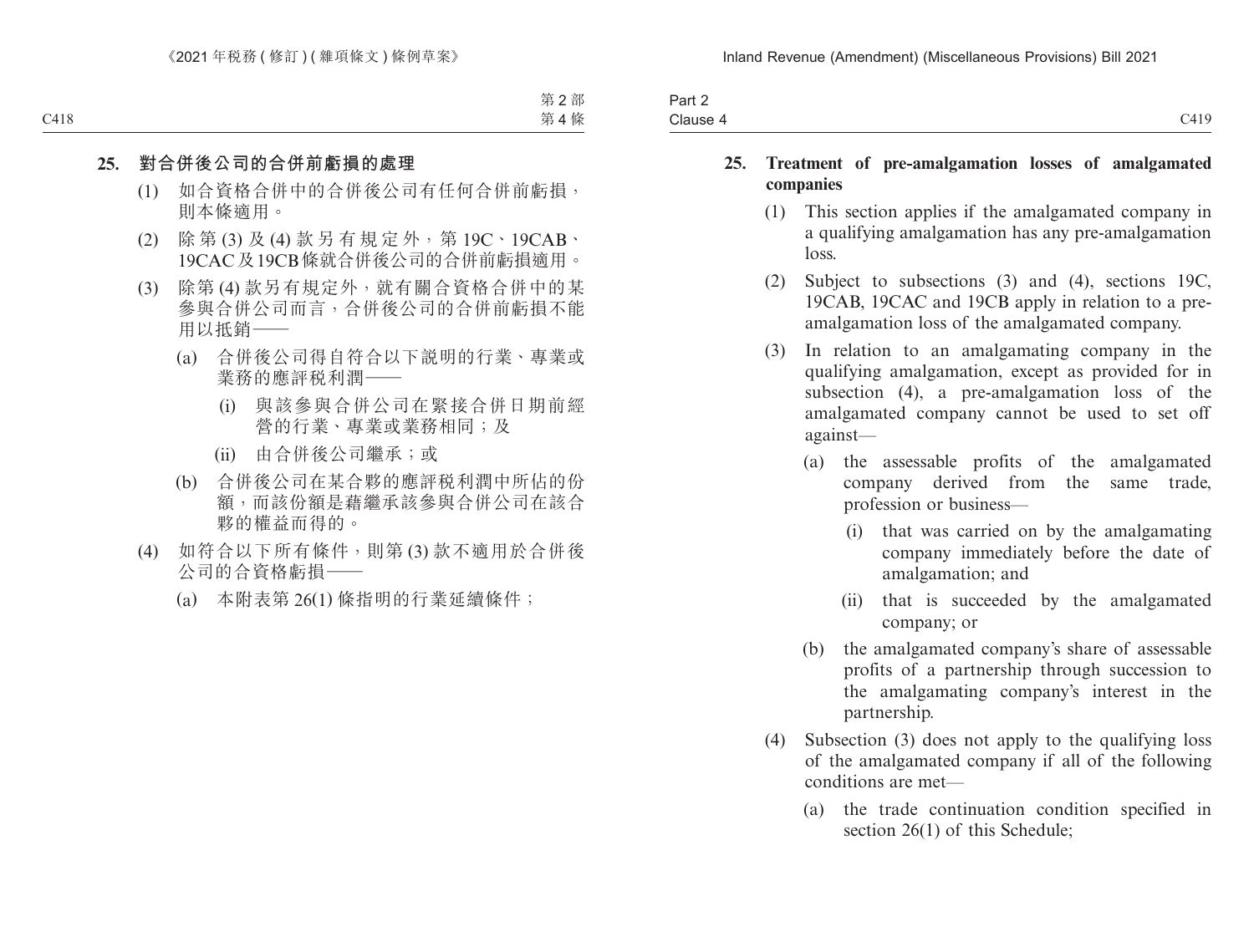| $. \,$<br>Part 2 |                                                  |
|------------------|--------------------------------------------------|
| Clause 4         | C101<br>$\overline{\phantom{a}}$<br>$\sqrt{121}$ |

- (b) the financial resources condition specified in section 26(2) of this Schedule:
- (c) the Commissioner's satisfaction condition specified in section 26(3) of this Schedule.
- (5) In this section—
- *pre-amalgamation loss* (合併前虧損), in relation to an amalgamated company in a qualifying amalgamation, means—
	- (a) any loss—
		- (i) that is sustained in a trade, profession or business carried on by the amalgamated company before the date of amalgamation; and
		- (ii) that is not set off under section 19C, 19CAB, 19CAC or 19CB; or
	- (b) the amalgamated company's share of loss—
		- (i) that is incurred in a trade, profession or business carried on by the amalgamated company in partnership with another person before the date of amalgamation; and
		- (ii) that is not set off under section 19C, 19CAB, 19CAC or 19CB;
- *qualifying loss* (合資格虧損), in relation to the amalgamated company and an amalgamating company in a qualifying amalgamation, means such part of a pre-amalgamation loss of the amalgamated company that was incurred at any time after the amalgamated company and the amalgamating company entered into a qualifying relationship.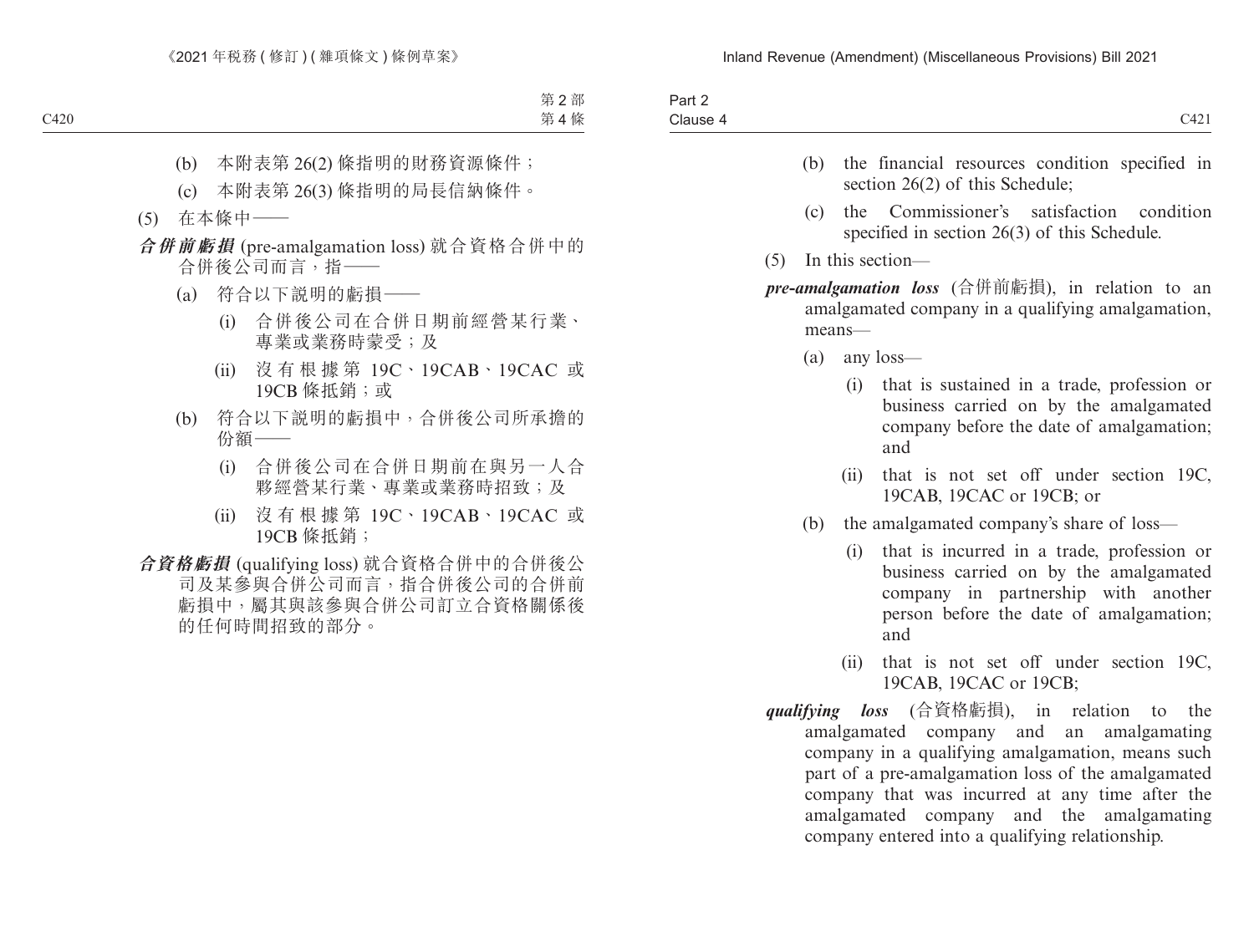| -<br>'a⊓t ∠ |                          |
|-------------|--------------------------|
| Clause 4    | 3.422<br>ں سے ا<br>_____ |

- (6) For the purposes of the definition of *qualifying loss* in subsection (5), 2 companies have a qualifying relationship if—
	- (a) one of the companies is a wholly owned subsidiary of the other company; or
	- (b) both companies are wholly owned subsidiaries of a body corporate.

#### **26. Conditions for purposes of section 25(4) of this Schedule**

- (1) For the purposes of section 25(4)(a) of this Schedule, the trade continuation condition is—
	- (a) that the amalgamated company has continued to carry on a trade, profession or business since the qualifying loss was incurred up to the date of amalgamation; and
	- (b) if the qualifying loss was a share of loss incurred in a trade, profession or business carried on by the amalgamated company in partnership with another person—that the partnership has continued to carry on a trade, profession or business since the qualifying loss was incurred up to the date of amalgamation.
- (2) For the purposes of section 25(4)(b) of this Schedule, the financial resources condition is that the amalgamated company has adequate financial resources (excluding any loan from an associated corporation of the amalgamated company) immediately before the date of amalgamation to purchase, other than through amalgamation—
	- (a) the trade, profession or business carried on by the amalgamating company immediately before the date of amalgamation; and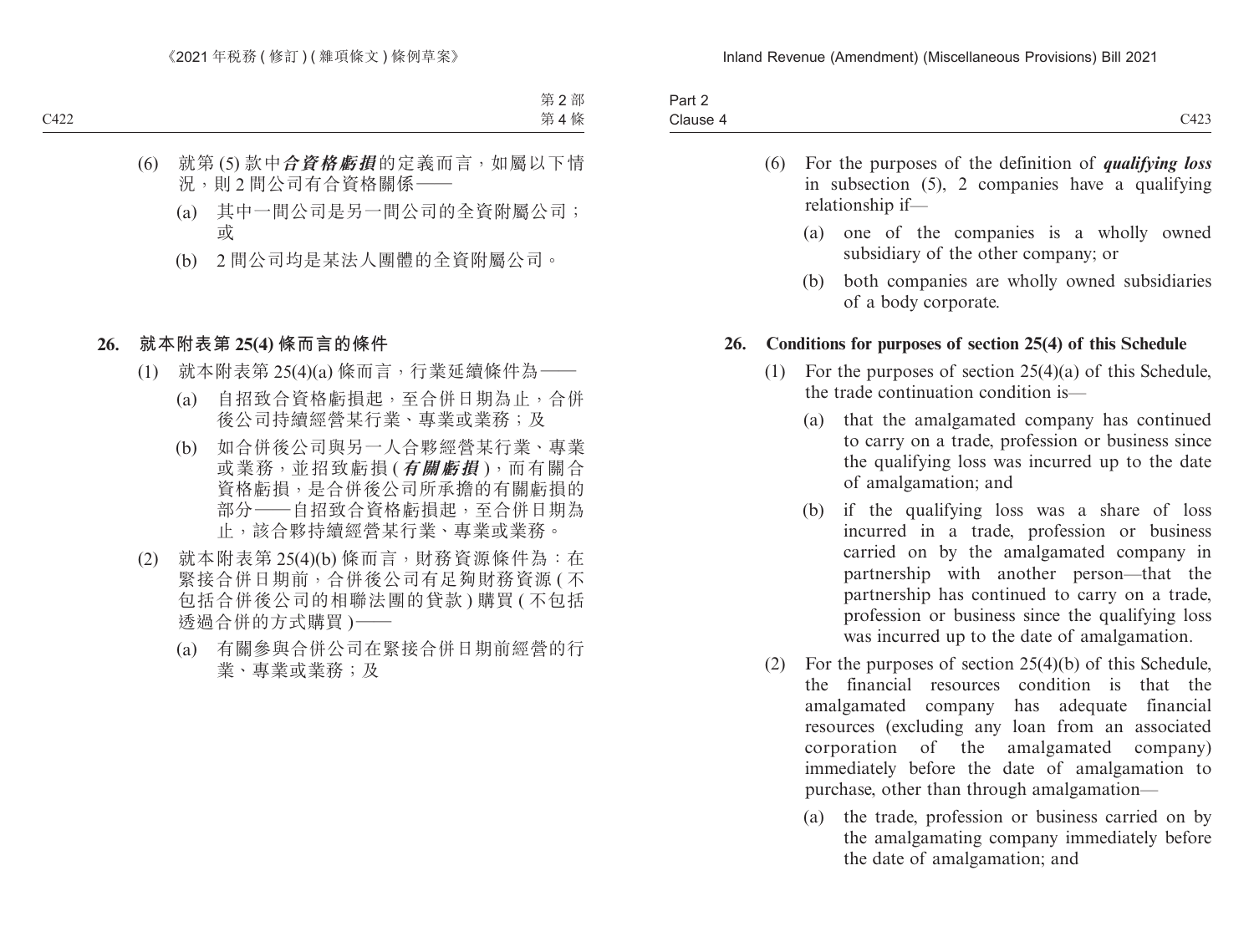| 3 <sub>cm</sub><br>ail Z<br>_______ |                           |
|-------------------------------------|---------------------------|
| Clause 4                            | $3.40 - 7.7$<br>-<br>◡᠇∠◡ |

- (b) the amalgamating company's interest in any partnership in which the amalgamating company was a partner immediately before the date of amalgamation.
- (3) For the purposes of section 25(4)(c) of this Schedule, the Commissioner's satisfaction condition is that the amalgamated company proves to the satisfaction of the Commissioner—
	- (a) that there are good commercial reasons for carrying out the qualifying amalgamation; and
	- (b) that avoidance of tax is not the main purpose, or one of the main purposes, of carrying out the qualifying amalgamation.
- (4) In this section—
- *associated corporation* (相聯法團), in relation to an amalgamated company in a qualifying amalgamation, has the meaning in relation to a corporation given by section  $14C(1)$ ;
- *qualifying loss* (合資格虧損) has the meaning given by section 25(5) of this Schedule.

## **27. Election for basis for ascertainment of profits and concessionary tax rate treatment etc.**

- (1) This section applies if—
	- (a) an amalgamating company in a qualifying amalgamation has, in carrying on a trade, profession or business in Hong Kong before the date of amalgamation, made an irrevocable election under a provision of this Ordinance for the purpose of—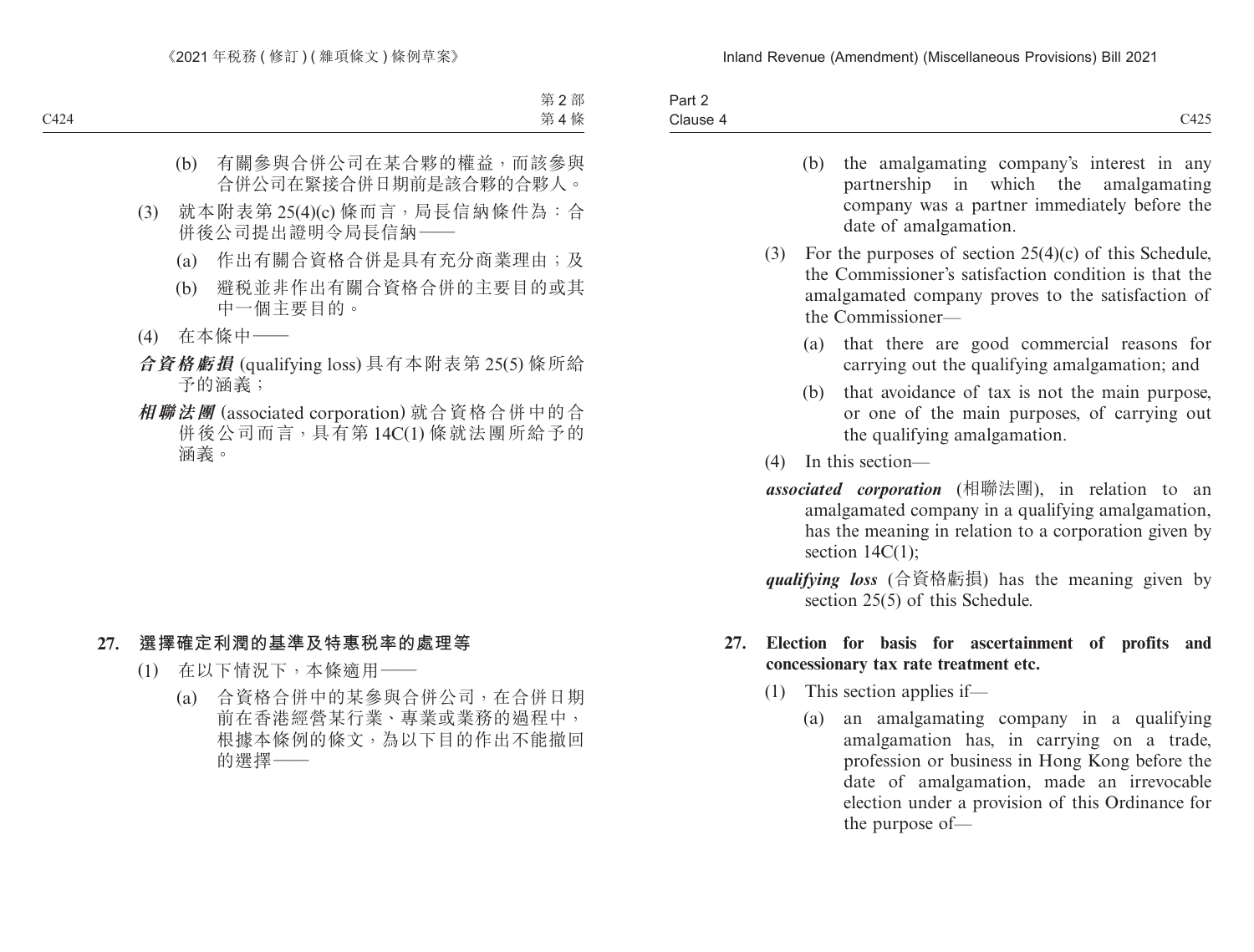| $\overline{\phantom{0}}$<br>Part 2 |                                                                  |
|------------------------------------|------------------------------------------------------------------|
| Clause 4                           | 0.427<br>C42 <sub>1</sub><br>the contract of the contract of the |

| (i) | ascertaining the profits derived from the   |  |
|-----|---------------------------------------------|--|
|     | trade, profession or business in respect of |  |
|     | which the amalgamating company is           |  |
|     | chargeable to tax under Part 4;             |  |

- (ii) applying the rate specified in one of the concession provisions (as defined by section 19CA) to the assessable profits (or part of the assessable profits) of the amalgamating company derived from the trade, profession or business; or
- (iii) furnishing a return under section 50C as a reporting financial institution (as defined by section  $50A(1)$ ; and
- (b) the amalgamated company continues to carry on the trade, profession or business of the amalgamating company on or after the date of amalgamation.
- (2) The amalgamated company is treated as if it had made the same irrevocable election for the purpose of—
	- (a) ascertaining the profits derived from the trade, profession or business mentioned in subsection  $(1)(a)(i)$  in respect of which the amalgamated company is chargeable to tax under Part 4;
	- (b) applying the rate specified in one of the concession provisions (as defined by section 19CA) to the assessable profits (or part of the assessable profits) of the amalgamated company derived from the trade, profession or business mentioned in subsection  $(1)(a)(ii)$ ; or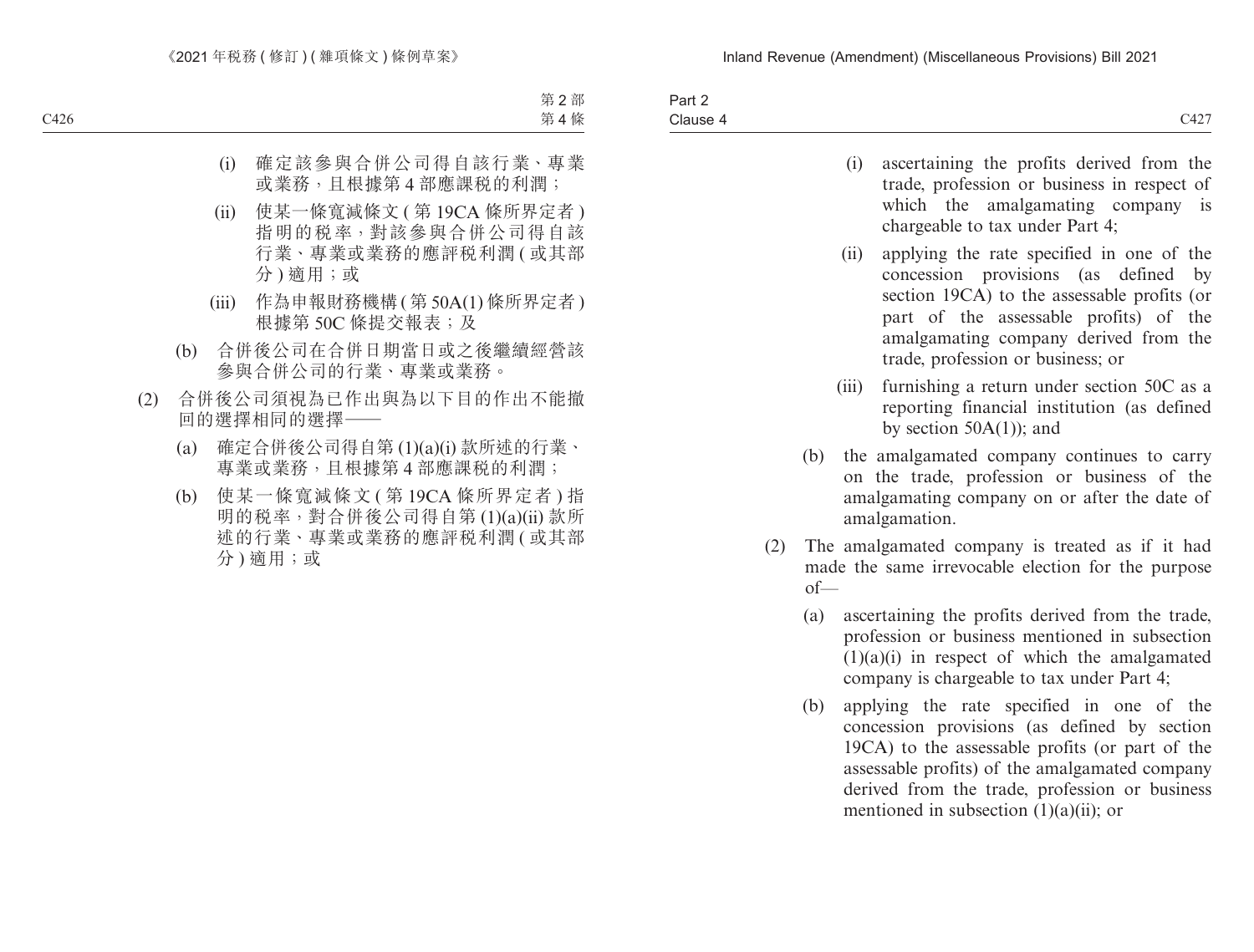| $\overline{\phantom{a}}$<br>3 <sub>cm</sub><br>−ail 4 |                            |
|-------------------------------------------------------|----------------------------|
| Clause 4                                              | 0.100<br>,,,<br>$\sim$ 127 |

- (c) furnishing a return under section 50C as a reporting financial institution (as defined by section  $50A(1)$ ).
- (3) Despite subsection (2), the election ceases to have effect if the conditions for the election in the relevant provisions are not met by the amalgamated company at any time after the amalgamation.

#### **28. Income accrued or derived after date of amalgamation**

- (1) This section applies if—
	- (a) a sum is accrued to, or derived by, the amalgamated company in a qualifying amalgamation; or
	- (b) a sum (that would have been deemed to be an income of an amalgamating company in the amalgamation chargeable to tax under Part 4 but for the amalgamation) is accrued to, or derived by, a person,

as a result of a certain thing that the amalgamating company did, or did not do, before the date of amalgamation.

- (2) If the condition specified in subsection (3) is met, the sum is deemed to be a trading receipt arising in, or derived from, Hong Kong of a trade, profession or business carried on by the amalgamated company in Hong Kong.
- (3) The condition is that the sum would have been a trading receipt (or would have been deemed to be a trading receipt) of the amalgamating company chargeable to tax under Part 4 but for the amalgamation.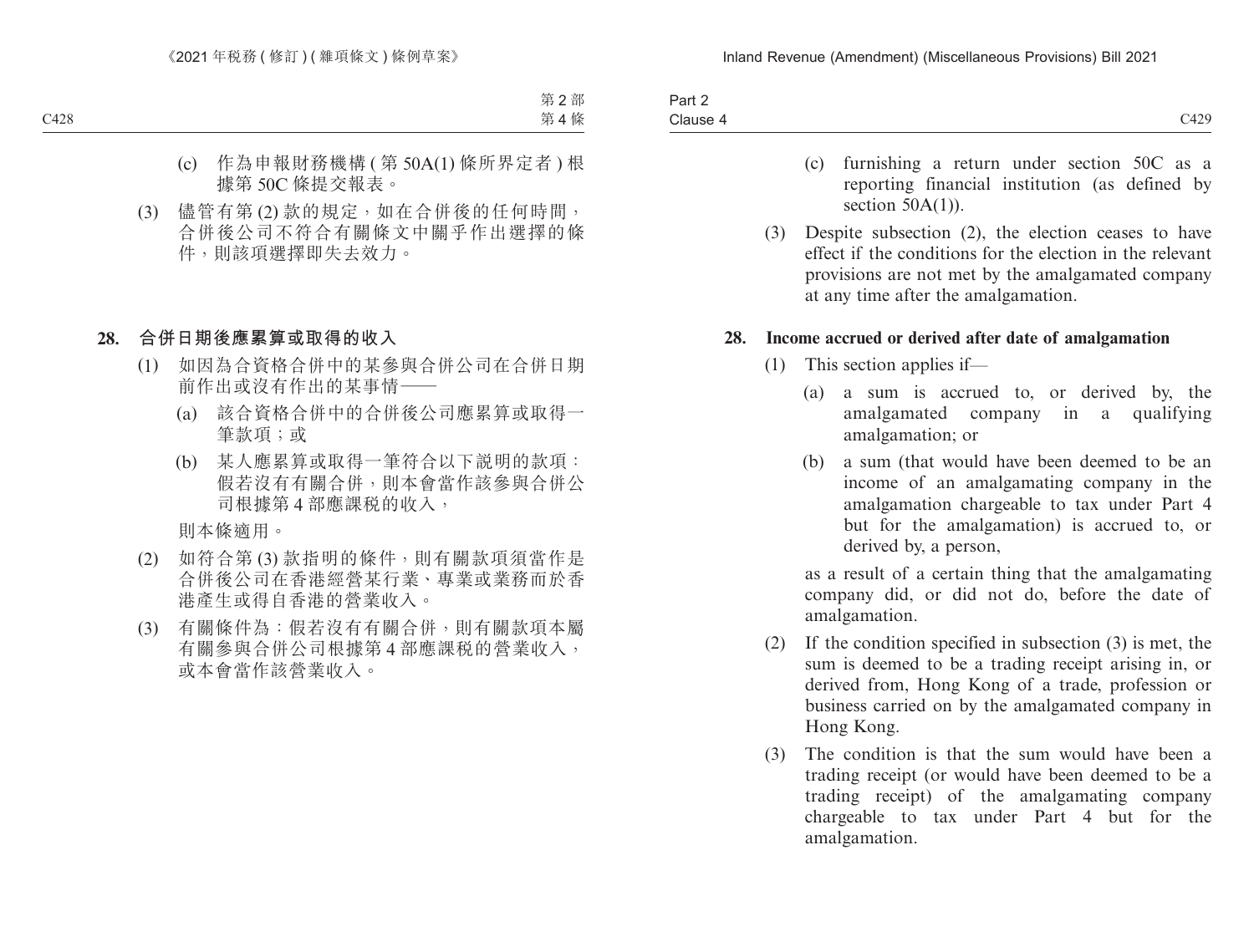| $\overline{\phantom{a}}$<br>Part 2 |                               |
|------------------------------------|-------------------------------|
| Clause 4                           | $C$ <sub>42</sub> $1$<br>C431 |

### **29. Refund from approved retirement scheme after date of amalgamation**

- (1) This section applies if, in ascertaining the assessable profits of an amalgamating company in a qualifying amalgamation, deductions have been allowed for—
	- (a) contributions paid as an employer to a recognized occupational retirement scheme; or
	- (b) voluntary contributions paid as an employer to a mandatory provident fund scheme.
- (2) If the condition specified in subsection (3) is met, any refund of the contributions or voluntary contributions (whichever is applicable) received by, or accrued to, the amalgamated company on or after the date of amalgamation is deemed to be a trading receipt arising in, or derived from, Hong Kong of a trade, profession or business carried on by the amalgamated company in Hong Kong.
- (3) The condition is that the refund would have been deemed to be the amalgamating company's trading receipt chargeable to tax under Part 4 but for the amalgamation.".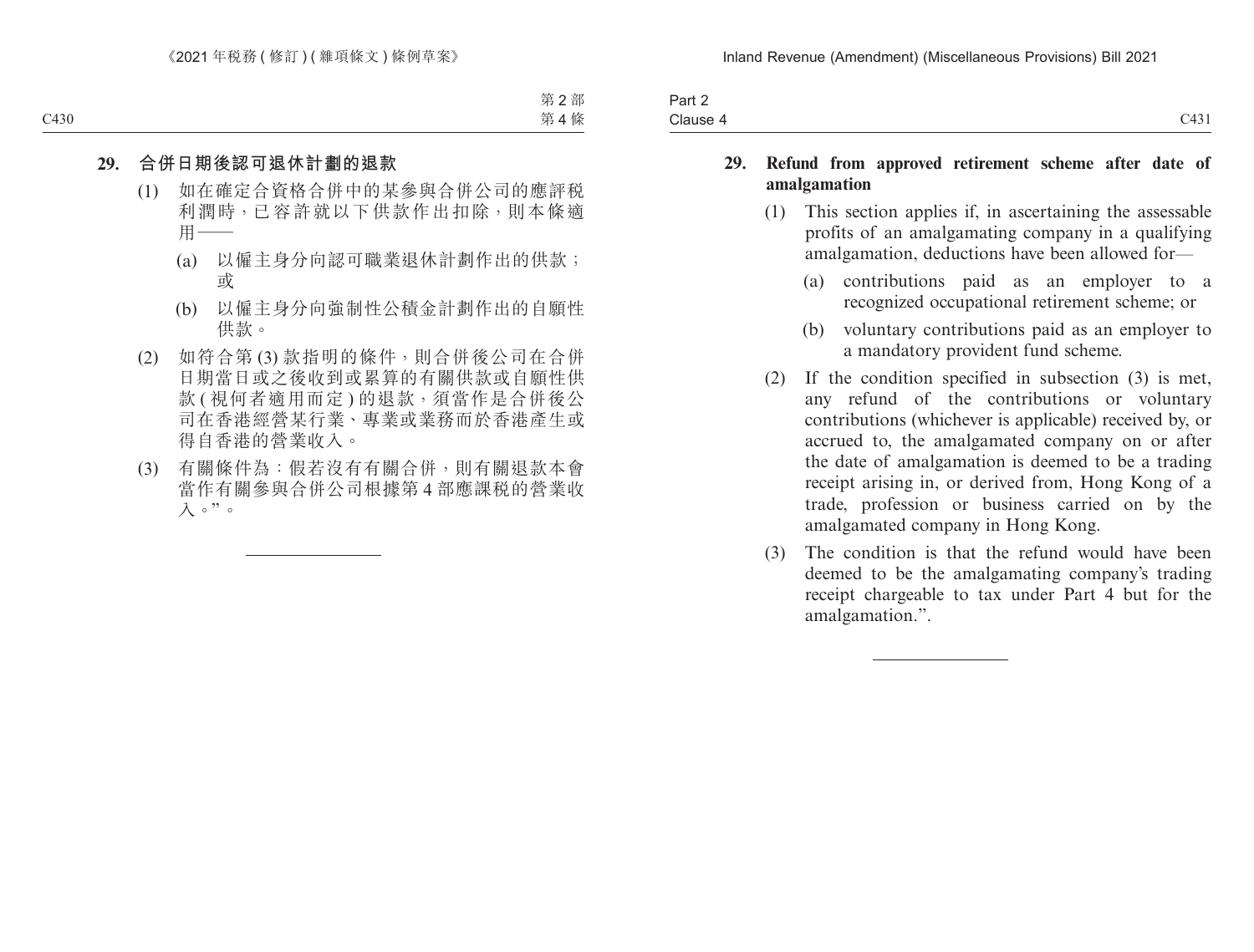Part 3 Clause 5 Clause 5 CASS CONTROLLER CONTROL CASS CONTROLLER CONTROLLER CONTROLLER CONTROLLER CONTROLLER CONTROLLER CONTROLLER CONTROLLER CONTROLLER CONTROLLER CONTROLLER CONTROLLER CONTROLLER CONTROLLER CONTROLLER CONTROLLER CONTROLL

# **Part 3**

# **Amendments relating to Specified Assets**

**5. Part 6D added**

The Ordinance—

**Add**

# "**Part 6D**

# **Specified Assets**

### **40AN. Interpretation**

In this Part—

*amalgamating company* (參與合併公司) has the meaning given by section 40AE;

*qualifying amalgamation* (合資格合併) has the meaning given by section 40AE;

*specified asset* (指明資產)—see section 40AO;

*specified event* (指明事件)—see section 40AP.

### **40AO. Meaning of** *specified asset*

- (1) A specified asset is, in relation to a person—
	- (a) any machinery or plant for R&D activities the capital expenditure (as defined by section  $40(1)$ ) incurred in the provision of which has been allowed for deduction to the person as R&D expenditure under section 16B;
	- (b) any rights or entitlement to any rights, that were, or would be, generated from one or more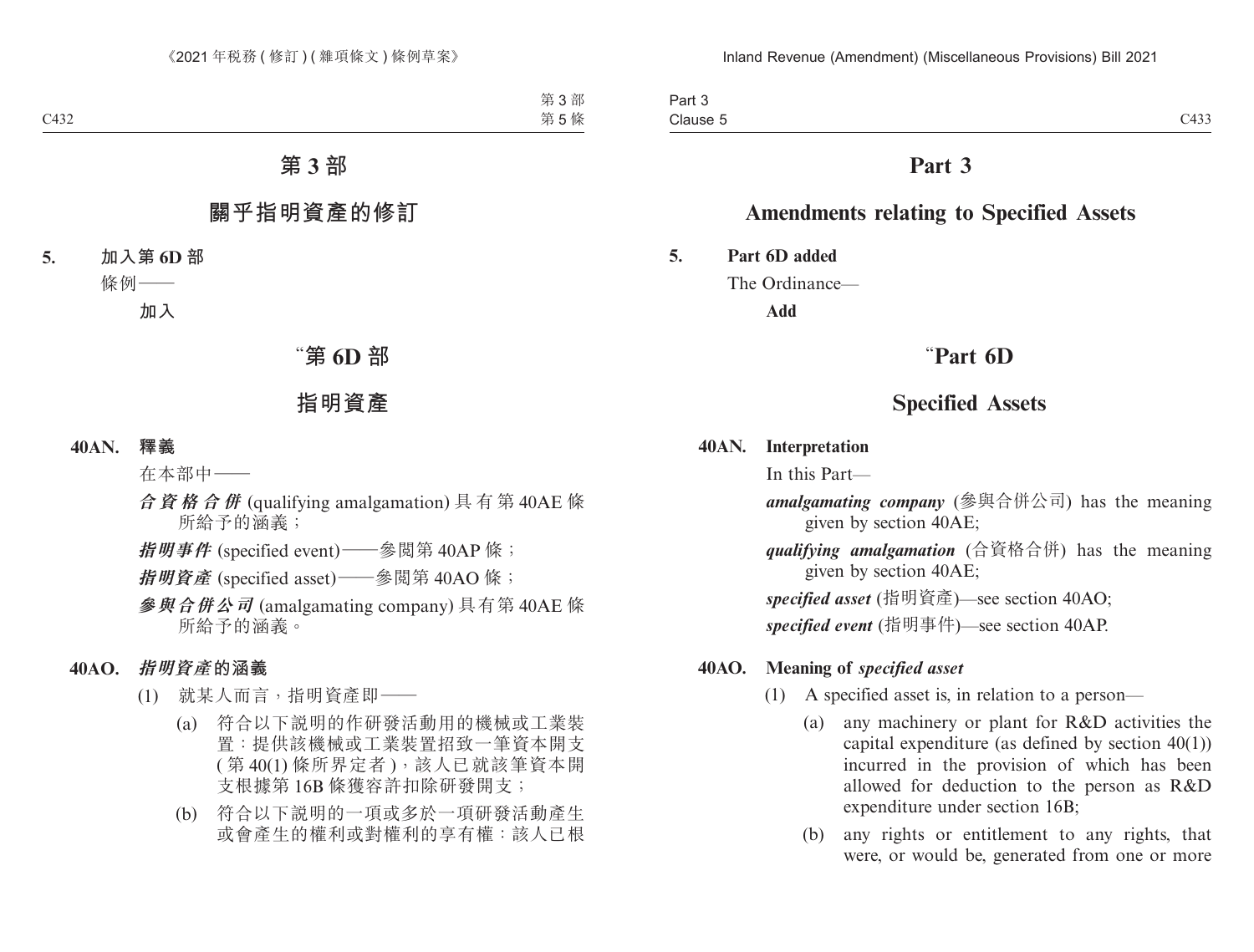| Part 3   |      |
|----------|------|
| Clause 5 | C435 |

R&D activities for which the relevant R&D expenditure has been allowed to the person as a deduction under section 16B;

- (c) any patent rights (as defined by section 16E(4)), or rights to any know-how (as defined by that section), for which a deduction for the relevant capital expenditure has been allowed to the person under section 16E;
- (d) any specified intellectual property rights (as defined by section  $16EA(11)$  for which a deduction for the relevant specified capital expenditure (as defined by that section) has been allowed to the person under section 16EA;
- (e) any prescribed fixed asset (as defined by section 16G(6)) for which a deduction for the relevant specified capital expenditure (as defined by that section) has been allowed to the person under section 16G;
- (f) any environmental protection facilities (as defined by section 16H(1)) for which a deduction for the relevant specified capital expenditure (as defined by that section) has been allowed to the person under section 16I;
- (g) any commercial building or structure (as defined by section 40(1)) for which an annual allowance has been made to the person under section 33A;
- (h) any industrial building or structure (as defined by section  $40(1)$  for which an initial allowance or annual allowance has been made to the person under section 34; or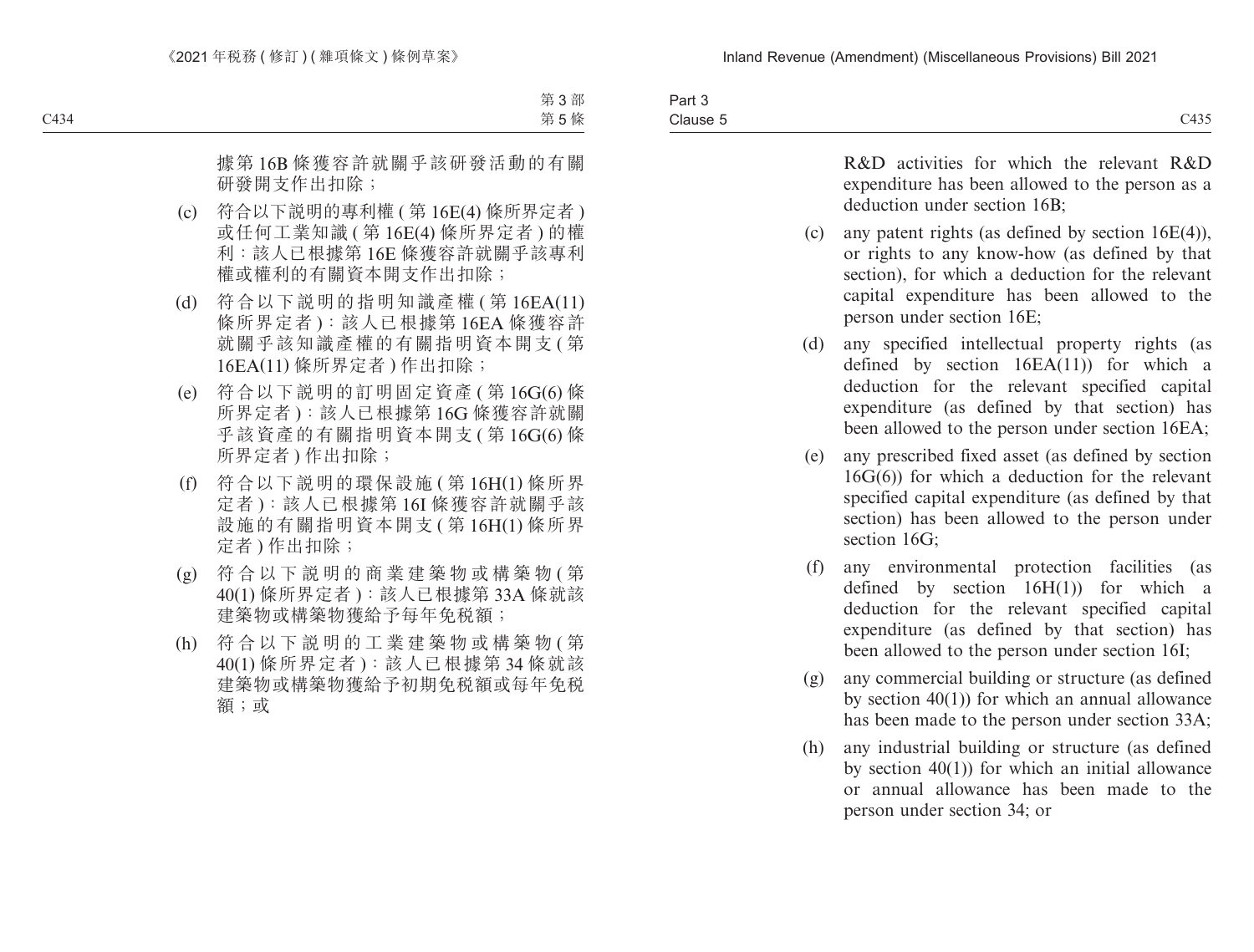| Part 5   |                         |
|----------|-------------------------|
| Clause 5 | $\sim$ 10 $\pi$<br>C43. |

- (i) any machinery or plant for which an initial allowance or annual allowance has been made to the person under section 37, 37A or 39B.
- (2) For the purposes of subsection (1), if the asset referred to in subsection  $(1)(a)$ ,  $(b)$ ,  $(c)$ ,  $(d)$ ,  $(e)$ ,  $(f)$ , (g), (h) or (i) is an asset succeeded by the person from an amalgamating company in a qualifying amalgamation, and an election has been made by the person under section 40AM(1)—
	- (a) the reference to a deduction allowed to the person under subsection  $(1)(a)$ ,  $(b)$ ,  $(c)$ ,  $(d)$ ,  $(e)$ or (f) includes a deduction allowed to the amalgamating company; and
	- (b) the reference to an initial allowance or annual allowance made to the person under subsection  $(1)(g)$ , (h) or (i) includes an initial allowance or annual allowance made to the amalgamating company.
- (3) In this section—
- *R&D activity* (研發活動)—see section 2 of Schedule 45;
- *R&D expenditure* (研發開支)—see section 6 of Schedule 45.

### **40AP. Meaning of** *specified event*

A specified event is, in relation to any specified asset of a person (*relevant person*)—

- (a) the transfer of the specified asset to another person without sale, other than by way of—
	- (i) succession on the relevant person's death; or
	- (ii) a qualifying amalgamation; or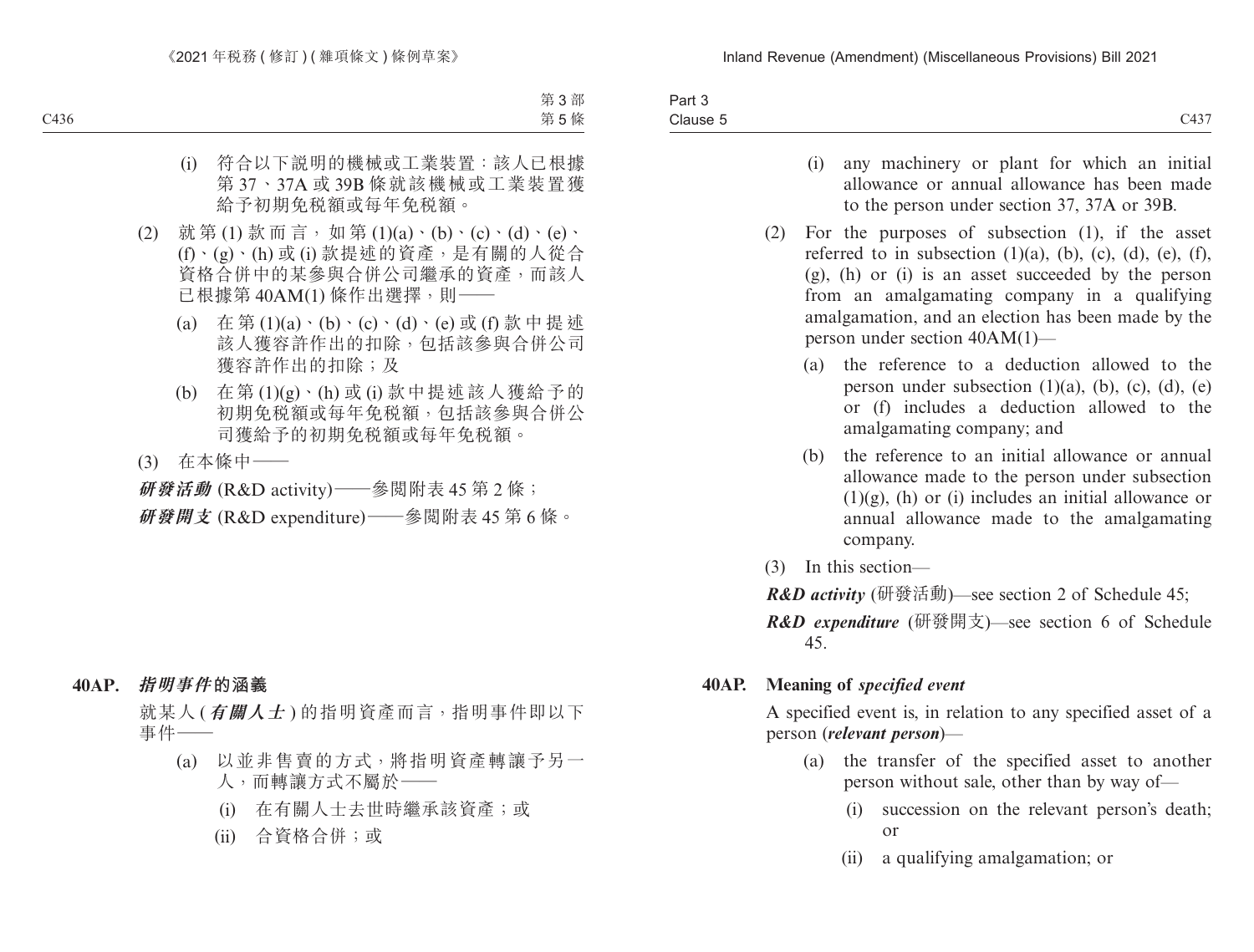| $\overline{\phantom{a}}$<br>Part J |      |
|------------------------------------|------|
| Clause 5                           | C439 |

(b) the succession to the specified asset by another person through a qualifying amalgamation in relation to which no election has been made under section 40AM(1).

### **40AQ. Application of Part 6D**

This Part applies in relation to a specified event that occurs on or after the date of commencement of the Inland Revenue (Amendment) (Miscellaneous Provisions) Ordinance 2021 ( of 2021).

## **40AR. Non-application of certain provisions because of application of Part 6D**

If this Part applies in relation to a person's specified asset, sections 16J(5B), 37(4), 38(4), 39B(7) and 39D(3) and (4) do not apply to the relevant person, or the other person, referred to in section 40AP in relation to the specified asset.

### **40AS. Deemed selling price of specified asset**

- (1) If a specified event occurs in relation to a person, the person's specified asset is deemed to have been sold for a sum that is the lower of—
	- (a) a price that the Commissioner considers the specified asset would have been realized had it been sold in the open market at the time of the specified event; and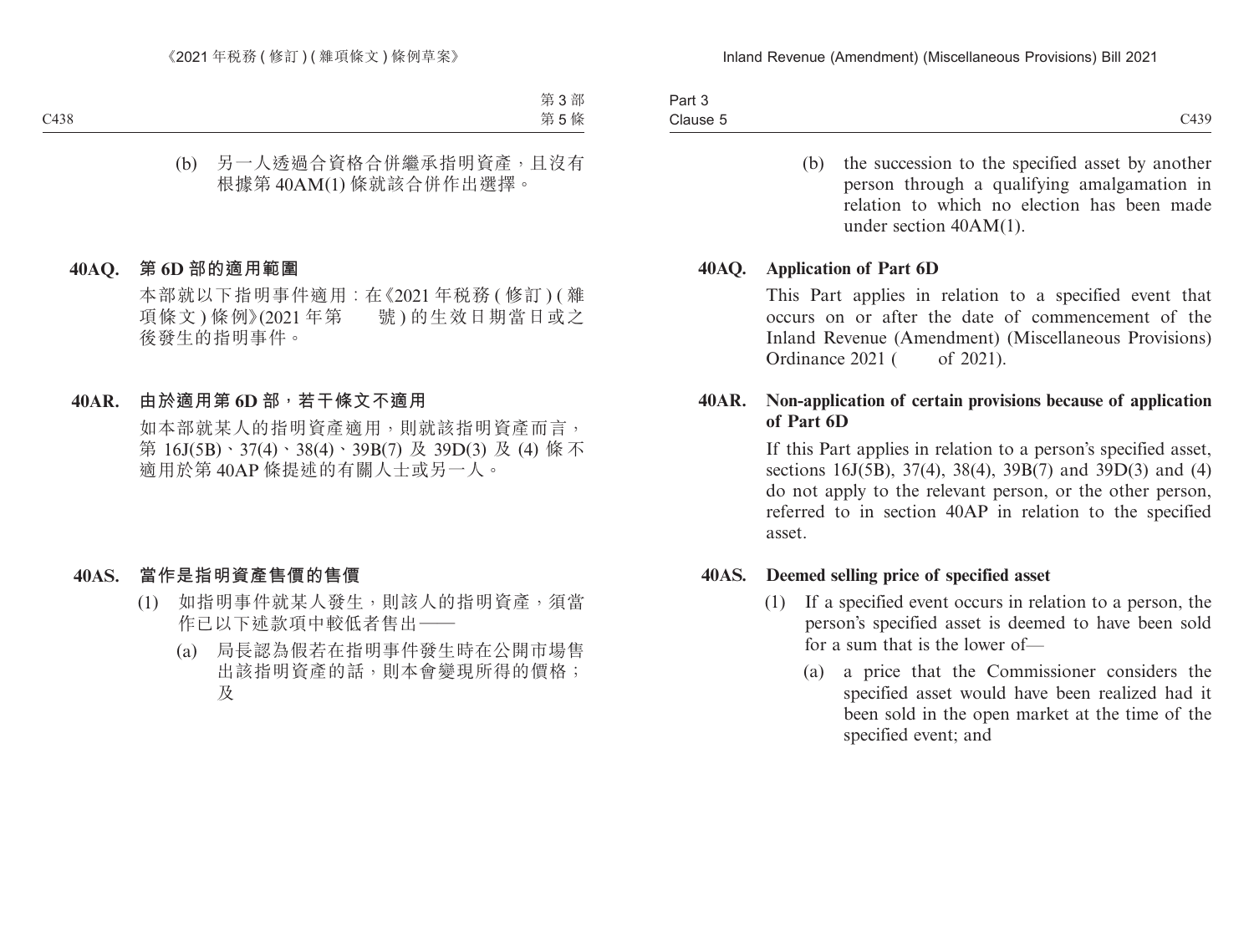| 3 <sub>cm</sub><br>-αι ι   |          |
|----------------------------|----------|
| $\bigcap$<br>.<br>Clause 5 | 144<br>~ |
|                            |          |

- (b) if the specified asset is—
	- (i) an asset referred to in section  $40AO(1)(a)$ or (b)—the total amount of deductions allowed to the person under section 16B for the expenditures incurred by the person; or
	- (ii) an asset referred to in section  $40AO(1)(c)$ , (d), (e), (f), (g), (h) or (i)—the capital expenditure incurred by the person.
- (2) For the purposes of subsection (1), if the asset mentioned in subsection  $(1)(b)(i)$  or  $(ii)$  is an asset succeeded by the person from an amalgamating company in a qualifying amalgamation, and an election has been made by the person under section  $40AM(1)$ —
	- (a) the total amount of deductions allowed to the person mentioned in subsection  $(1)(b)(i)$  must also include the deductions allowed to the amalgamating company under section 16B; and
	- (b) the capital expenditure incurred by the person mentioned in subsection (1)(b)(ii) must also include the capital expenditure incurred by the amalgamating company.

### **40AT. Deemed proceeds of sale**

For the purposes of section  $16B(5)$ ,  $16E(3)$ ,  $16EB(2)$ , 16G(3), 16J, 35, 38 or 39D, or section 16 or 17 of Schedule 45, if a person's specified asset is deemed to have been sold under section 40AS(1), the person is deemed to have received proceeds of sale of the specified asset of an amount equal to the sum ascertained under section 40AS(1).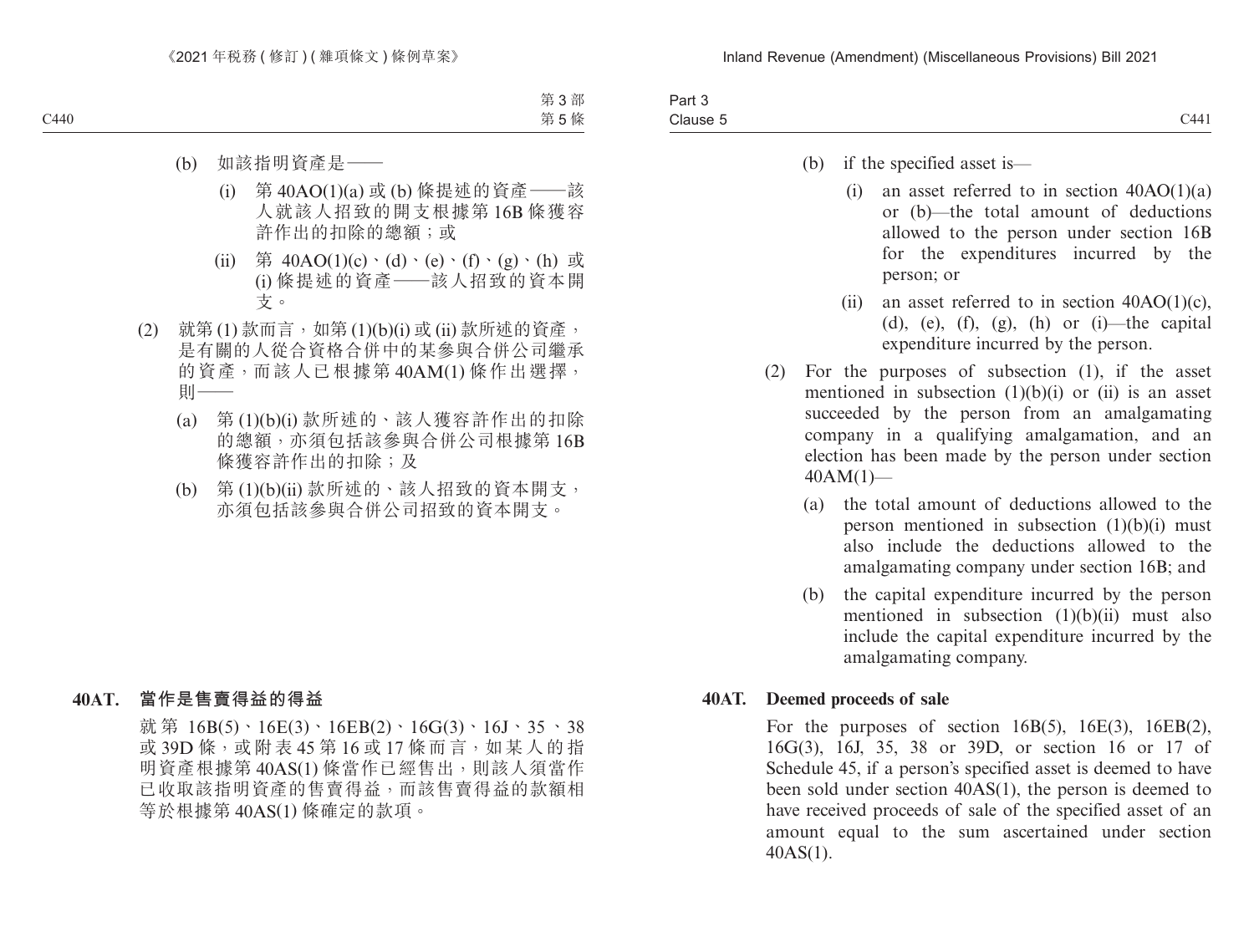| $\overline{\phantom{a}}$<br>Part 3 |      |
|------------------------------------|------|
| Clause 5<br>______                 | C443 |

### **40AU. Deemed expenditure**

For the purpose of computing the chargeable profits, under Part 4, of a person—

- (a) to whom a specified asset is transferred in a way referred to in section 40AP(a); or
- (b) who succeeds to a specified asset in the way referred to in section 40AP(b),

the person is deemed to have incurred expenditure on the purchase of the specified asset of an amount equal to the sum ascertained under section 40AS(1).".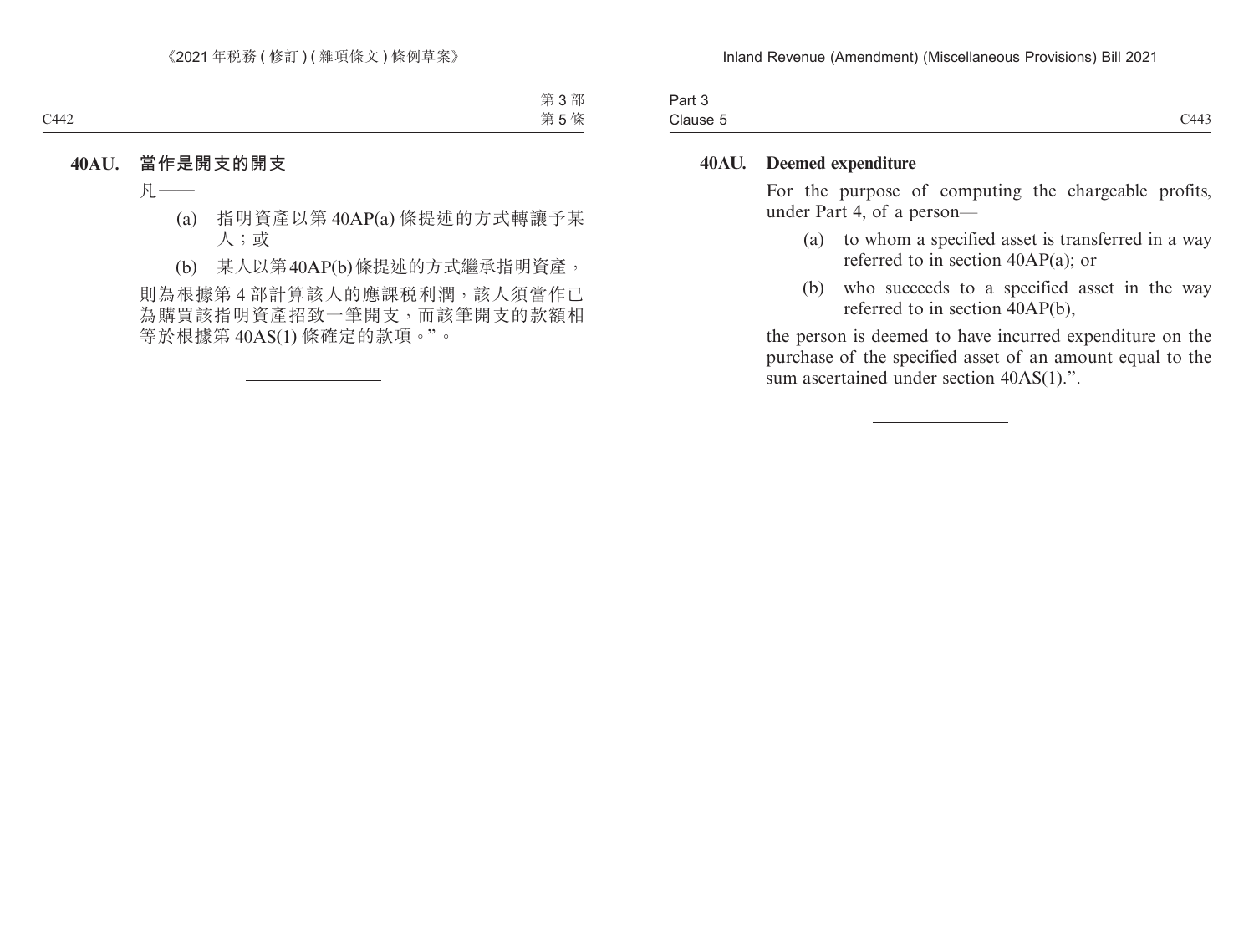# **Part 4**

# **Amendments relating to Furnishing of Returns**

**6. Section 2 amended (interpretation)**

Section 2(1)-

**Repeal the definition of** *service provider* **Substitute**

"*service provider* (服務提供者)—

- (a) except in relation to a provision of Part 9 or 9A—has the meaning given by section 50A(1);
- (b) in relation to a provision of Part 9—has the meaning given by section 51AAD(8); or
- (c) in relation to a provision of Part 9A—has the meaning given by section 58B(2);".
- **7. Section 51AA amended (form and manner of furnishing return, etc. under section 51)**
	- (1) Section 51AA—

## **Repeal subsection (1)**

## **Substitute**

- "(1) Without limiting section 51AAB and except as provided in subsection (2) or (3), a return required to be furnished under section 51(1)—
	- (a) must be furnished in paper form—
		- (i) using a printed form specified by the Board of Inland Revenue and provided by the Commissioner; or
		- (ii) using a template (if available)—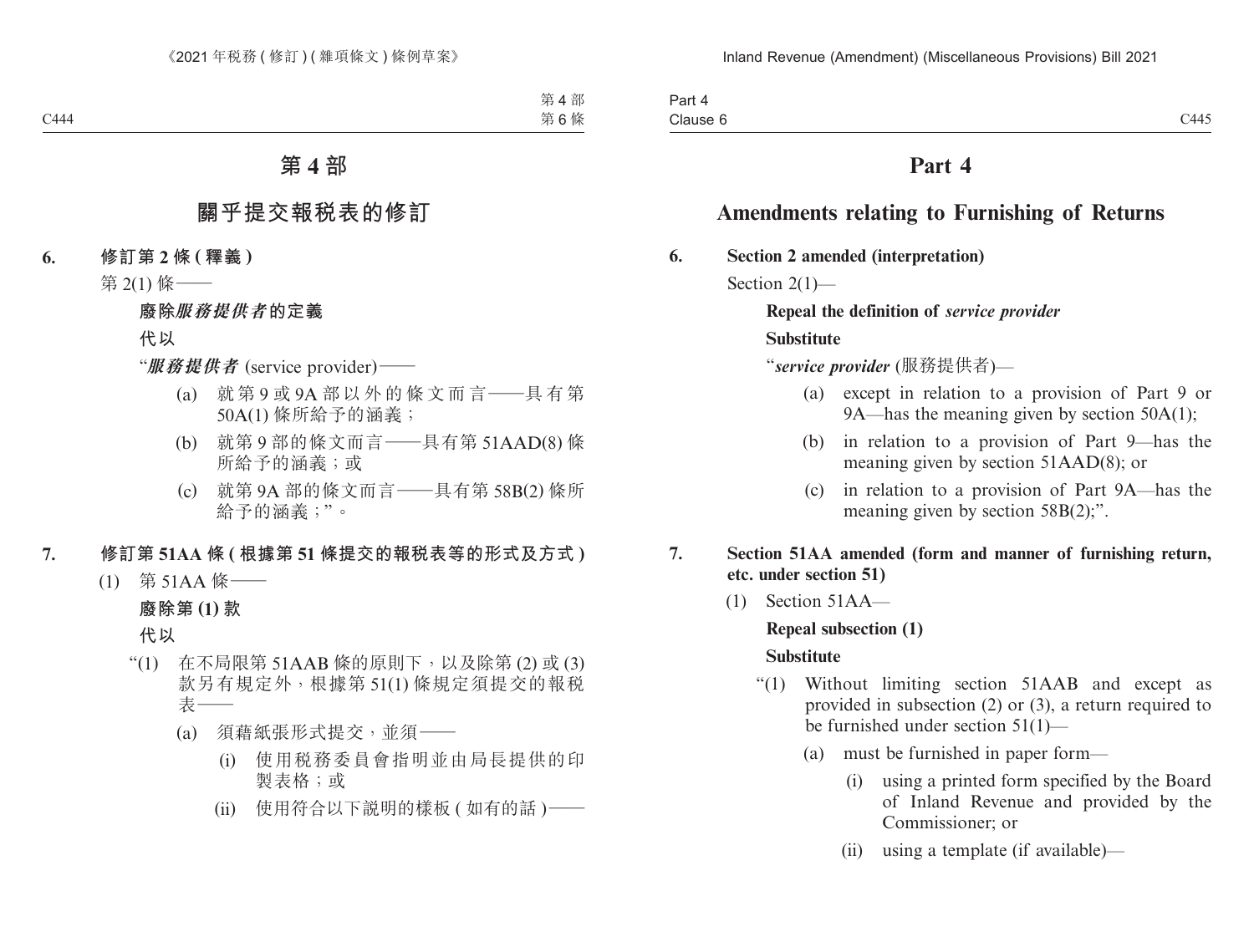| Part<br>$\overline{\phantom{a}}$<br>. |      |
|---------------------------------------|------|
| $-$<br>Clause<br>.                    | C447 |

- (A) specified by the Board of Inland Revenue and made available by the Commissioner; and
- (B) downloaded from a system specified by the Board of Inland Revenue; and
- (b) must contain the particulars specified in the printed form or template.
- (1A) Despite subsection (1)(a), the particulars referred to in subsection (1)(b) may (where appropriate) be furnished in a form other than paper form, as specified by the Board of Inland Revenue.".
- (2) Before section  $51AA(6)(a)$ —

## **Add**

- "(aa) for the purposes of subsection  $(1)(b)$ —the manner of generating or sending the particulars;".
- (3) Section  $51AA(6)(a)$ —

## **Repeal**

"the manner"

## **Substitute**

"for the purposes of subsection (2)—the manner".

(4) Section 51AA(6)(b)—

# **Repeal**

 $``and"$ 

(5) Section  $51AA(6)(c)$ —

**Repeal**

"record."

# **Substitute**

"record; and".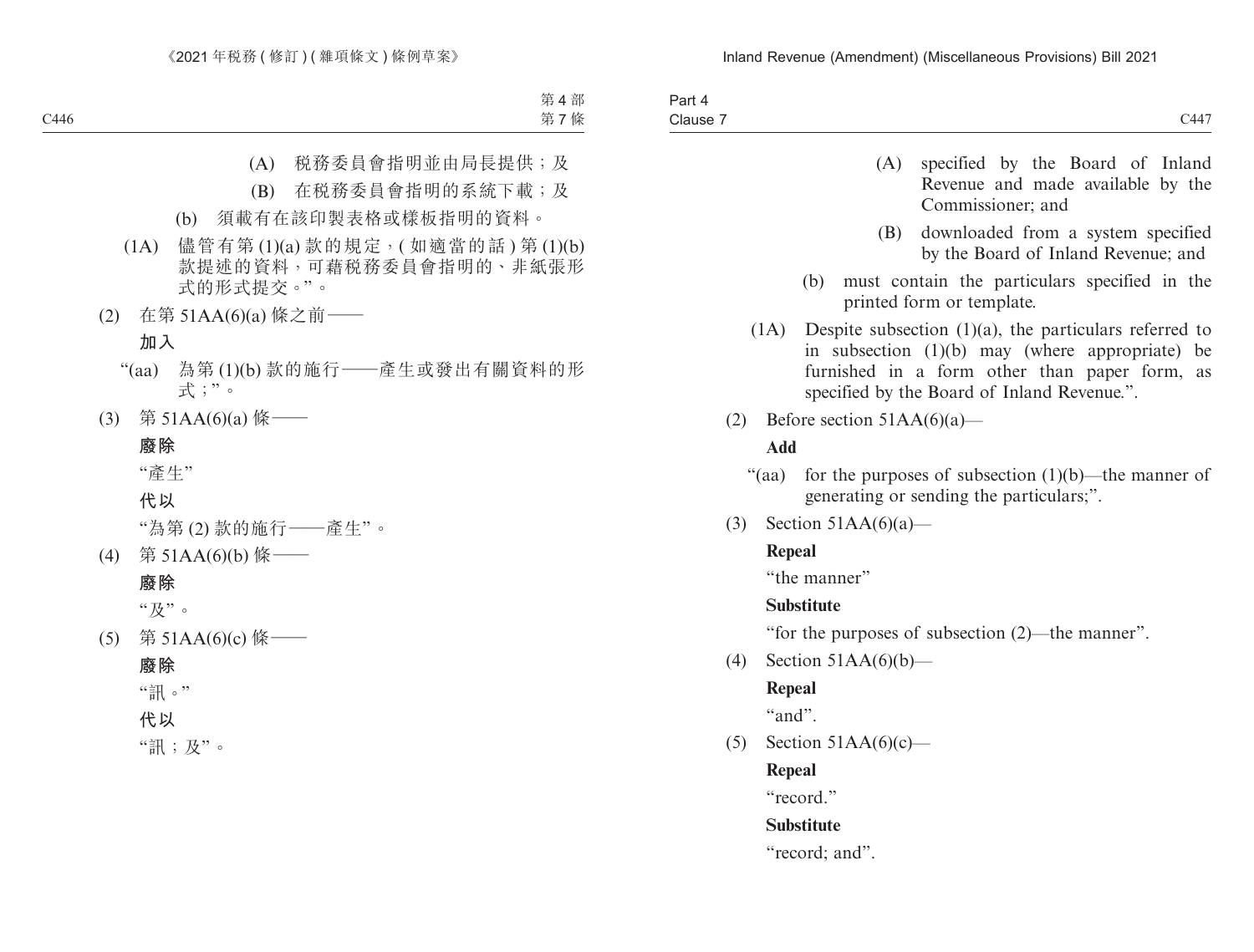| -<br>Part 4 |      |
|-------------|------|
| Clause 8    | C449 |

(6) After section  $51AA(6)(c)$ —

### **Add**

"(d) any other matter relating to furnishing a return under this section.".

### **8. Sections 51AAB, 51AAC and 51AAD added**

After section 51AA—

#### **Add**

## "**51AAB. Commissioner may require certain returns to be furnished in form of electronic record**

- (1) The Commissioner may, by notice published in the Gazette, require any class or description of persons to furnish a return required to be furnished under section 51(1) in the form of an electronic record.
- (2) The requirement relating to a return furnished in the form of an electronic record under section 51AA(2) also applies to a return furnished in the form of an electronic record under subsection (1).

### **51AAC. Return disregarded if requirement not complied with**

- (1) If an applicable requirement under section 51AA or 51AAB is not complied with in respect of a return, the Commissioner may disregard the return and treat it as not having been furnished for the purposes of section  $51(1)$ .
- (2) Despite subsection (1), the Commissioner may, either generally or in a particular case, accept a return furnished for the purposes of section 51(1).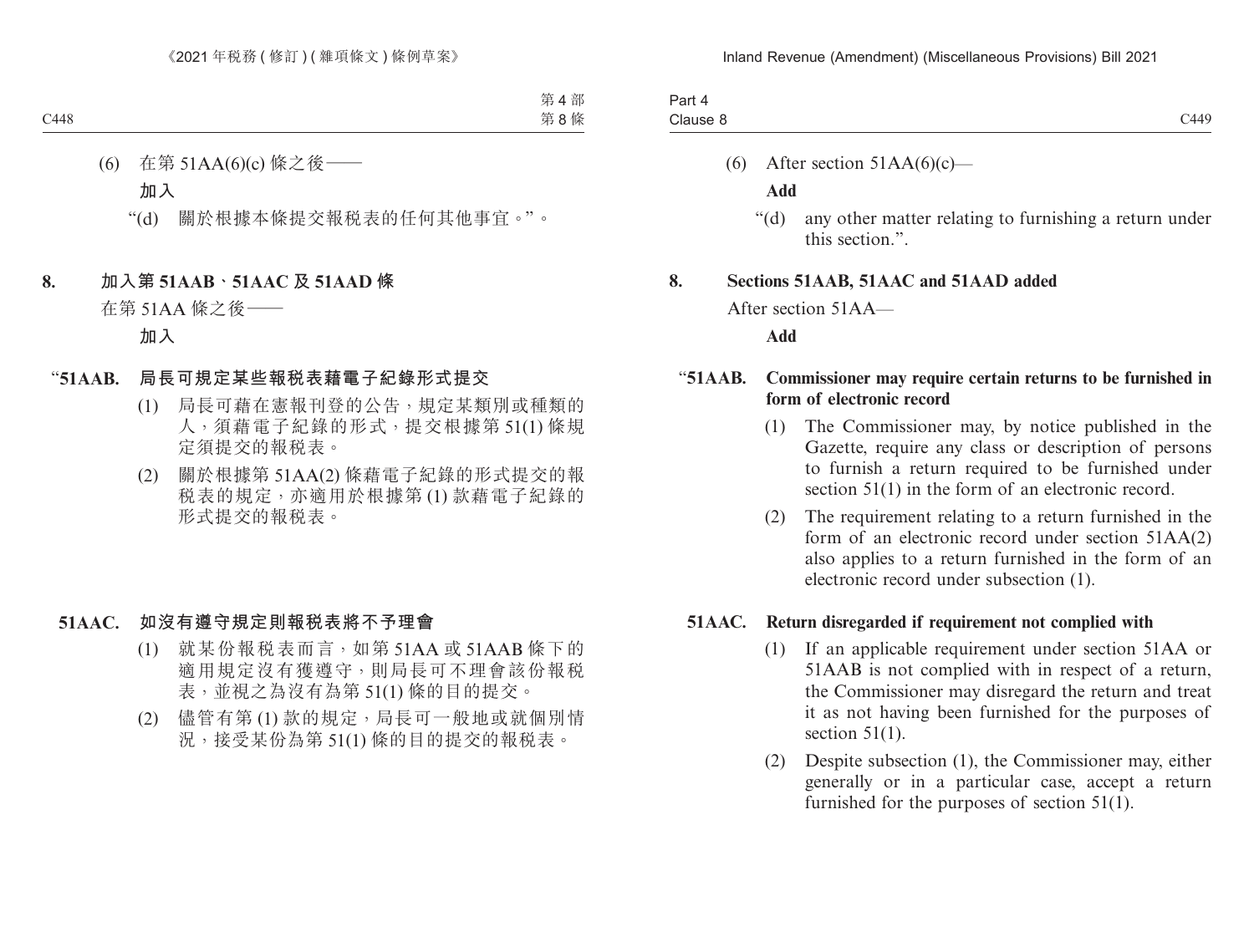| Pan<br>$\overline{ }$ |                                       |
|-----------------------|---------------------------------------|
| Clause 8              | C11.71<br>11<br>$\leftarrow$<br>ا رہی |

(3) The Commissioner may, by a means that the Commissioner considers appropriate, specify the circumstances or conditions under which a return is to be accepted under subsection (2).

### **51AAD. Service provider to be engaged to furnish return**

- (1) A taxpayer may, in a case specified by the Commissioner, engage a service provider to furnish a return under section 51(1) for or on behalf of the taxpayer.
- (2) In furnishing the return, the service provider must comply with all the applicable requirements under sections 51AA and 51AAB.
- (3) Before the return is furnished to the Commissioner, the service provider must obtain a confirmation (in a form specified by the Commissioner) from the taxpayer stating that the information contained in the return is correct and complete to the best of the taxpayer's knowledge and belief.
- (4) The service provider must retain the confirmation for a period of not less than 7 years beginning on the date on which the return is furnished to the Commissioner.
- (5) To avoid doubt, despite the engagement of a service provider under subsection (1), the taxpayer is not relieved from the taxpayer's obligation under section 51(1).
- (6) For the purposes of subsection (1), a case to be specified by the Commissioner—
	- (a) must be specified by notice published in the Gazette; and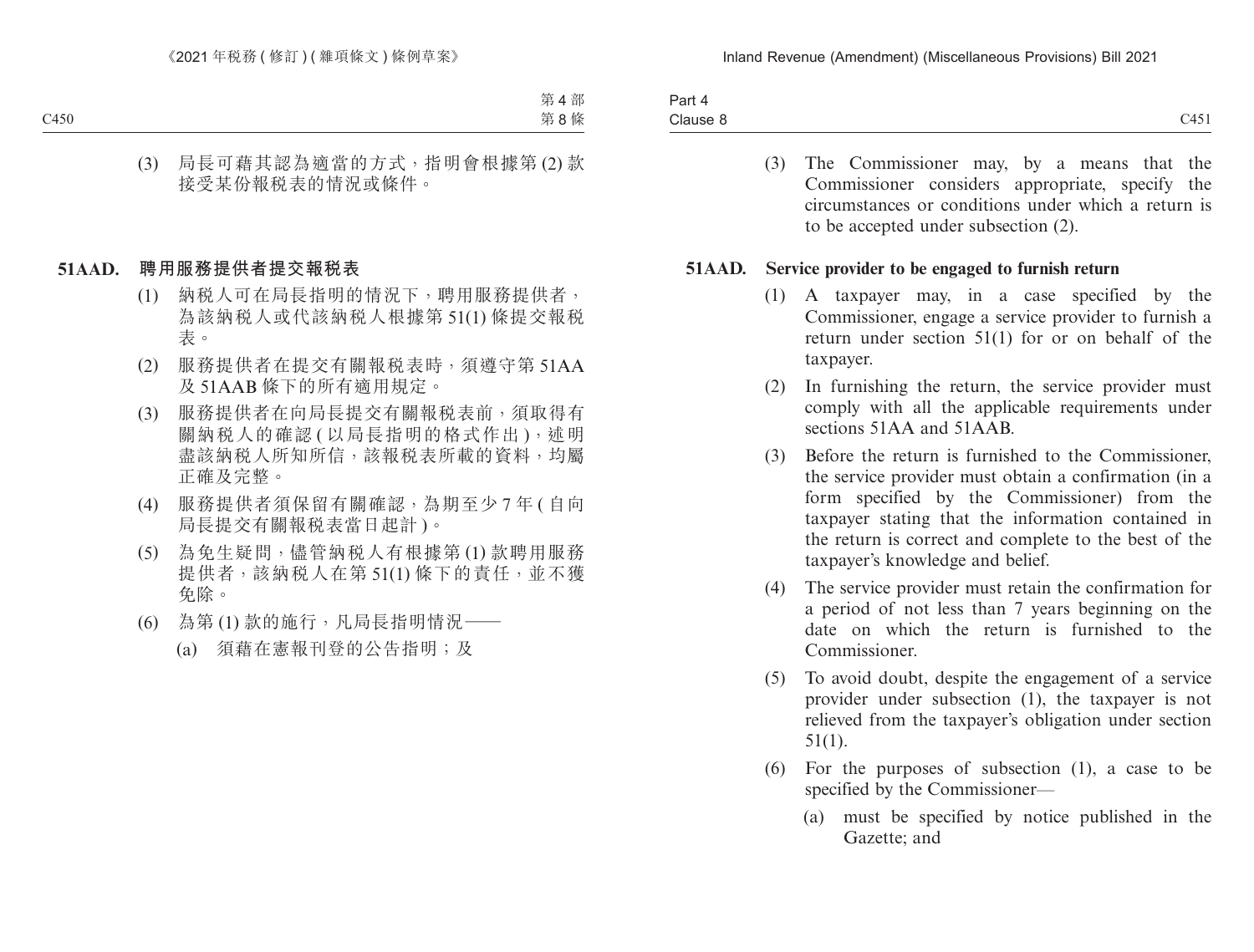| $\overline{1}$<br>∽art<br>$\overline{\phantom{a}}$<br>. |                                                 |
|---------------------------------------------------------|-------------------------------------------------|
| $\bigcap$<br>Clause 9                                   | $\sim$ 4 $\sim$ $\sim$<br>٠,<br>$\cup$ T $\cup$ |

- (b) may be specified by reference to a class or description of persons or returns.
- (7) A notice under subsection (6) is not subsidiary legislation.
- (8) In this section—
- *service provider* (服務提供者) means a person engaged to carry out a taxpayer's obligation under section 51(1);
- *taxpayer* (納稅人) means a person who is under the obligation to furnish a return under section 51(1).".

## **9. Section 51A amended (power to require statement of assets and liabilities, etc.)**

After section 51A(1)—

**Add**

"(1A) For the purposes of subsection (1), engaging a service provider under section 51AAD(1) does not in itself constitute a reasonable excuse.".

## **10. Section 51B amended (power to issue search warrant)**

After section 51B(1)—

### **Add**

"( $1AAAA$ ) For the purposes of subsection  $(1)(a)$ , engaging a service provider under section 51AAD(1) does not in itself constitute a reasonable excuse."

## **11. Section 80 amended (penalties for failure to make returns, making incorrect returns, etc.)**

(1) Section 80(2)(a)—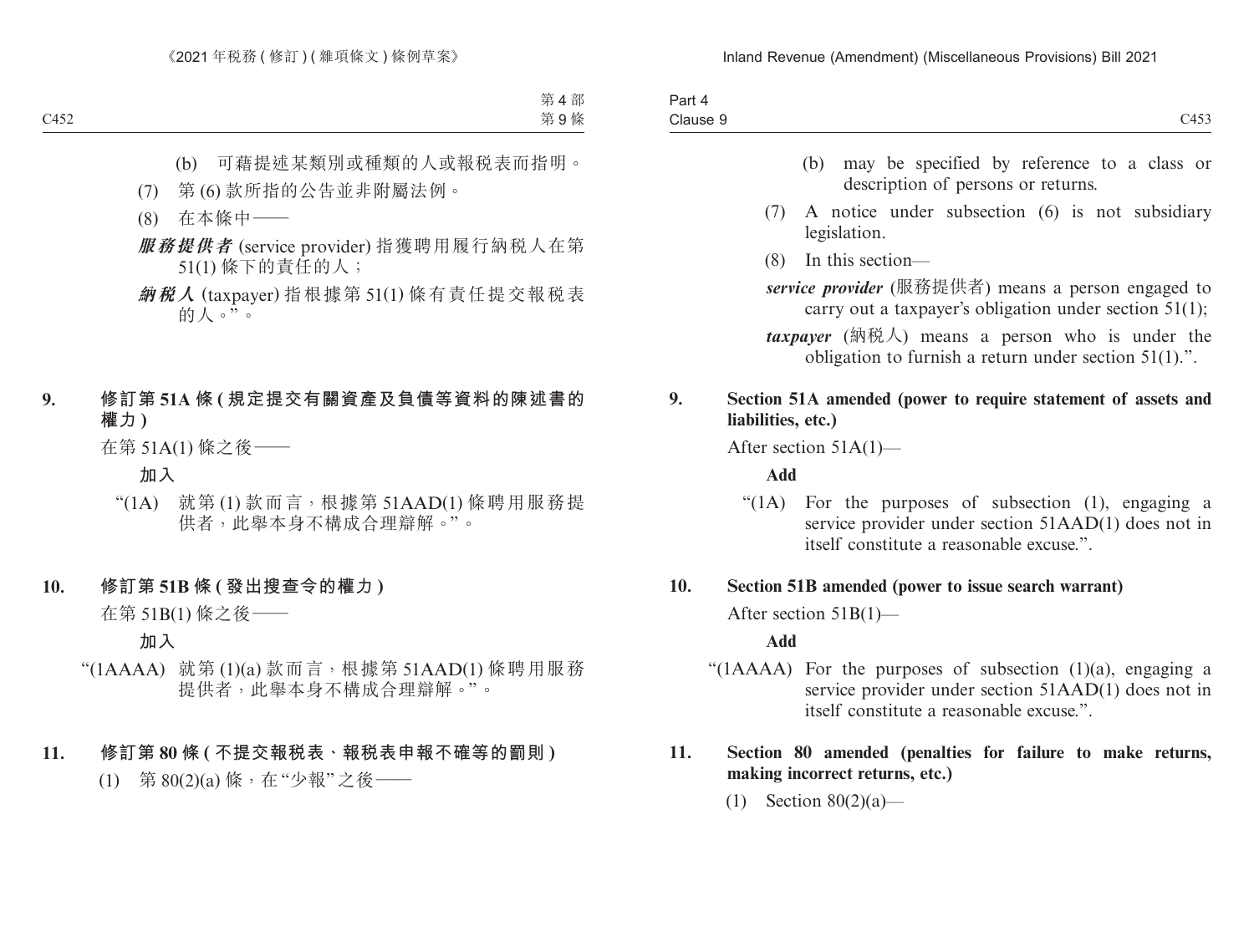Part 4 Clause 12 Clause 12  $C455$ 

#### **Repeal**

"makes an"

### **Substitute**

"makes, or causes or allows to be made on the person's behalf, an".

(2) After section 80(2)—

#### **Add**

" $(2AA)$  For the purposes of subsection  $(2)(a)$ ,  $(b)$ ,  $(c)$  and  $(d)$ , engaging a service provider (as defined by section 51AAD(8)) under section 51AAD(1) does not in itself constitute a reasonable excuse.".

#### **12. Sections 80K to 80N added**

After section 80J—

**Add**

### "**80K. Offences of service provider in relation to furnishing of returns under section 51(1)**

- (1) This section applies if a service provider is engaged by a taxpayer under section 51AAD(1) to furnish for or on behalf of the taxpayer a return required to be furnished under section 51(1).
- (2) The service provider commits an offence if the service provider, without reasonable excuse, fails to furnish the return for or on behalf of the taxpayer.
- (3) The service provider commits an offence if the service provider, without reasonable excuse, fails to comply with a requirement under section 51AAD(3) or (4).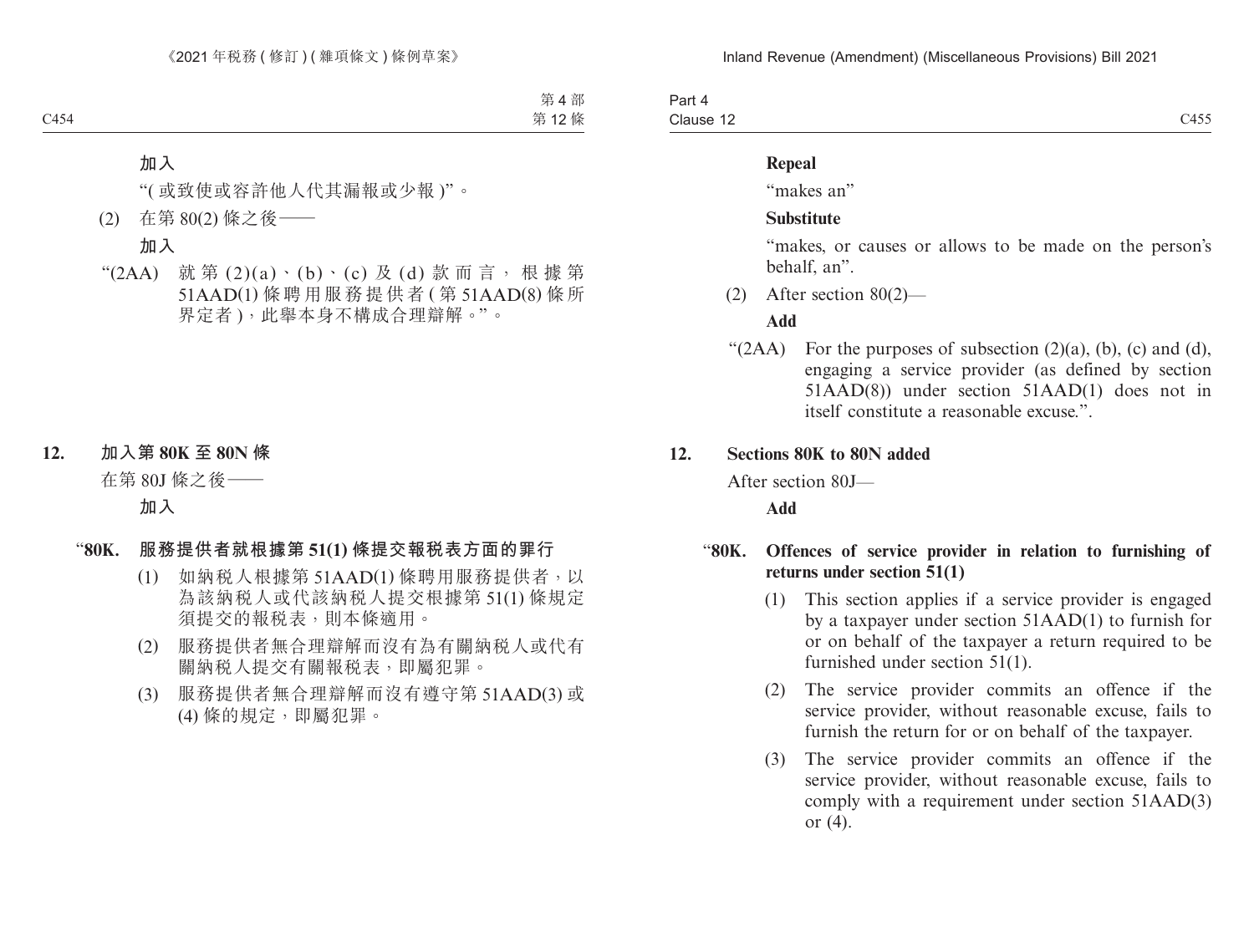| <b>Contract Contract Contract Contract</b><br>3 <sub>cm</sub><br>ar u |                                                    |
|-----------------------------------------------------------------------|----------------------------------------------------|
| Clause 12                                                             | $\rightarrow$ $\rightarrow$ $\rightarrow$<br>- 101 |
|                                                                       |                                                    |

- (4) The service provider commits an offence if, without reasonable excuse—
	- (a) the service provider furnishes the return for or on behalf of the taxpayer but not in accordance with the information provided, or instructions given, by the taxpayer to the service provider; and
	- (b) the return so furnished is incorrect in a material particular (whether or not because any information is omitted from the return).
- (5) A service provider who commits an offence under subsection  $(2)$ ,  $(3)$  or  $(4)$  is liable on conviction to a fine at level 3.
- (6) In this section—
- *service provider* (服務提供者) has the meaning given by section 51AAD(8);
- *(納税人) has the meaning given by section* 51AAD(8).

### **80L. Court may order service providers to do certain acts**

- (1) The court may order a service provider (as defined by section 51AAD(8)) who commits an offence under section  $80K(2)$  or (3) to do, within the time specified in the order, the act that the service provider has failed to do.
- (2) A service provider who fails to comply with an order of the court under subsection (1) commits an offence and is liable on conviction to a fine at level 6.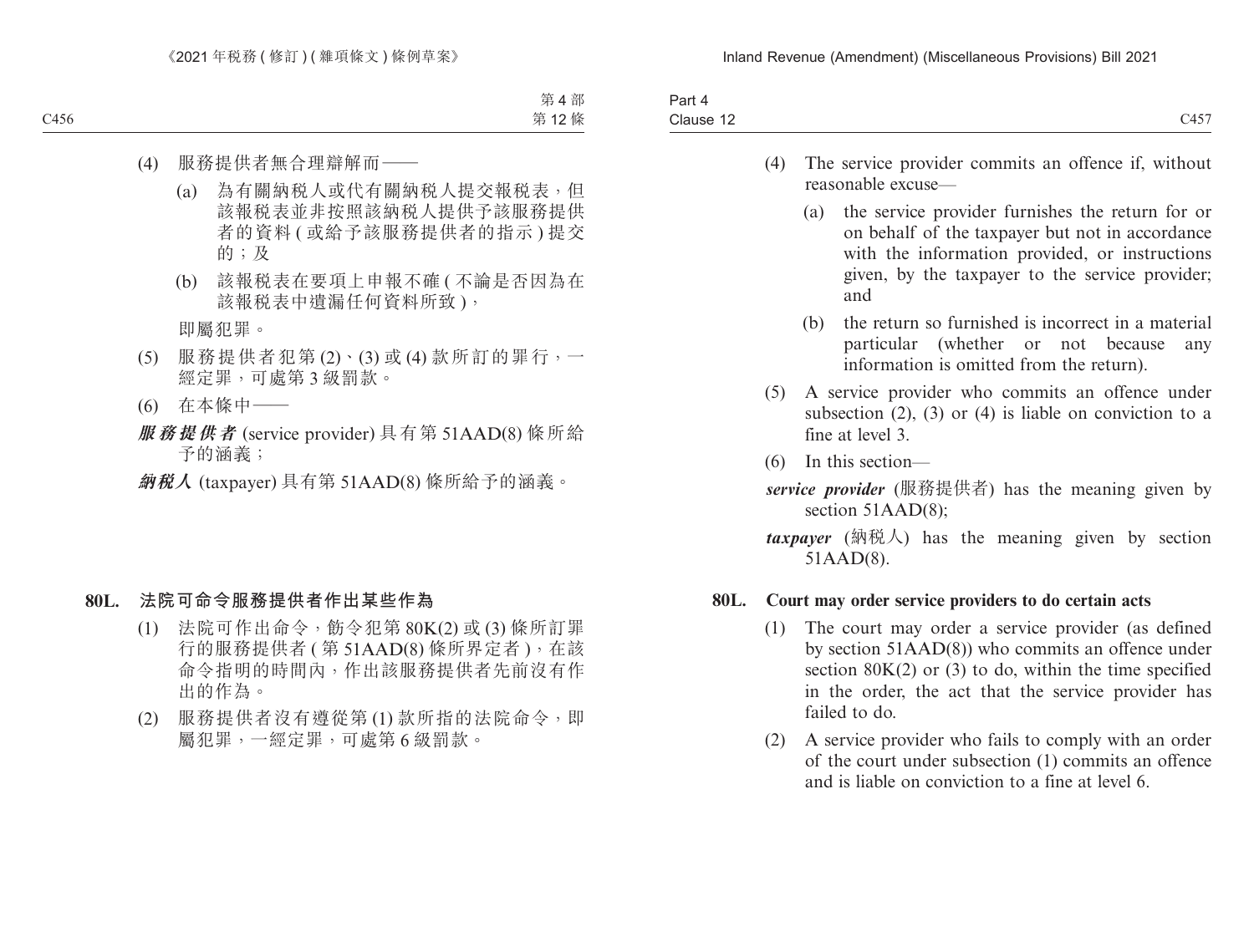| Part 4    |      |
|-----------|------|
| Clause 13 | C459 |

### **80M. Proceedings for offences relating to service providers**

Despite section 26 of the Magistrates Ordinance (Cap. 227), proceedings for an offence under section  $80K(2)$ , (3) or (4) may be brought within 6 years after the expiry of the year of assessment during which the offence was committed.

### **80N. Commissioner may compound offences**

The Commissioner may—

- (a) compound an offence under section  $80K(2)$ , (3) or (4); and
- (b) before judgment, stay or compound any proceedings for the offence.".

## **13. Section 82A amended (additional tax in certain cases)**

(1) Section 82A(1)(a)—

## **Repeal**

"makes an"

### **Substitute**

"makes, or causes or allows to be made on the person's behalf, an".

(2) After section 82A(1)—

### **Add**

" $(1AA)$  For the purposes of subsection  $(1)(a)$ ,  $(b)$ ,  $(c)$  and  $(d)$ , engaging a service provider (as defined by section 51AAD(8)) under section 51AAD(1) does not in itself constitute a reasonable excuse.".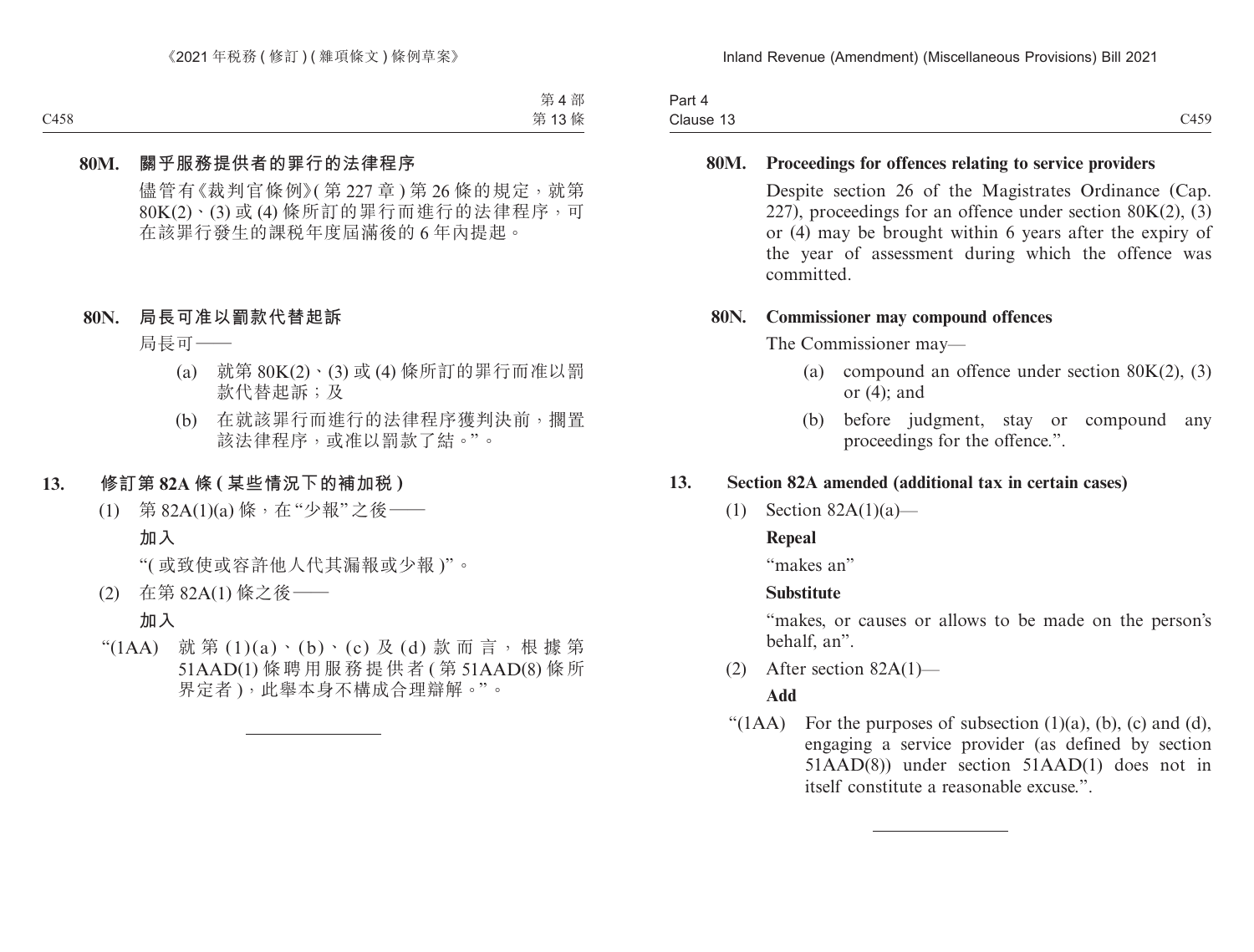Part 5 Clause 14 Clause  $14$  C-161 C-161 C-161 C-161 C-161 C-161 C-161 C-161 C-161 C-161 C-161 C-161 C-161 C-161 C-161 C-161 C-161 C-161 C-161 C-161 C-161 C-161 C-161 C-161 C-161 C-161 C-161 C-161 C-161 C-161 C-161 C-161 C-161 C-161 C-161

# **Part 5**

# **Amendments relating to Deduction of Foreign Tax**

## **14. Section 16 amended (ascertainment of chargeable profits)**

(1) Section 16(1)(c)—

## **Repeal**

"elsewhere, whether by deduction or otherwise,"

## **Substitute**

"in a territory outside Hong Kong (whether by deduction or otherwise)".

(2) Section 16(1)(c)—

# **Repeal**

"(i), (k), (l) or  $(la)$ "

# **Substitute**

"(ib), (j), (k), (l), (la) or (lb)".

(3) After section  $16(1)(c)$ —

## **Add**

- "(ca) subject to subsection (2J) and section 50AA, specified tax that is proved to the satisfaction of the Commissioner to have been paid in a territory outside Hong Kong (whether by deduction or otherwise) by any person who carries on a trade, profession or business in Hong Kong during the basis period for the year of assessment in respect of profits chargeable to tax under this Part;".
- (4) Section 16—

**Repeal subsection (2J) Substitute**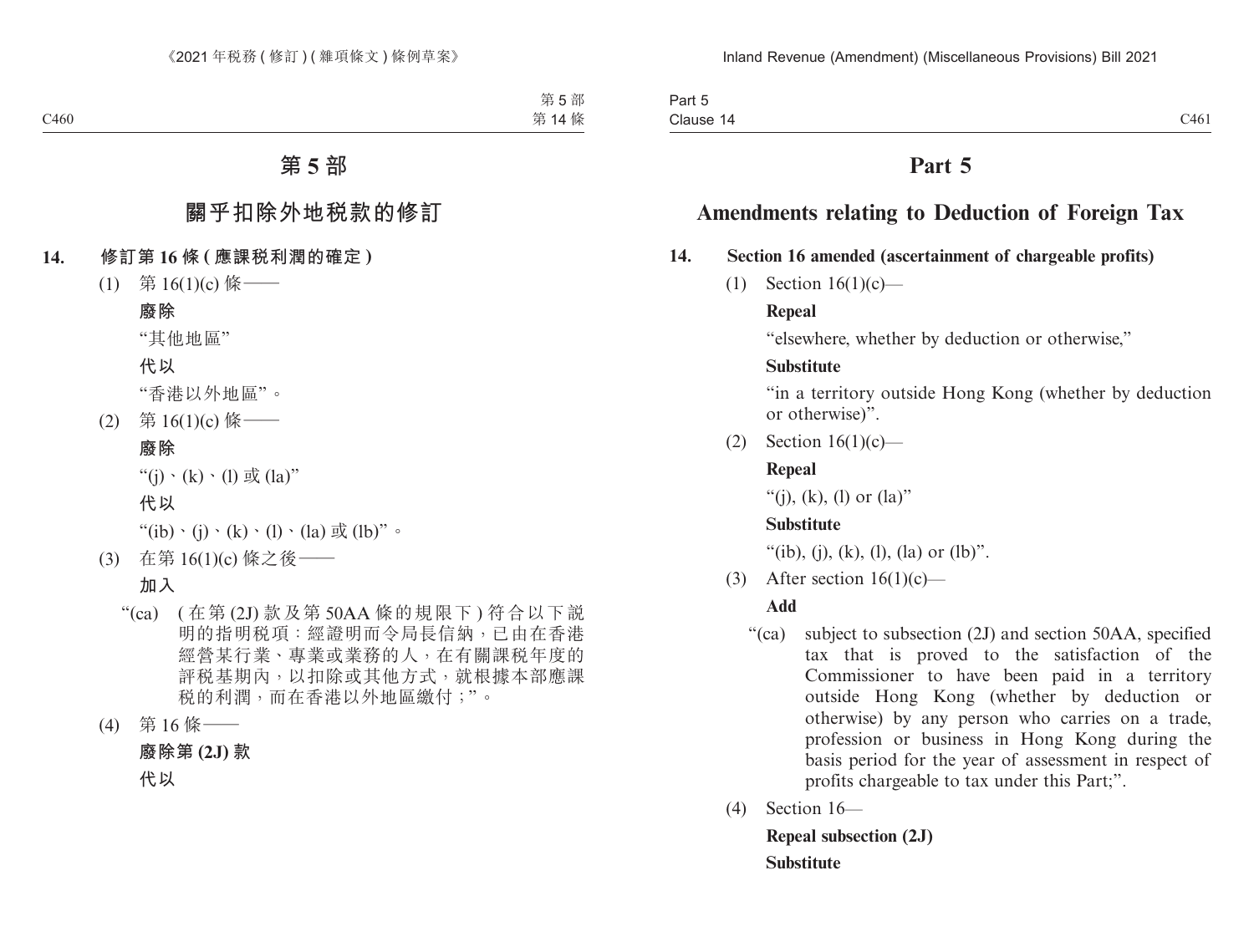| Part 5    |              |
|-----------|--------------|
| Clause 14 | 0100<br>C403 |

- " $(2J)$  Subsection  $(1)(c)$  and  $(ca)$  does not apply in relation to any tax paid in a DTA territory (as defined by section 48A) by a Hong Kong resident person (as defined by that section) in respect of the profits referred to in that subsection."
- (5) Section 16(3), English text, definition of *relative*—

## **Repeal the full stop Substitute a semicolon.**

(6) Section 16(3)—

# **Add in alphabetical order**

"*specified tax* (指明稅項) means tax imposed by a territory outside Hong Kong on a person that is—

- (a) of substantially the same nature as tax imposed on the person under this Part;
- (b) charged on a certain percentage of income received or receivable by the person from that territory without deduction for the outgoings and expenses (whether or not they were incurred in the production of the relevant income) when computing the amount of tax charged to the person in that territory; and
- (c) not in respect of profits of the person chargeable to tax because of section 15(1)(f), (g), (i), (ia), (ib), (j), (k), (l), (la) or (lb).".
- (7) After section 16(5B)—

## **Add**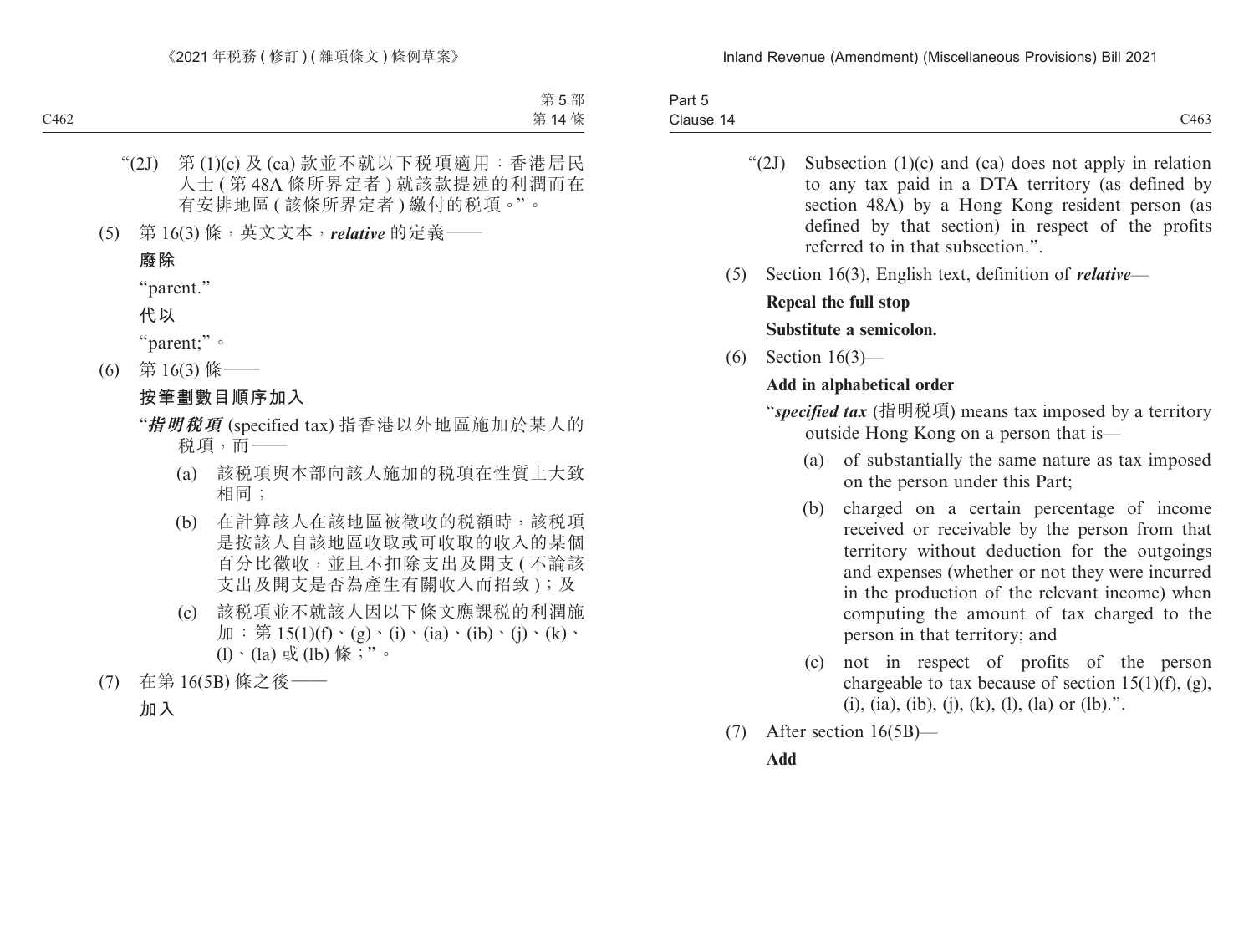| $\overline{\phantom{a}}$<br>Part 5 |      |
|------------------------------------|------|
| Clause 15                          | C465 |

"(5C) The amendments made to this section by the Inland Revenue (Amendment) (Miscellaneous Provisions) Ordinance 2021 ( of 2021) apply only in relation to a year of assessment beginning on or after 1 April  $2021$  "

## **15. Section 50AA amended (general provisions on relief from double taxation)**

(1) Section 50AA(1)—

## **Repeal**

everything before "is entitled"

## **Substitute**

- "(1) This section applies if, in respect of tax (*foreign tax*) on any income, profits or gains (*relevant income*) payable in a territory from where the relevant income was received or receivable by a person (*source jurisdiction*), the person".
- (2) Section  $50AA(1)(b)$ —

## **Repeal**

" $16(1)(c)$ "

## **Substitute**

" $16(1)(c)$  or  $(ca)$ ".

(3) Section 50AA(2)—

## **Repeal**

"The amount"

## **Substitute**

"Subject to subsection (2A), the amount".

(4) After section 50AA(2)—

**Add**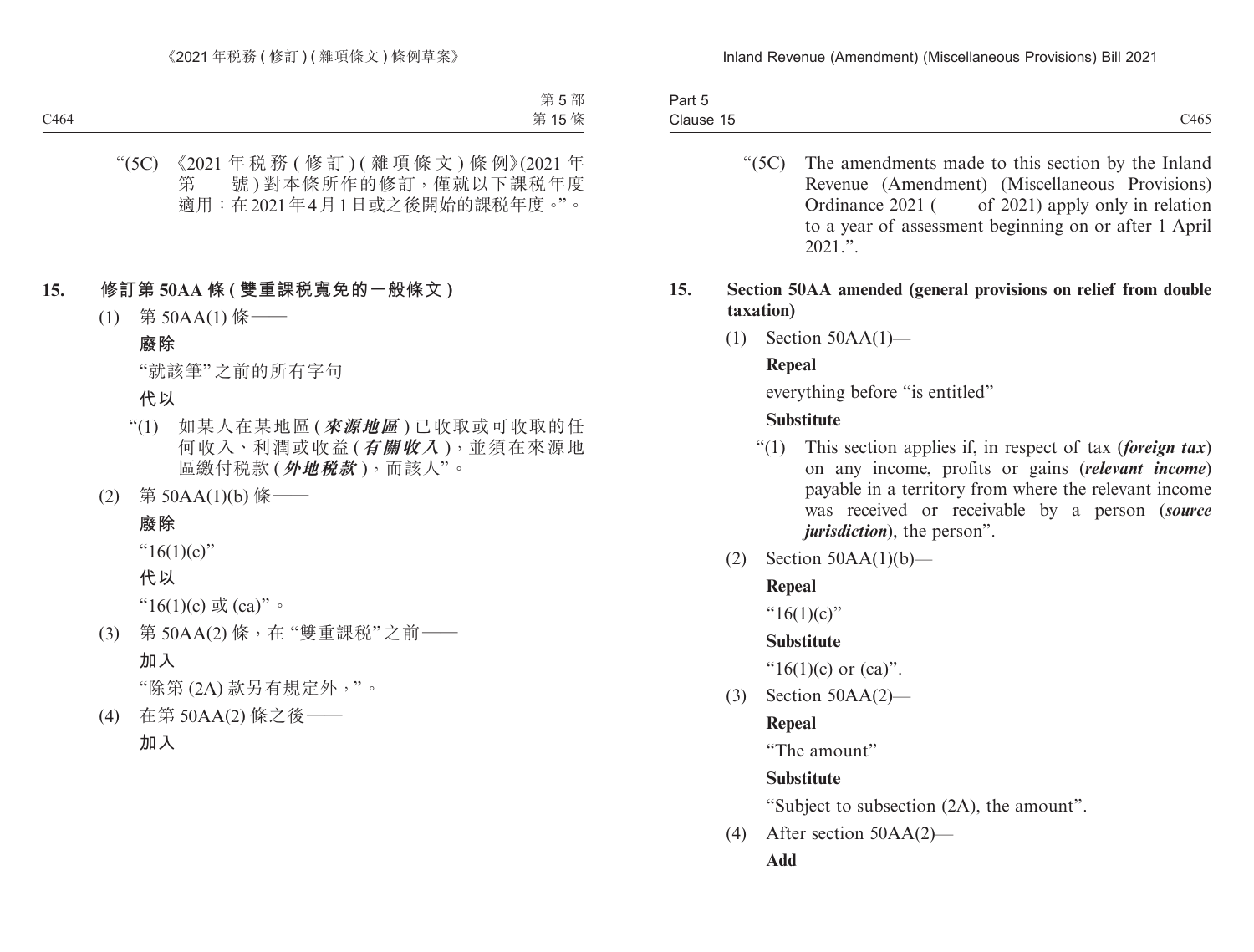| $\sim$<br>$\overline{\phantom{a}}$<br>3 <sub>cm</sub><br>. .<br>⊺a⊪t ∪<br>. |                                        |
|-----------------------------------------------------------------------------|----------------------------------------|
| Clause<br>. <del>.</del>                                                    | 3.4 <sub>7</sub><br>$\sim$ TV $\prime$ |

- " $(2A)$  In relation to relief under section 16(1)(c) and (ca), if the foreign tax is paid by a person who is not a Hong Kong resident person, the amount of any relief from double taxation granted must not exceed the difference between the following amounts—
	- (a) the amount of tax paid in the source jurisdiction had all foreign tax minimization steps been taken in the source jurisdiction;
	- (b) the amount of foreign tax paid for which the person is entitled to utilize for claiming relief (whether by deduction or otherwise) in the territory of which the person is a resident person (*jurisdiction of residence*) had all foreign tax minimization steps been taken in the jurisdiction of residence.".
- (5) Section 50AA(3)—

# **Repeal**

"subsection (2)"

# **Substitute**

"subsections  $(2)$  and  $(2A)(a)$ ".

(6) Section  $50AA(3)(a)$ —

# **Repeal**

"foreign territory" (wherever appearing)

# **Substitute**

"source jurisdiction".

(7) After section 50AA(3)—

**Add**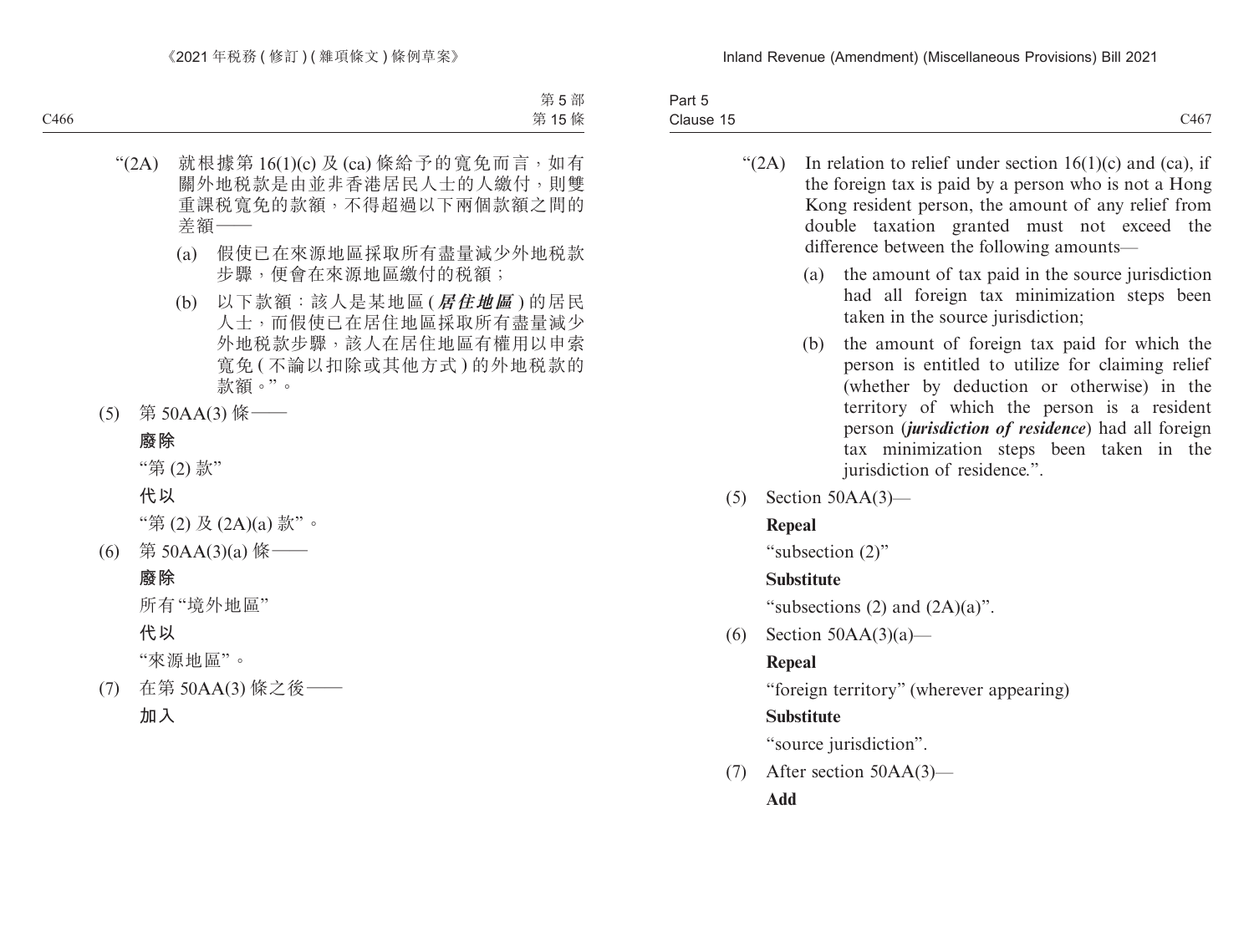| 'αι<br>__                   |           |
|-----------------------------|-----------|
| $\sim$<br>ause<br>uld'<br>. | 2469<br>. |
|                             |           |

| (3A) |  | For the purposes of subsection $(2A)(b)$ - |  |  |  |
|------|--|--------------------------------------------|--|--|--|
|------|--|--------------------------------------------|--|--|--|

- (a) all foreign tax minimization steps are taken only if all reasonable steps are taken under—
	- (i) the laws of the jurisdiction of residence;
	- (ii) the arrangements made between the jurisdiction of residence and the source jurisdiction with a view to affording relief from double taxation (if any); and
	- (iii) the double taxation arrangements made with the jurisdiction of residence (if any),

to minimize the amount of tax payable in the jurisdiction of residence; and

- (b) the reasonable steps mentioned in paragraph (a) include—
	- (i) claiming, or otherwise securing the benefit of, relief, deductions, reductions or allowances; and
	- (ii) making elections for tax purposes.".
- (8) Section 50AA(4)—

#### **Repeal**

" $(2)$  and  $(3)$ "

### **Substitute**

"(2), (2A), (3) and  $(3A)$ ".

(9) Section 50AA(5)(b)—

#### **Repeal**

"foreign territory"

### **Substitute**

"source jurisdiction".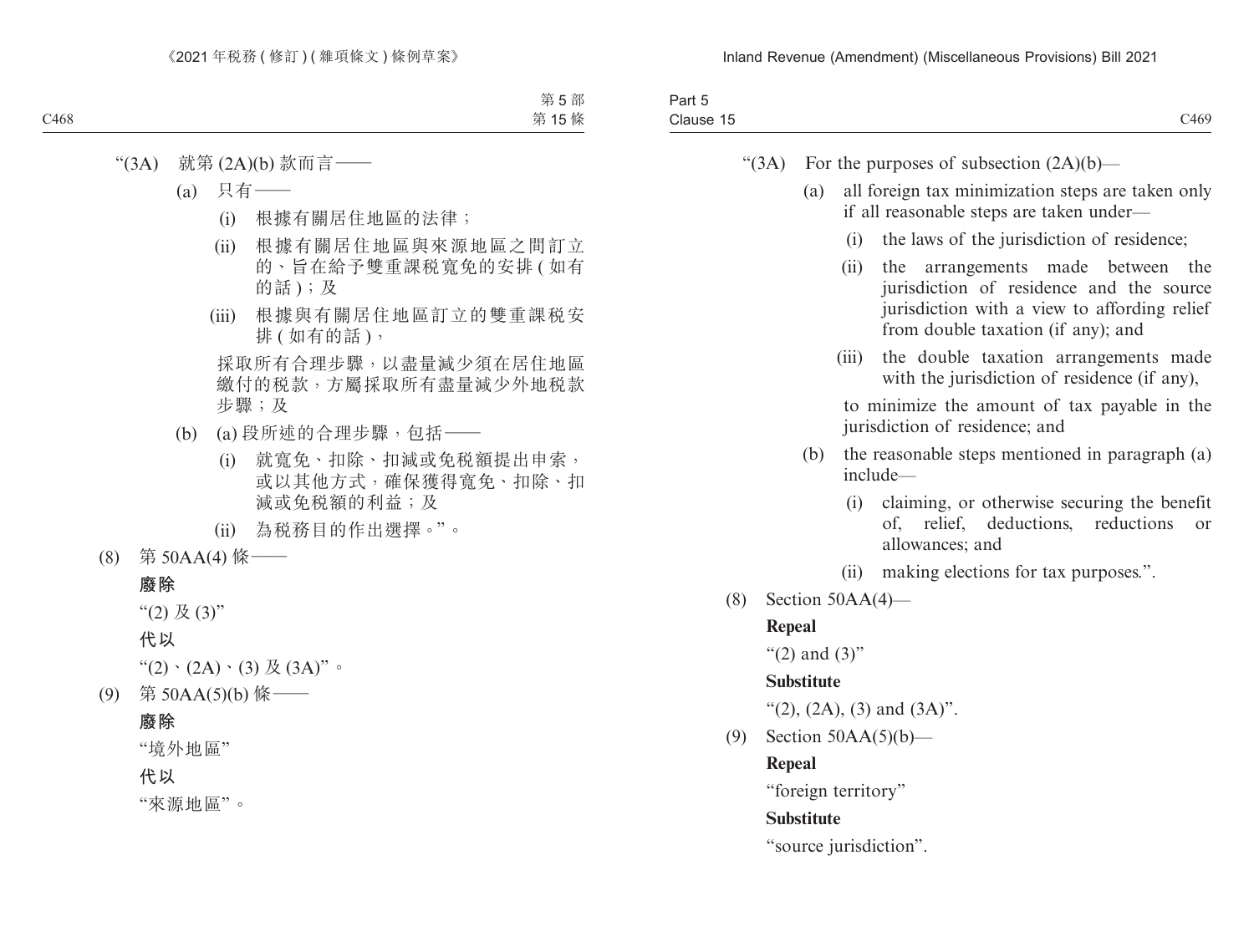| -Failt<br>ີ<br>----              |                               |
|----------------------------------|-------------------------------|
| $\sim$<br>Clause 15<br>--------- | $\sim$ 4 $\sim$ 4<br>$\cdots$ |

(10) Section  $50AA(6)(a)$ —

**Repeal**

"foreign territory"

## **Substitute**

"source jurisdiction".

(11) After section 50AA(6)—

## **Add**

"(7) The amendments made to this section by the Inland Revenue (Amendment) (Miscellaneous Provisions) Ordinance 2021 ( of 2021) apply only in relation to a year of assessment beginning on or after 1 April  $2021$ .".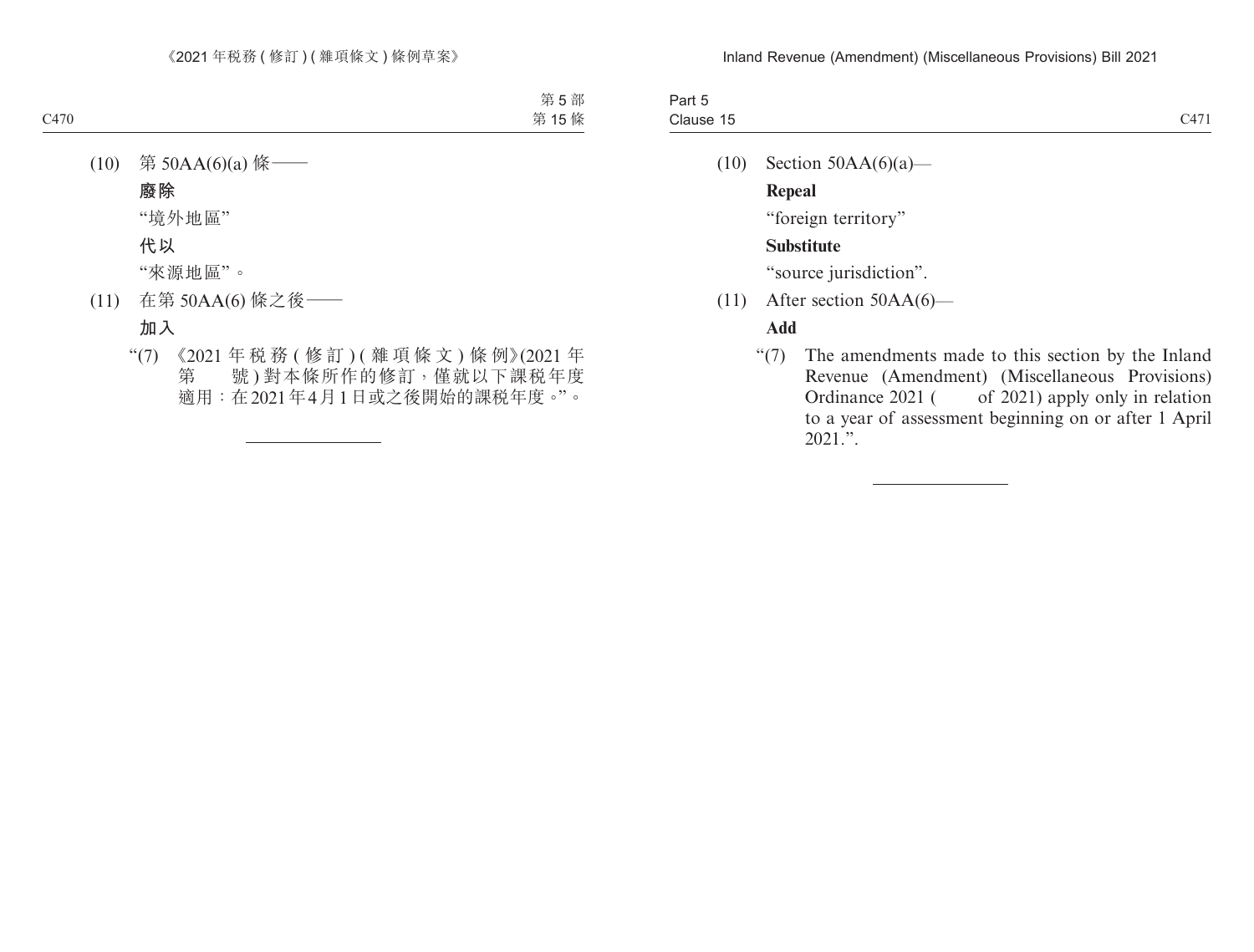| Part 6           |                                        |
|------------------|----------------------------------------|
| . .<br>Clause 16 | $\bigcap$ $\bigcap$ $\bigcap$<br>$C+1$ |

# **Part 6**

# **Related Amendments**

**16. Section 38 amended (balancing allowances and charges, machinery or plant)**

Section 38(5)—

# **Repeal paragraphs (a) and (b)**

### **Substitute**

- "(a) the amount of any initial allowance made to—
	- (i) the person; or
	- (ii) if the person is the successor under section 37(4)—the person and that other person referred to in that section,

in respect of the expenditure in question;

- (b) the amount of any annual allowance made to—
	- (i) the person; or
	- (ii) if the person is the successor under section 37(4)—the person and that other person referred to in that section,

in respect of the expenditure in question, including any allowance computed under paragraph (b) of the proviso to section 37(2) at a rate higher than that prescribed by the Board of Inland Revenue.".

## **17. Section 39D amended (balancing allowances and charges under the pooling system)**

(1) Section 39D(7)(b)—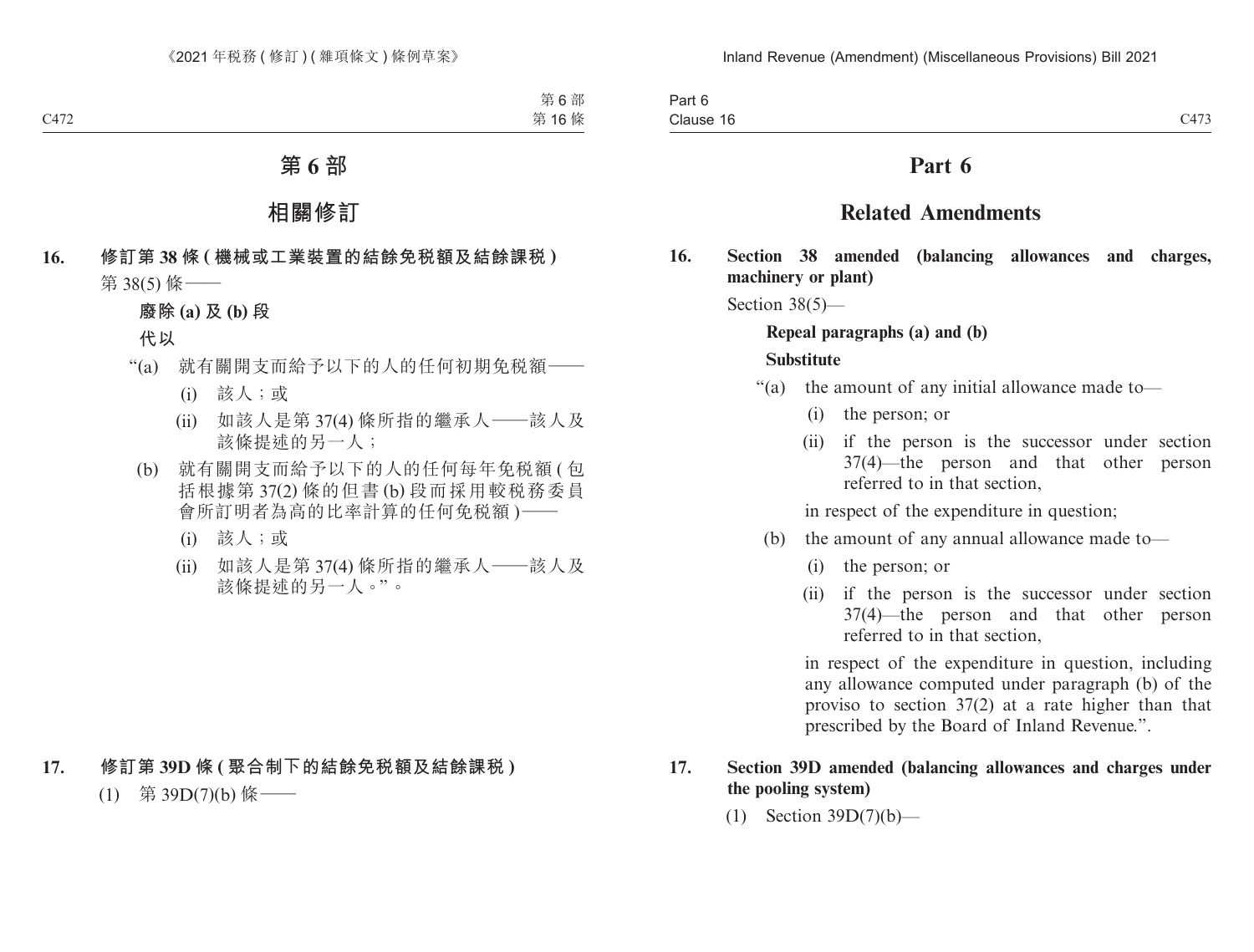Part 6 Clause 18 Clause 18  $C475$ 

### **Repeal**

 $\lq\lq$ ; or"

### **Substitute a semicolon.**

(2) After section  $39D(7)(b)$ —

### **Add**

- "(ba) in a case where section 39B(7) applies, the aggregate capital expenditure incurred by that other person referred to in that section on the provision of the machinery or plant for the purposes of producing profits chargeable to tax under Part 4; or".
- **18. Section 80 amended (penalties for failure to make returns, making incorrect returns, etc.)**
	- (1) Section  $80(2)(d)$  **Repeal**

"or  $(2A)$ ".

(2) Section 80(2A)— **Repeal** "or  $(2A)$ ".

#### **19. Section 82A amended (additional tax in certain cases)**

(1) Section 82A(1)(d)—

**Repeal**

"or  $(2A)$ ".

(2) Section  $82A(4)(a)(i)(A)$ —

**Repeal**

"or  $(2A)$ ".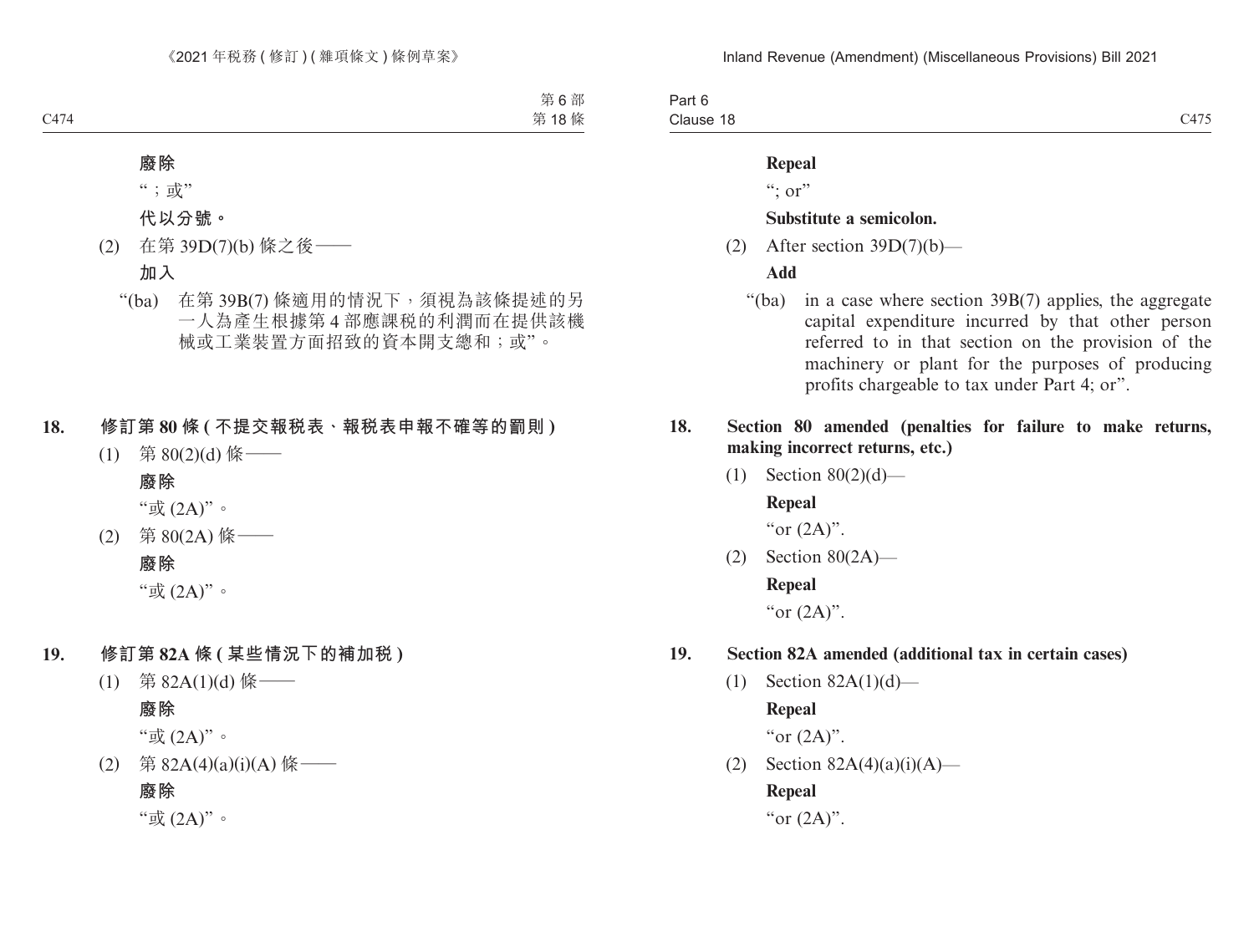| $\overline{\phantom{a}}$<br>Part 6<br>. |                  |
|-----------------------------------------|------------------|
| Clause 20                               | $\sim$ 4.77<br>- |

| 20. | Schedule 45 amended (deduction of R&D expenditures) |
|-----|-----------------------------------------------------|
|     | Schedule 45—                                        |
|     | Repeal                                              |
|     | " $& 40$ "                                          |
|     | <b>Substitute</b>                                   |
|     | ", 40, 40AO & 40AT & Sch. 17J]".                    |
|     |                                                     |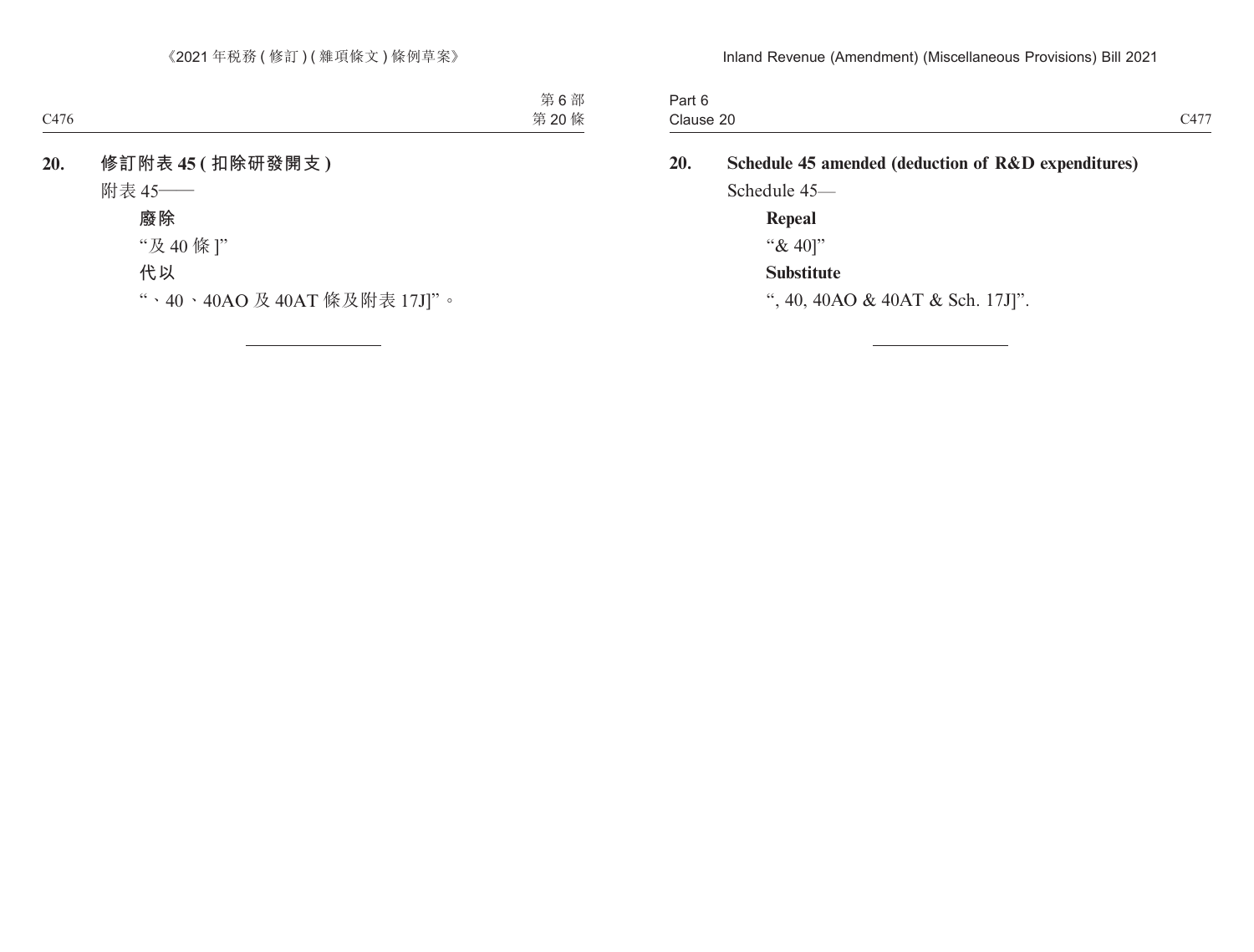Paragraph 1 and 2008 C479 Explanatory Memorandum Paragraph 1

### **Explanatory Memorandum**

The objects of this Bill are to amend the Inland Revenue Ordinance (Cap. 112) (*Ordinance*) to provide for tax treatment in relation to the amalgamation of companies under Division 3 of Part 13 of the Companies Ordinance (Cap. 622) (*qualifying amalgamation*) and tax treatment in relation to the transfer or succession of certain capital assets (*specified assets*), to enhance the mechanism for furnishing returns required under the Ordinance, to enhance the current provisions for deduction of foreign tax paid in respect of certain income, profits or gains, and to provide for related matters.

2. The Bill is divided into 6 Parts.

## **Part 1—Preliminary**

3. Clause 1 sets out the short title.

### **Part 2—Amendments relating to Qualifying Amalgamations**

- 4. Clause 3 adds a new Part 6C (that is, new sections 40AE to 40AM) to the Ordinance. That Part provides for tax treatment in relation to qualifying amalgamations.
- 5. The new section 40AE contains definitions that are necessary for the interpretation of the new Part 6C, including *amalgamated company*, *amalgamating company*, *date of amalgamation*, *qualifying amalgamation* and *year of cessation*.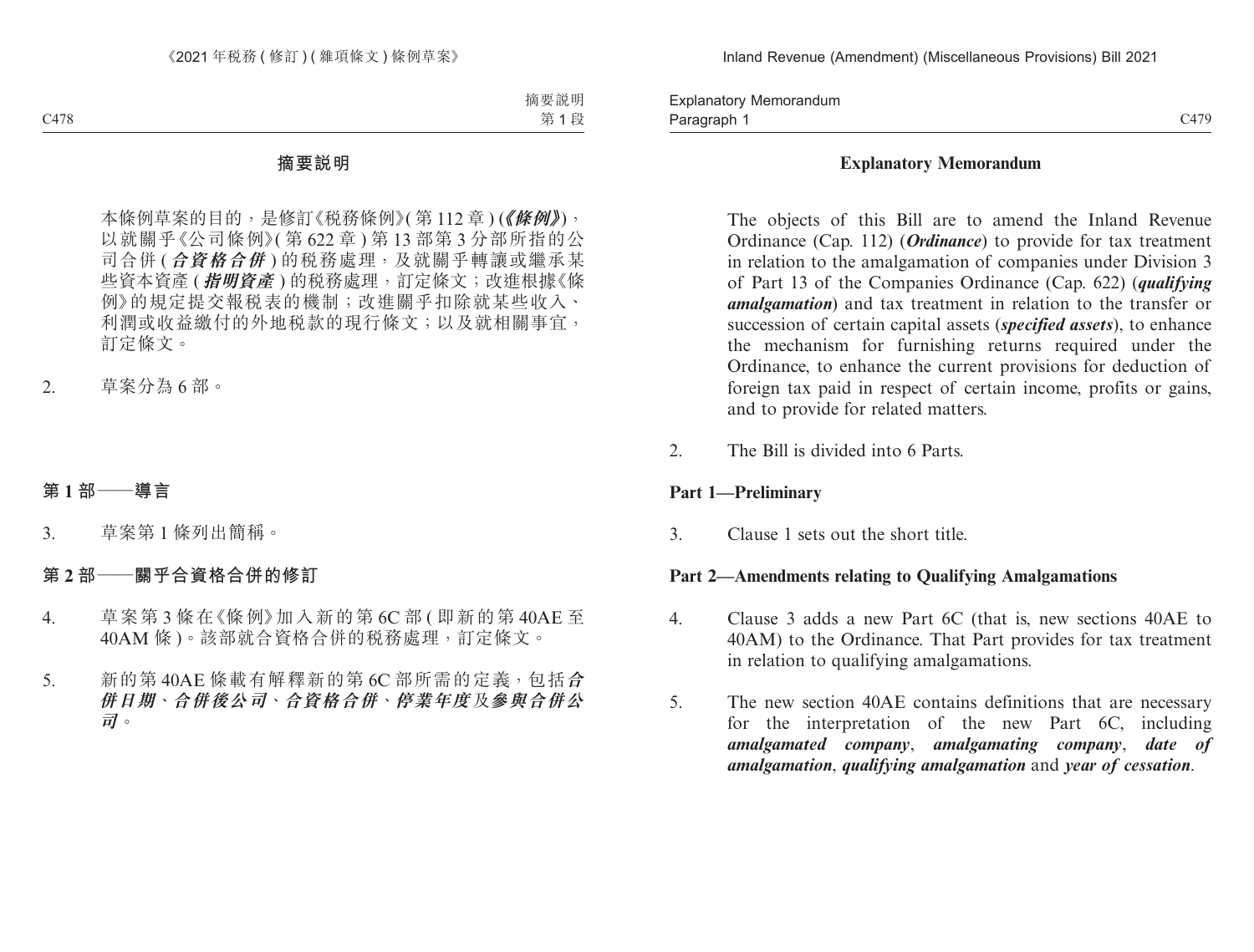Paragraph 6 and the contract of the contract of the contract of the contract of the contract of the contract of the contract of the contract of the contract of the contract of the contract of the contract of the contract o Explanatory Memorandum Paragraph 6

- 6. The new section 40AF provides for the application of the new Part 6C. That Part applies in relation to a qualifying amalgamation that takes effect on or after the date of commencement of the Inland Revenue (Amendment) (Miscellaneous Provisions) Ordinance 2021 (*Amendment Ordinance*).
- 7. The new section 40AG sets out when an amalgamating company (the shares of which are cancelled on the amalgamation) (*amalgamating company*) in a qualifying amalgamation is to be treated as having ceased to carry on its trade, profession or business.
- 8. The new sections 40AH and 40AI enable an assessor to estimate the amount of provisional profits tax payable by an amalgamating company, or the amalgamated company (the shares of which are not cancelled on the amalgamation) (*amalgamated company*), in a qualifying amalgamation for certain years of assessment.
- 9. The new section 40AJ requires the amalgamated company in a qualifying amalgamation to comply with all obligations, and meet all liabilities, of each of the amalgamating companies under the Ordinance.
- 10. The new section 40AK entitles the amalgamated company in a qualifying amalgamation to all rights, powers and privileges of each of the amalgamating companies under the Ordinance.
- 11. The new section 40AL requires the amalgamated company in a qualifying amalgamation to furnish a return for profits tax for each of the amalgamating companies.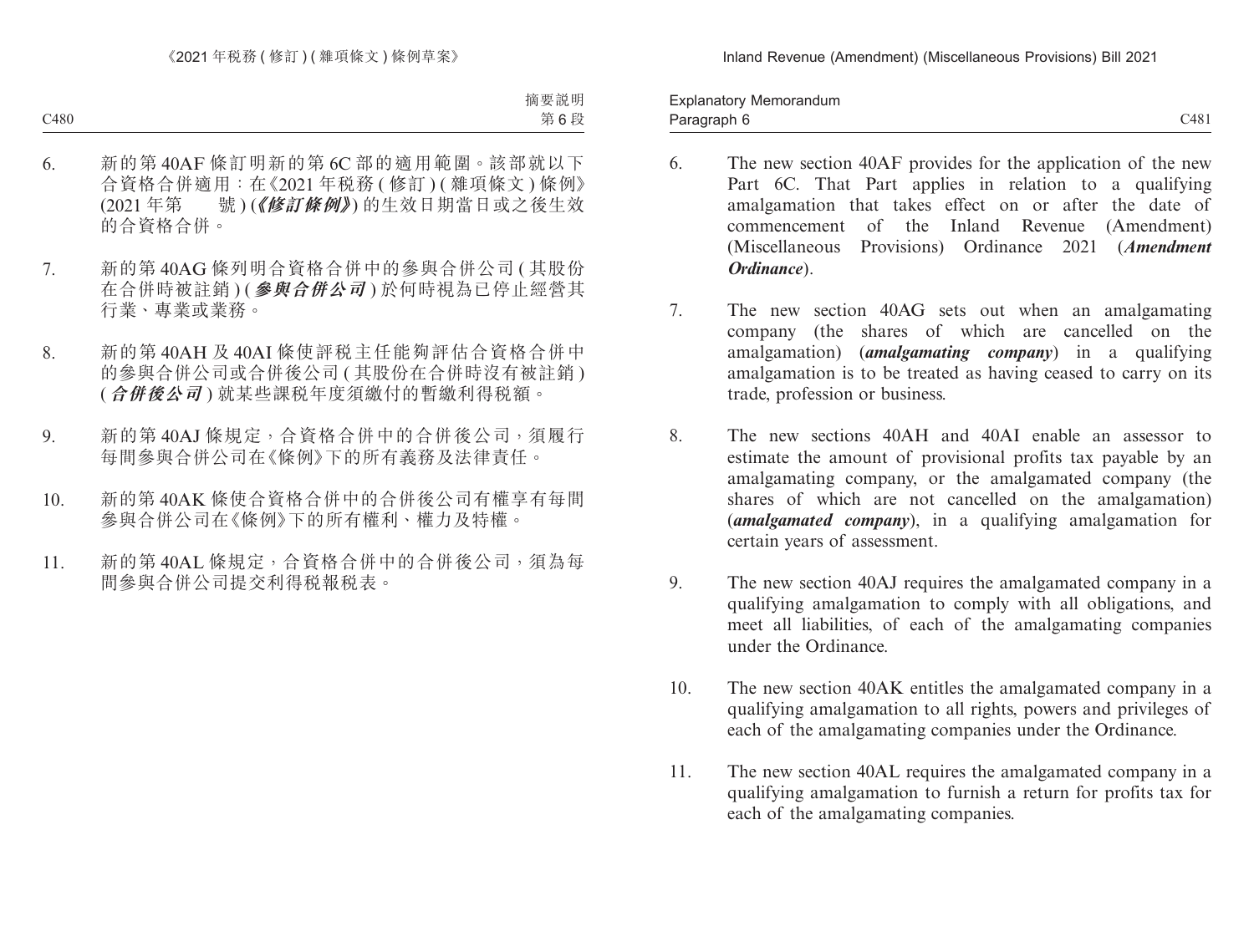Paragraph 12 and 2008 and 2008 and 2008 and 2008 and 2008 and 2008 and 2008 and 2008 and 2008 and 2008 and 200 Explanatory Memorandum Paragraph 12

- 12. The new section 40AM enables the amalgamated company in a qualifying amalgamation to elect for a new Schedule 17J (*Schedule*) to the Ordinance to apply to the amalgamated company and each amalgamating company in the qualifying amalgamation.
- 13. Clause 4 adds the Schedule to provide for special tax treatments for the amalgamating companies and amalgamated company in a qualifying amalgamation for the purpose of calculating profits tax payable by those companies as a result of the qualifying amalgamation. The Schedule applies in relation to a qualifying amalgamation that takes effect on or after the date of commencement of the Amendment Ordinance and for which an election has been made under the new section 40AM(1).
- 14. The special tax treatments mainly concern the following—
	- (a) succession of the amalgamated company to the following things, rights or interests of an amalgamating company on the amalgamation—
		- (i) any trade, profession or business, or any trading stock of a trade or business, carried on by the amalgamating company in Hong Kong;
		- (ii) any machinery or plant used for, or any rights or entitlement to any rights generated from, R&D activities (see section 2 of Schedule 45 to the Ordinance);
		- (iii) any patent rights or rights to any know-how (as defined by section 16E(4) of the Ordinance);
		- (iv) any specified intellectual property rights (as defined by section 16EA(11) of the Ordinance);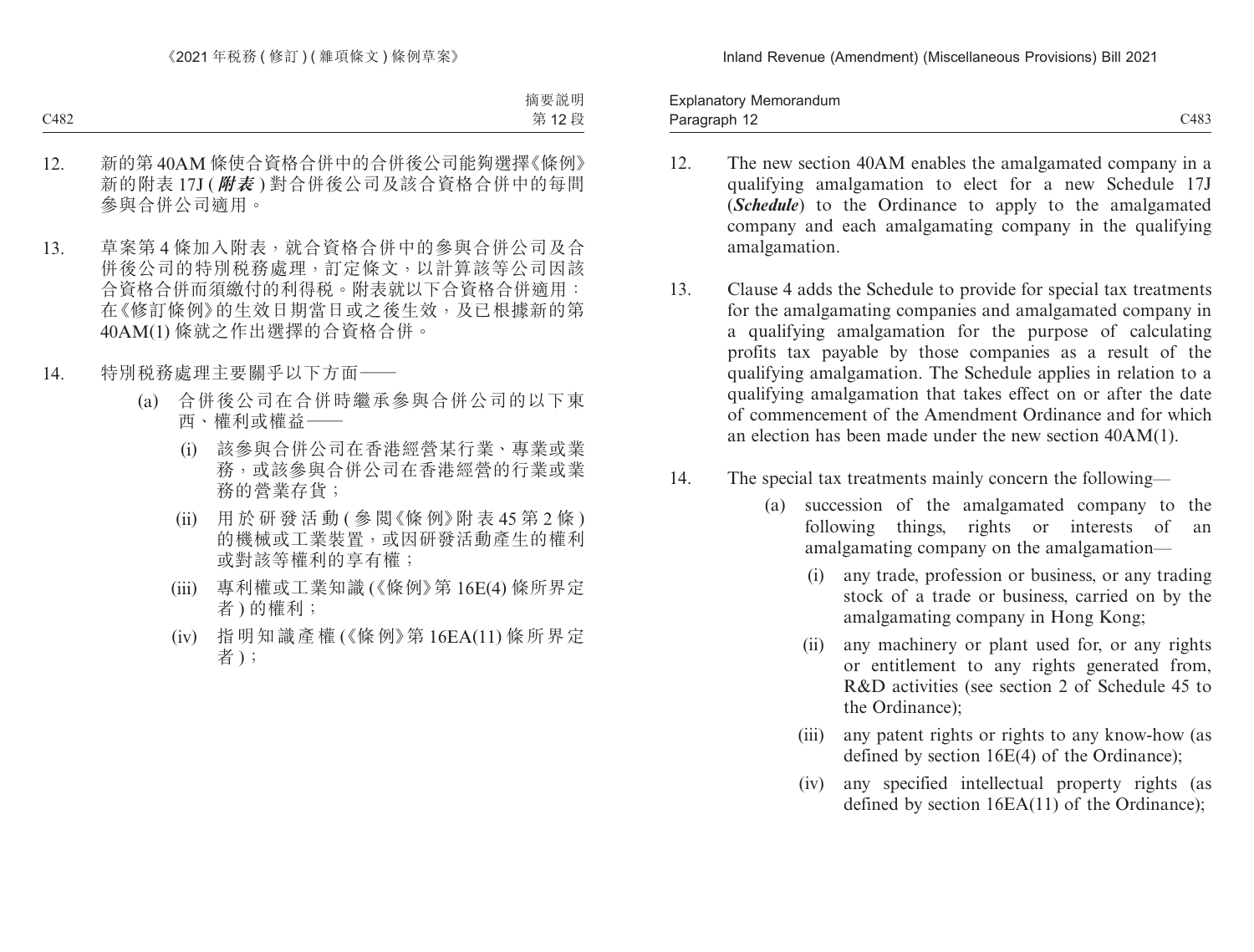| Memorandum<br><b>Explanator</b> |      |
|---------------------------------|------|
| -14<br>Paragraph                | C485 |

|        | building or structure (as defined by section<br>$16F(5)$ of the Ordinance);                                            |
|--------|------------------------------------------------------------------------------------------------------------------------|
| (vi)   | any prescribed fixed assets (as defined by section<br>$16G(6)$ of the Ordinance);                                      |
| (vii)  | any environmental protection facilities (as<br>defined by section $16H(1)$ of the Ordinance);                          |
| (viii) | interest in any commercial or industrial building<br>or structure (as defined by section $40(1)$ of the<br>Ordinance); |
| (ix)   | any machinery or plant not related to R&D<br>activities;                                                               |
| (b)    | reclassification of assets in the accounts (that is, from<br>revenue account to capital account, or the other way      |

(v) interest in any renovation or refurbishment of a

- round) of the amalgamated company and an amalgamating company on the amalgamation;
- (c) the deduction (or balance of deduction) for the following to be allowed to the amalgamated company—
	- (i) any payment to a recognized retirement scheme made by an amalgamating company before the amalgamation;
	- (ii) any amount of bad debt, impairment loss, expenditure or loss of an amalgamating company succeeded by the amalgamated company on the amalgamation;
- (d) the treatment of pre-amalgamation losses of an amalgamating company or the amalgamated company;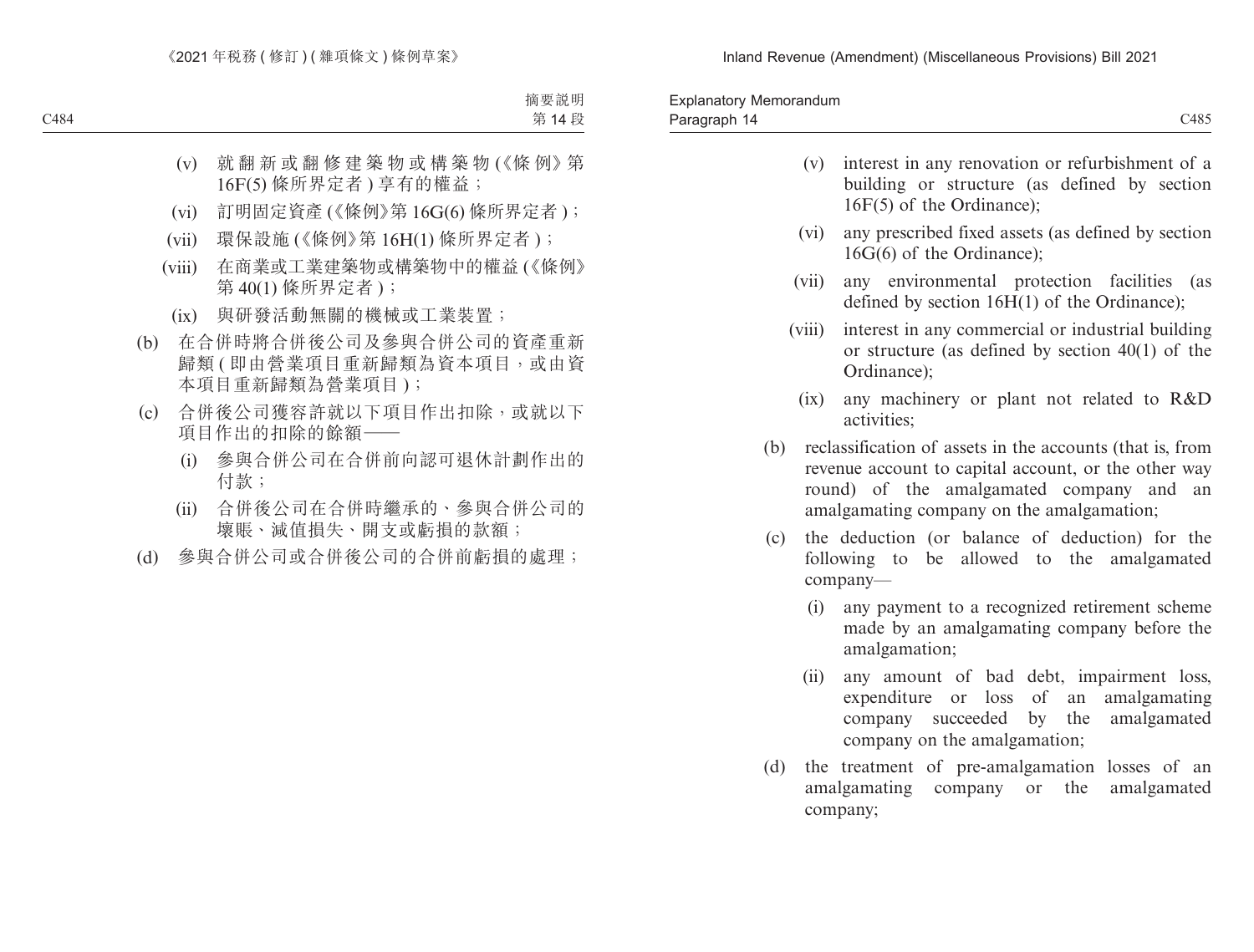Paragraph 15 and 2008 C487 Explanatory Memorandum Paragraph 15

- (e) an irrevocable election made by an amalgamating company under certain provisions of the Ordinance for the purpose of ascertaining the profits chargeable to tax under Part 4 of the Ordinance;
- (f) the income accrued to, or derived by, the amalgamated company as a result of a certain thing that an amalgamating company did, or did not do, before the amalgamation;
- (g) the refund of any contribution or voluntary contribution to an approved retirement scheme made by an amalgamating company that is received by the amalgamated company on or after the amalgamation.

### **Part 3—Amendments relating to Specified Assets**

- 15. Clause 5 adds a new Part 6D (that is, new sections 40AN to 40AU) to the Ordinance. That Part sets out the tax treatments in relation to the transfer or succession of specified assets.
- 16. The new section 40AN contains definitions that are necessary for the interpretation of the new Part 6D, including *specified asset* and *specified event*.
- 17. The new section 40AO sets out the meaning of *specified asset*. In gist, a specified asset is a certain thing or rights for which a deduction for the capital expenditure (as defined by section 40(1) of the Ordinance) has been allowed to the person who incurred the capital expenditure.
- 18. The new section 40AP sets out the meaning of *specified event*. A specified event is the transfer of a person's specified asset to another person without sale (other than by way of succession on the person's death or a qualifying amalgamation) or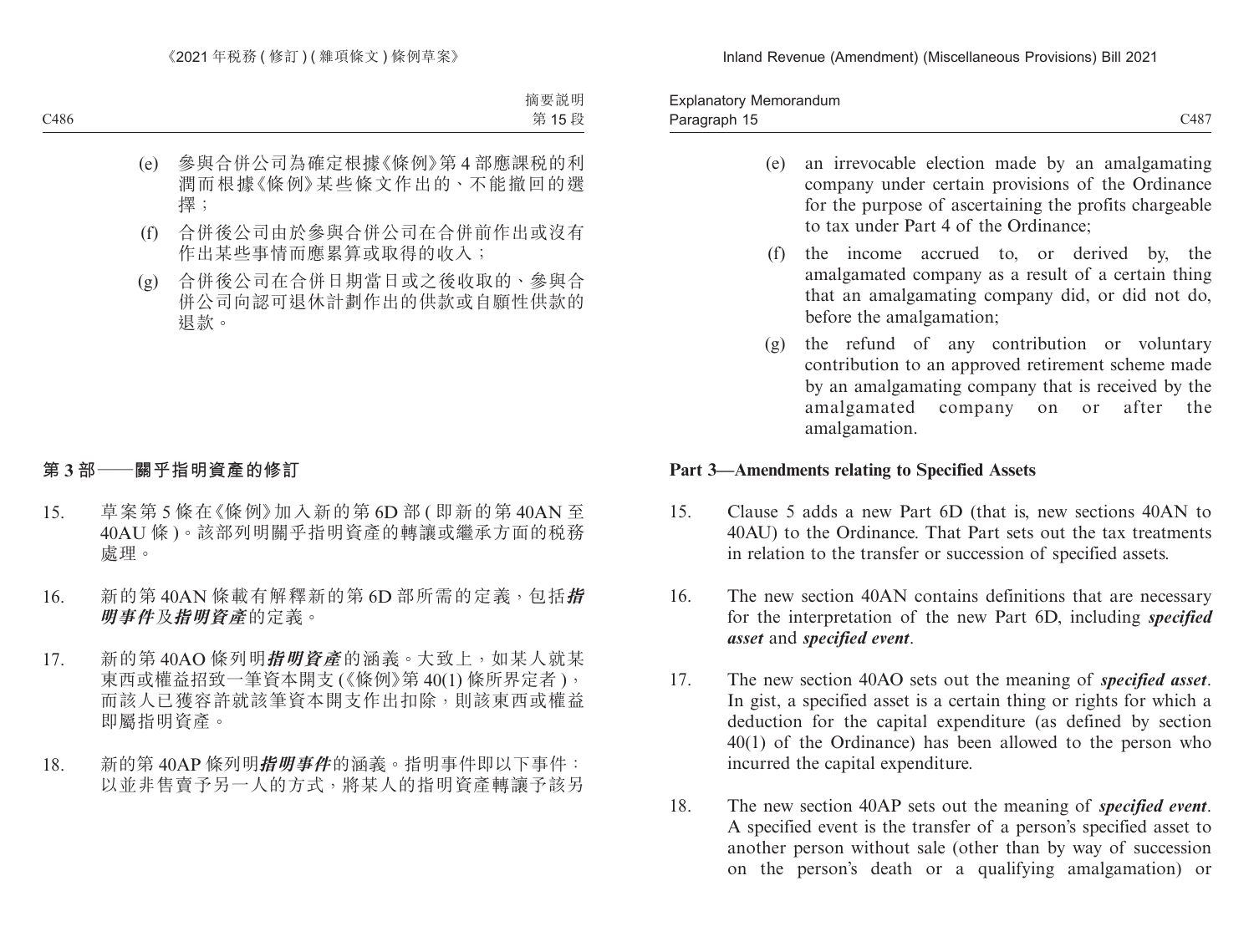| $\overline{\phantom{a}}$<br>Memorandum<br><b>Explanator</b> |      |
|-------------------------------------------------------------|------|
| - 1 Q<br>Paragraph<br>. .                                   | C489 |

succession to a person's specified asset through a qualifying amalgamation without making an election under the new section  $40AM(1)$ .

- 19. The new section 40AQ provides for the application of the new Part 6D. That Part applies in relation to a specified event that occurs on or after the date of commencement of the Amendment Ordinance.
- 20. The new section 40AR provides for the non-application of certain provisions of the Ordinance if the new Part 6D applies in relation to a person's specified asset.
- 21. The new section 40AS deems a person's specified asset to have been sold for a certain sum if a specified event occurs in relation to the person.
- 22. The new section 40AT deems, for the purposes of certain provisions of the Ordinance, a person to have received proceeds of sale of the person's specified asset if the asset is deemed to have been sold under the new section 40AS(1).
- 23. The new section 40AU deems, for a certain purpose, a person (to whom certain specified asset is transferred, or who succeeds to certain specified asset, in a certain way) to have incurred expenditure on the purchase of the specified asset of an amount ascertained under the new section 40AS(1).

## **Part 4—Amendments relating to Furnishing of Returns**

24. Clause 6 amends the definition of *service provider* in section 2(1) of the Ordinance to include a meaning of the expression given by a new section 51AAD(8).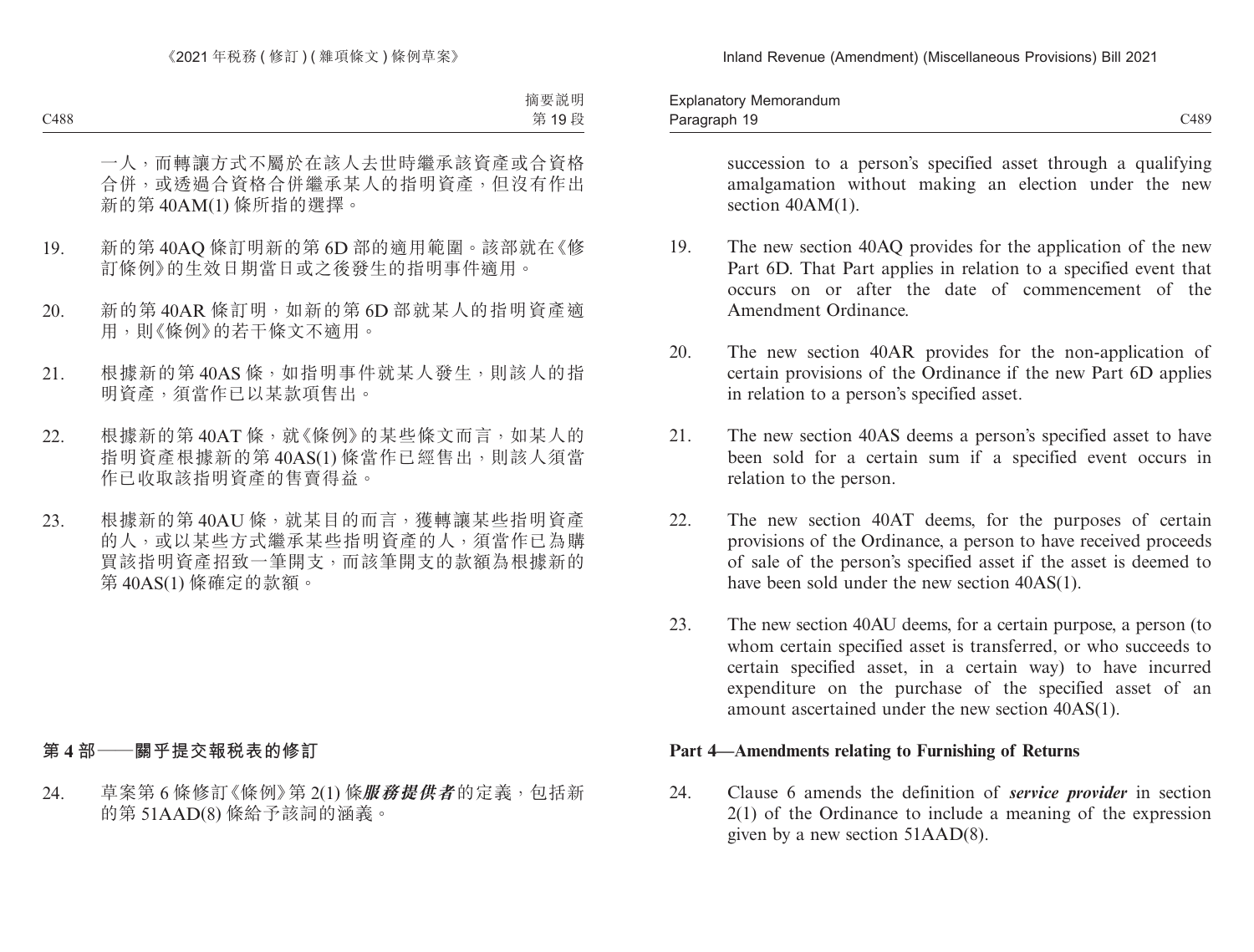Paragraph 25 and 2011 and 2012 and 2012 and 2012 and 2012 and 2014 and 2012 and 2014 and 2012 and 201 Explanatory Memorandum Paragraph 25

- 
- 25. Clause 7 amends section 51AA of the Ordinance to mainly include an alternative way of using a template to furnish in paper form a return required to be furnished under section 51(1) of the Ordinance (*return*). Certain consequential changes are also made to that section.
- 26. Clause 8 adds new sections 51AAB, 51AAC and 51AAD to the Ordinance.
- 27. The new section 51AAB enables the Commissioner of Inland Revenue (*Commissioner*) to require any class or description of persons to furnish a return in the form of an electronic record.
- 28. The new section 51AAC empowers the Commissioner to disregard a return that is not in compliance with an applicable requirement under section 51AA, or the new section 51AAB, of the Ordinance.
- 29. The new section 51AAD provides that a person who is under the obligation to furnish a return may, in a case specified by the Commissioner, engage a service provider (*service provider*) to furnish the return.
- 30. Clause 9 amends section 51A of the Ordinance to provide that a person engaging a service provider under the new section 51AAD(1) does not in itself constitute, for the purposes of section 51A(1), a reasonable excuse for the person's making an incorrect return or supplying false information that has the effect of understating the person's income or profits chargeable to tax.
- 31. Clause 10 amends section 51B of the Ordinance to provide that a person engaging a service provider under the new section 51AAD(1) does not in itself constitute, for the purposes of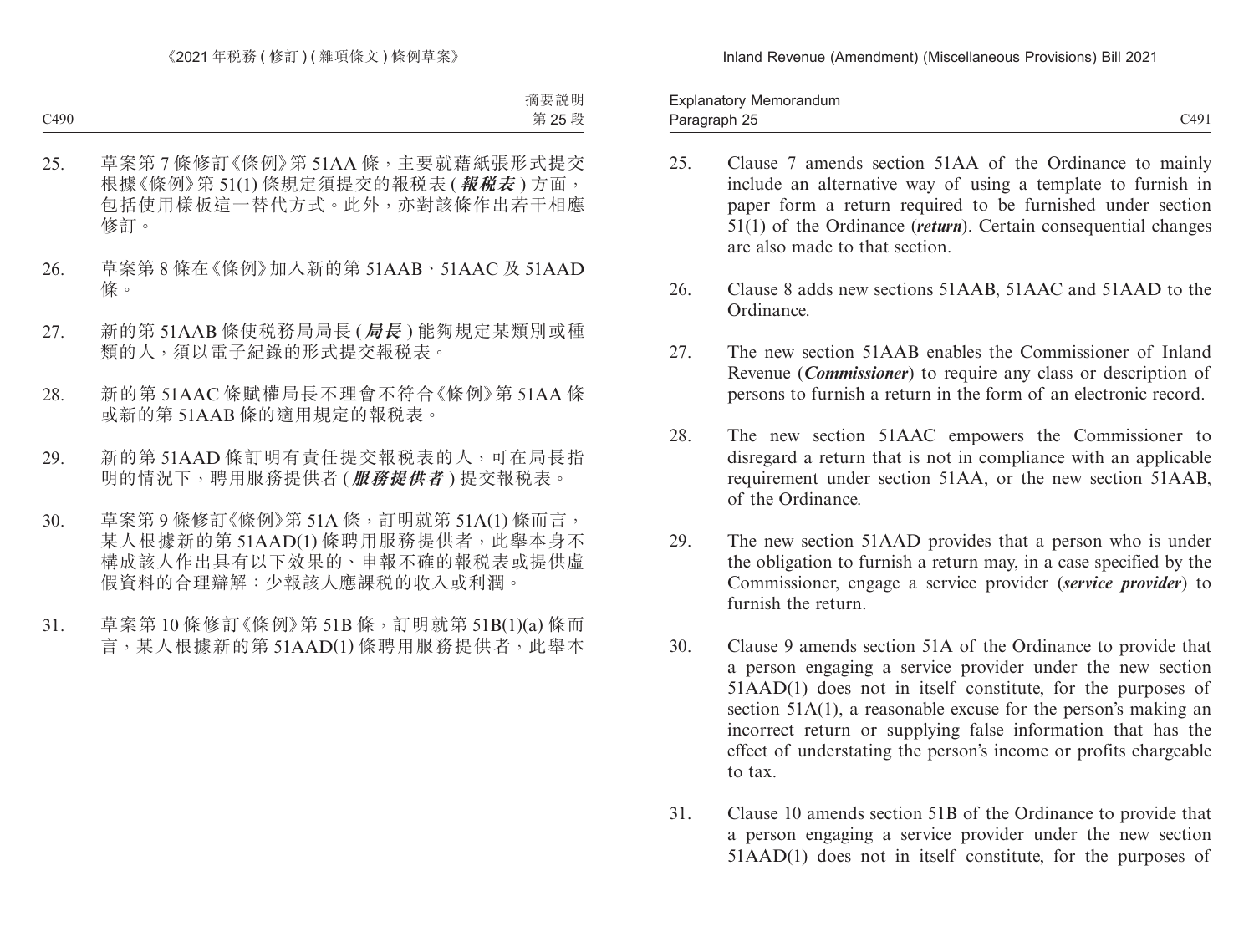Paragraph 32 and 2012 and 2012 and 2012 and 2012 and 2012 and 2013 and 2014 and 2014 and 2014 and 2014 and 201 Explanatory Memorandum Paragraph 32

> section  $51B(1)(a)$ , a reasonable excuse for the person's making an incorrect return or supplying false information that has the effect of understating the person's income or profits chargeable to tax.

- 32. Clause 11 amends section 80 of the Ordinance to—
	- (a) extend the offence of a person's making an incorrect return to a person's causing or allowing an incorrect return to be made so that a taxpayer is liable for an incorrect return made by a service provider engaged by the taxpayer; and
	- (b) provide that a person engaging a service provider under the new section 51AAD(1) does not in itself constitute, for the purposes of paragraphs (a), (b), (c) and (d) of section 80(2) of the Ordinance, a reasonable excuse for the person's failure in doing certain things or complying with certain requirements mentioned in those paragraphs.
- 33. Clause 12 adds new sections 80K to 80N to the Ordinance. The following new offences are created in relation to service providers under the new section 80K—
	- (a) the new section  $80K(2)$ —offence of a service provider failing to furnish a return;
	- (b) the new section  $80K(3)$ —offence of a service provider failing to comply with a requirement under the new section  $51$ A $AD(3)$  or (4);
	- (c) the new section  $80K(4)$ —offence of a service provider, not in accordance with the information provided or instructions given by the taxpayer, furnishing a return that is incorrect in a material particular.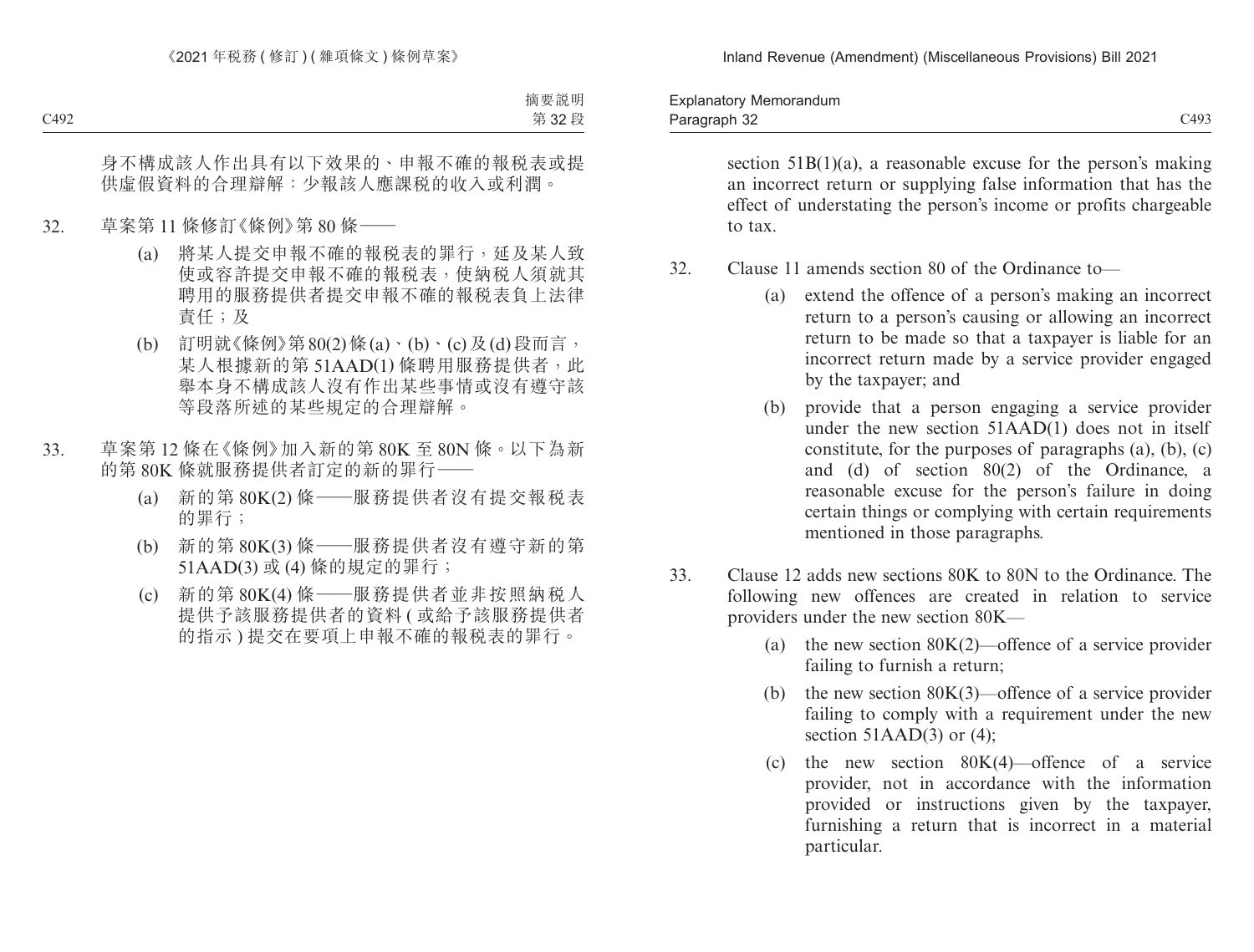Paragraph 34 C495 Explanatory Memorandum Paragraph 34

- 
- 34. The new section 80L enables the court to order a service provider who commits an offence under the new section 80K(2) or (3) to do the act that the service provider has failed to do.
- 35. The new section 80M modifies the limitation period under section 26 of the Magistrates Ordinance (Cap. 227) for proceedings for an offence under the new section  $80K(2)$ , (3) or  $(4)$ .
- 36. The new section 80N enables the Commissioner to stay or compound any proceedings for certain new offences.
- 37. Clause 13 amends section 82A of the Ordinance to—
	- (a) extend the offence of a person's making an incorrect return to a person's causing or allowing an incorrect return to be made so that a taxpayer is liable for an incorrect return made by a service provider engaged by the taxpayer; and
	- (b) provide that a person engaging a service provider under the new section 51AAD(1) does not in itself constitute, for the purposes of paragraphs (a), (b), (c) and (d) of section 82A(1) of the Ordinance, a reasonable excuse for the person's failure in doing certain things or complying with certain requirements mentioned in those paragraphs.

## **Part 5—Amendments relating to Deduction of Foreign Tax**

38. Clause 14 amends section 16 of the Ordinance to allow deduction of certain tax imposed on a person by a territory outside Hong Kong in respect of profits chargeable to tax under Part 4 of the Ordinance. The amendments made to that section by the Amendment Ordinance apply only in relation to a year of assessment beginning on or after 1 April 2021.